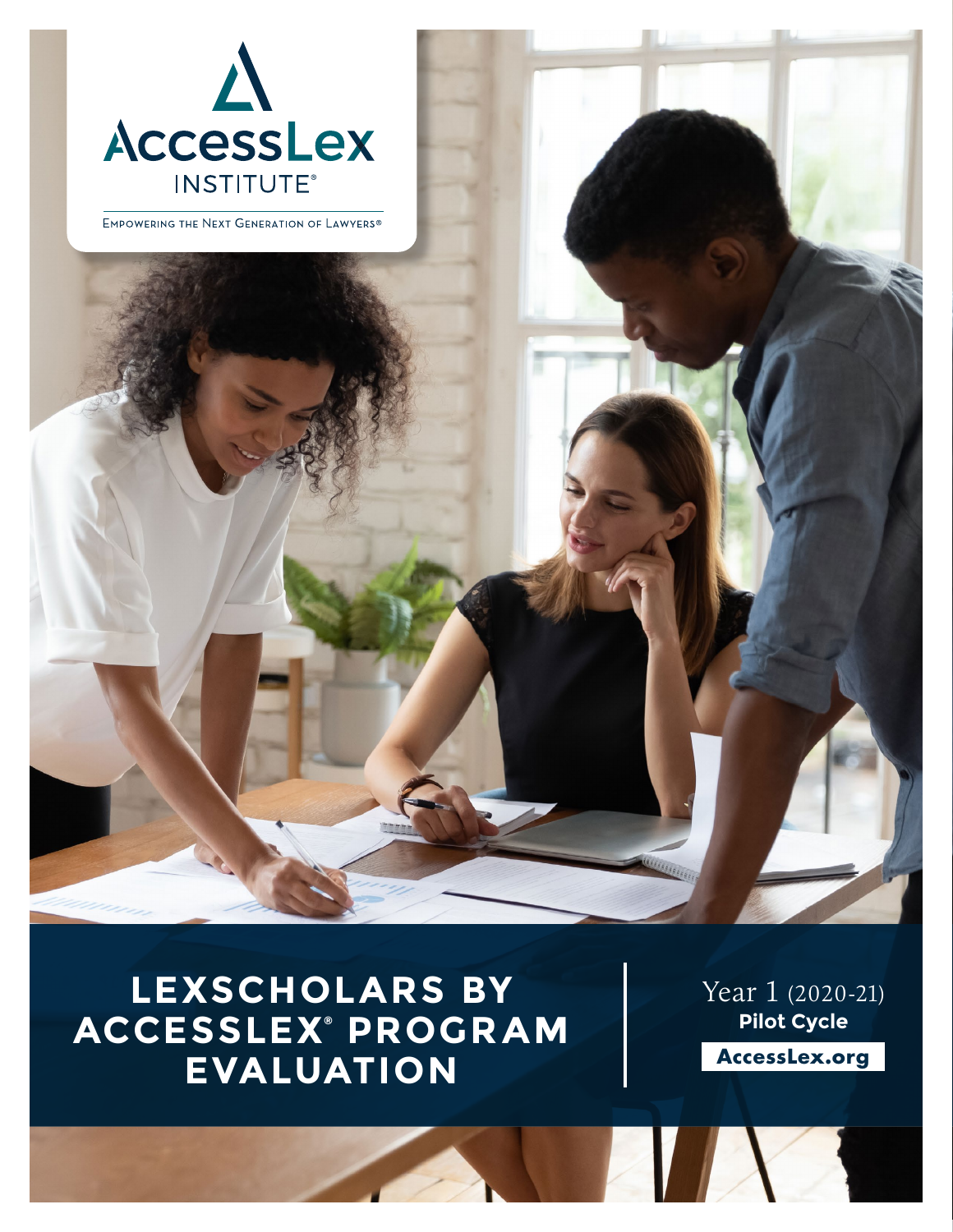## TABLE OF CONTENTS

| <b>C. Engagement and Outcomes Analyses</b><br>39                    |
|---------------------------------------------------------------------|
| D. Prior Applicant Behavior and Program Engagement and Outcomes  41 |
|                                                                     |
|                                                                     |
|                                                                     |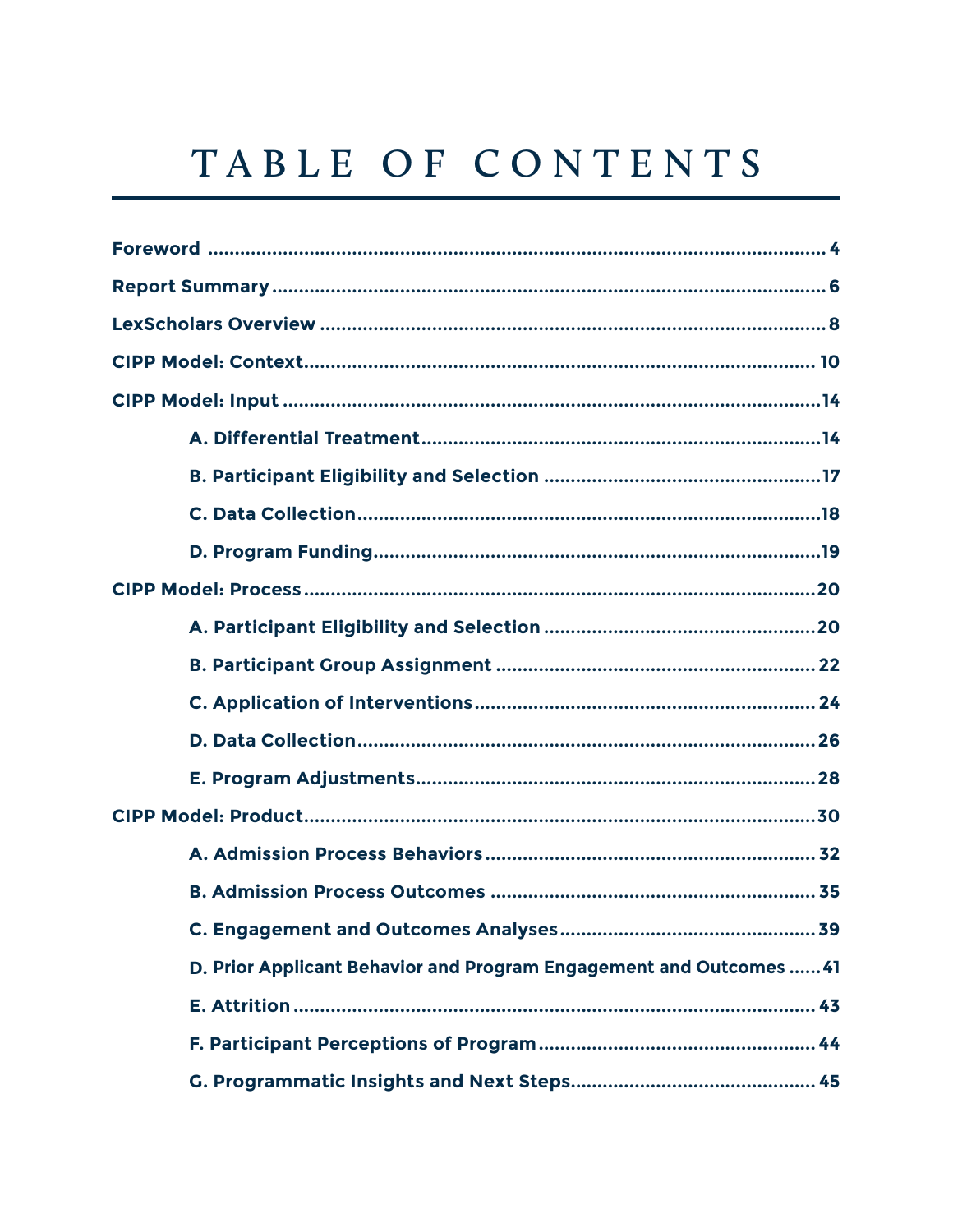#### ACKNOWLEDGEMENTS:

This report was prepared through the collaborative efforts of the following members of the AccessLex Institute Center for Legal Education Excellence team:

Aaron N. Taylor, Executive Director

Kelsey Risman, Senior Evaluation Methodologist

Christopher Keenan, Senior Research Analyst

Sherrie Godette, Ph.D., Senior Research Analyst

Domonique Edwards, Senior Research Analyst

Taylor, Risman, Keenan, Godette & Edwards, Report on LexScholars Program Evaluation: Year 1 (2020–21) Pilot Cycle (2022).

The report also benefited from data analyses conducted by Grow By Three and Kaplan Test Prep.

Suggested Citation: TAYLOR, RISMAN, KEENAN, GODETTE & EDWARDS, REPORT ON LexScholars Program Evaluation: Year 1 (2020–21) Pilot Cycle (2022).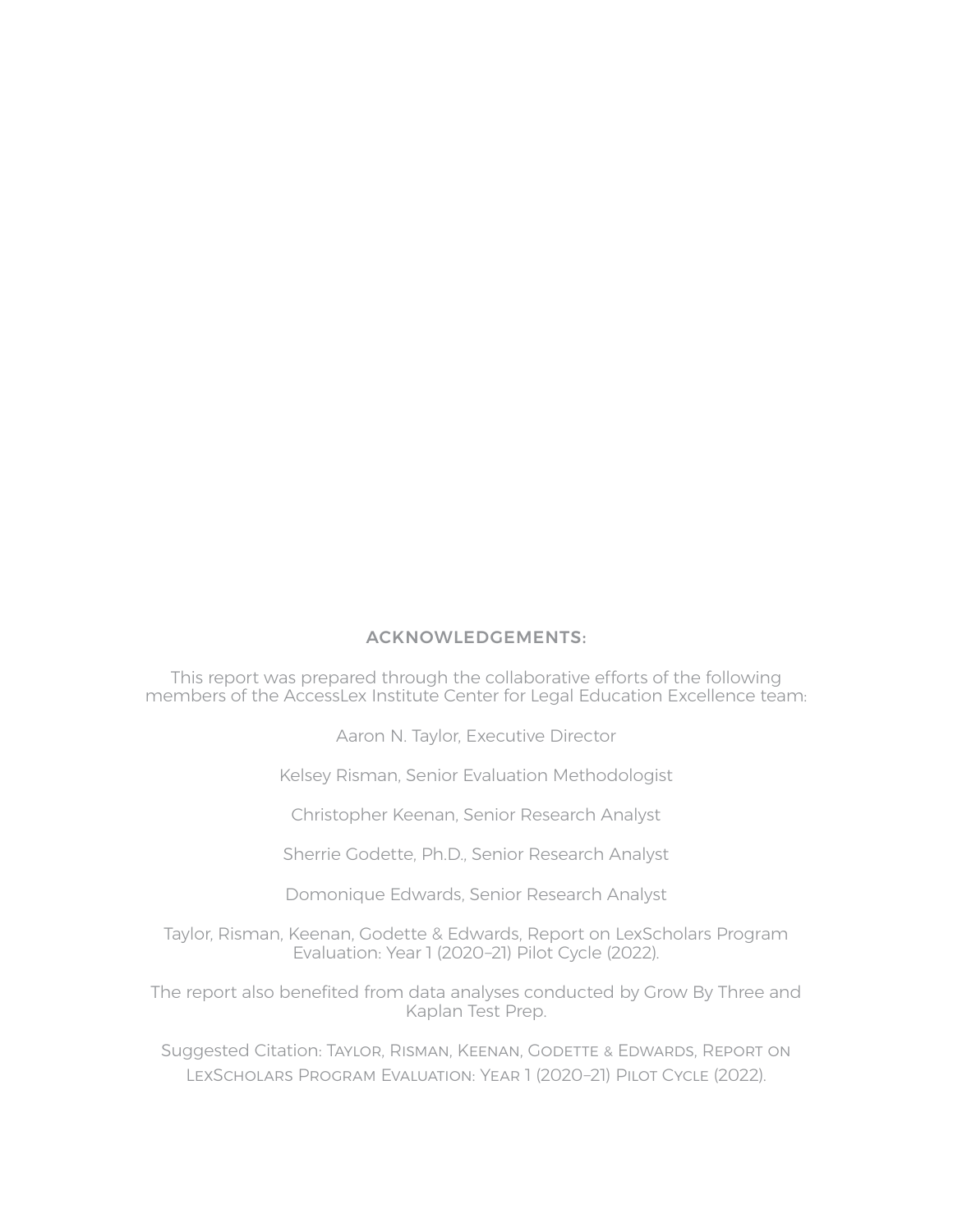## **FOREWORD**

The legal profession is one of the least diverse professions in the United States. According to the Bureau of Labor Statistics, only 13.5% of lawyers identify as people of color.<sup>1</sup> But the latest U.S Census data show an increasingly diversifying nation. People of color now comprise more than 40% of the population.<sup>2</sup> The lack of representativeness among the nation's lawyers highlight the critical need for systemic and impactful efforts to increase the number of lawyers from underrepresented demographic groups.

The importance of legal education diversity is rooted in the very structure of our society. The U.S. is often described as a "nation of laws." This characterization captures the central role that our legal system plays in influencing how we interact with our government and each other. Public buy-in is essential to the preservation of our society. Lawyers, through their work, help foster the "public's understanding of and confidence in the rule of law and the justice system.<sup>"3</sup> This is why diversity matters, throughout society and particularly in the legal profession.

LexScholars by AccessLex® is an effort to enhance legal profession diversity. LexScholars follows a long line of "diversity pipeline" programs; but LexScholars is not a typical pipeline initiative. Its most distinctive characteristic is its purpose. LexScholars is designed to help foster systemic change by enhancing our understanding of the best ways to design and structure pipeline programs. Therefore, LexScholars is leverages an experimental design aimed at learning more about effective methods for increasing law school diversity. We use the experiences, outcomes, and perceptions of LexScholars participants to continuously assess the program, with the eventual hope of developing a set of pipeline program best practices. More than 1,200 aspiring law students will contribute to this five-year effort through their LexScholars participation.

Systemic change takes time. But the diversity imperative requires us to act now. So, LexScholars is designed to have near-term impacts as well. The program targets aspiring law students who possess potential for law school success but may be unlikely to gain admission due to unfavorable standardized test scores and lack of knowledge about the law school admission process. These are people in need of robust infusions of support. For participants who gain admission, it is likely that LexScholars helped facilitate that outcome.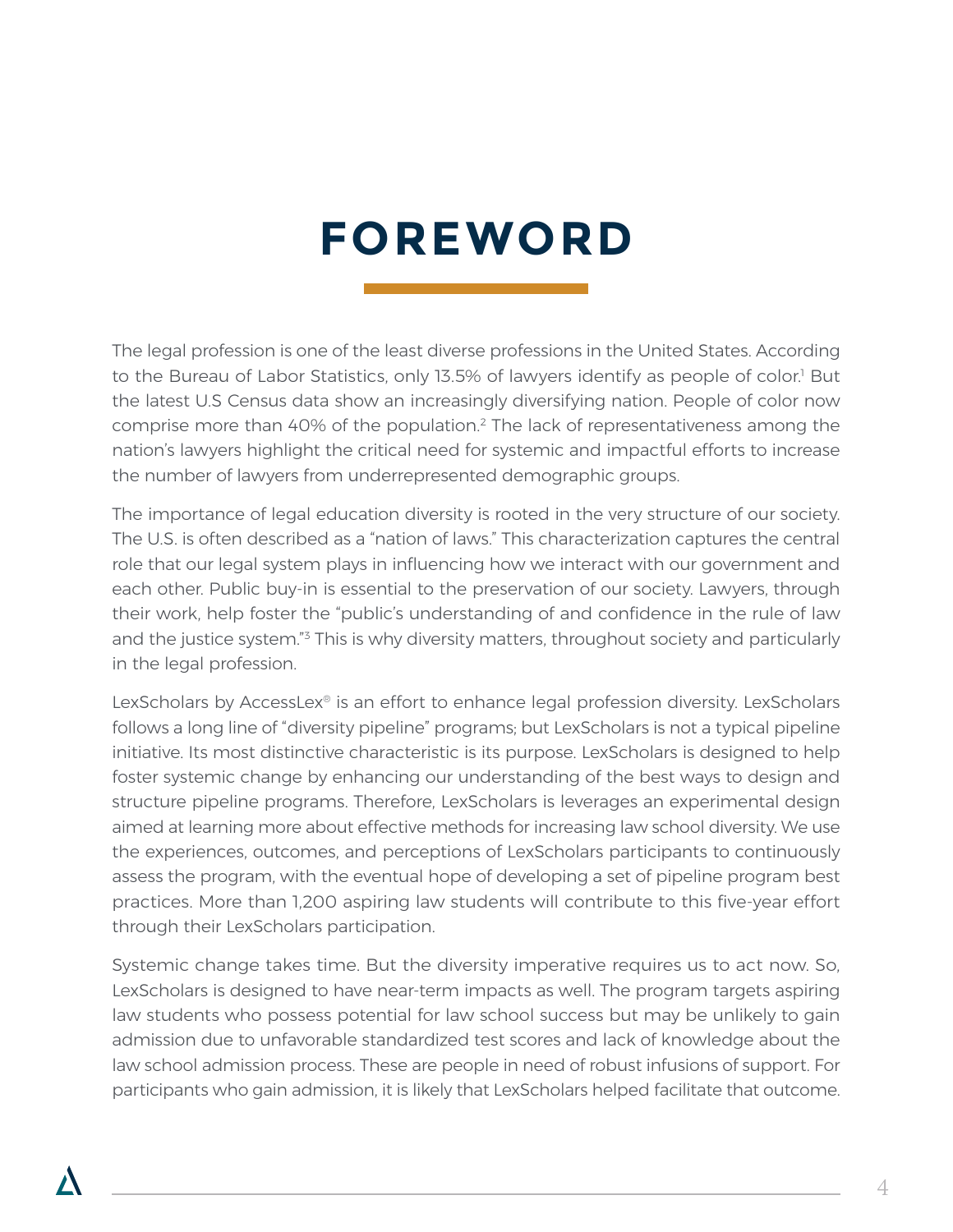This is near-term, tangible impact on real people and each instance gets us a bit closer to a legal profession that reflects our society.

This report provides a detailed review of the participants, methods, and outcomes from the 2020-21 LexScholars cohort, the pilot cycle of the program. The data highlights real challenges, real successes, and real insights about how LexScholars and pipeline programs generally can be made more impactful. This cycle was the first step of what will be a fiveyear journey that we hope will benefit aspiring law students, legal education and most importantly, our society.

 $A - x$ ,  $T_2$ 

Aaron N. Taylor Executive Director AccessLex Center for Legal Education Excellence®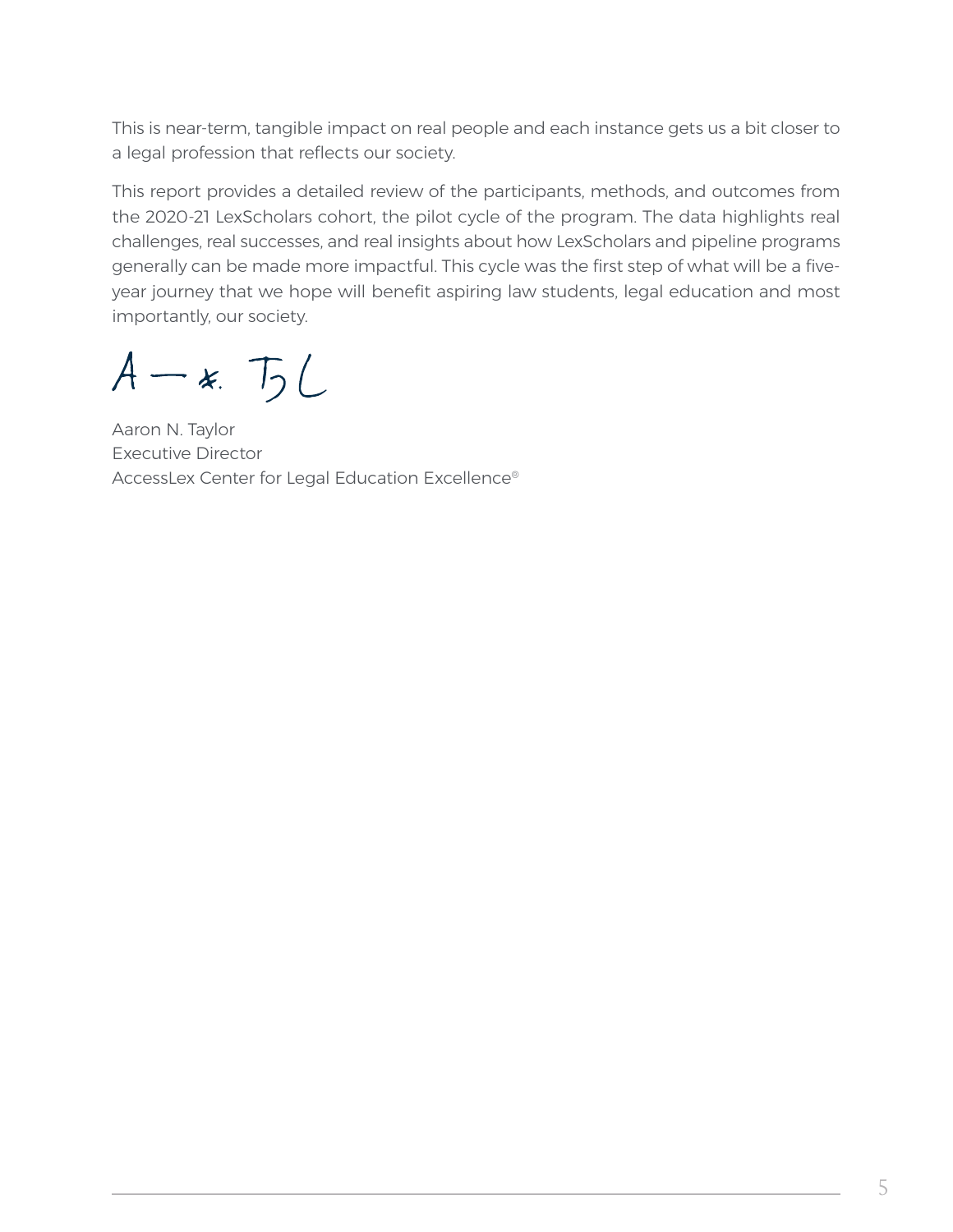# **REPORT SUMMARY**

LexScholars is a five-year (2020-2024) research study designed to explore and develop sustainable pipeline program models for increasing law school diversity. LexScholars targets prospective law students from underrepresented racial, ethnic, and socioeconomic backgrounds who possess potential for law school success but may be unlikely to gain admission due to unfavorable standardized test scores and undergraduate grades.

An integral component of the LexScholars research design is differential treatment among different participant groups. The purpose of this design is to allow the evaluation team to test the impact of discrete program interventions. Below are the resource intervention and population allocations for the two analyzed participant groups and the control group:

- **•** LSAT Prep and Admission Counseling Group (ACG): 52 participants
	- **o** Admission counseling
	- o Kaplan online LSAT course
	- o One-half randomly selected to earn a behavioral incentive (ACG/LPG-Incentive)
	- o Access to informational resources and a community of other participants
	- o Chance of winning drawing for quarterly cash prize
- **•** LSAT Prep Group (LPG): 162 participants
	- **o** Kaplan online LSAT course
	- o One-half randomly selected to earn a behavioral incentive (ACG/LPG-Incentive)
	- o Access to informational resources and a community of other participants
	- o Chance of winning drawing for quarterly cash prize
- **•** Control Group: 45 participants
	- o No program resources
	- o Guaranteed \$50 gift card incentive for each submitted monthly survey
	- o Chance of winning drawing for quarterly cash prize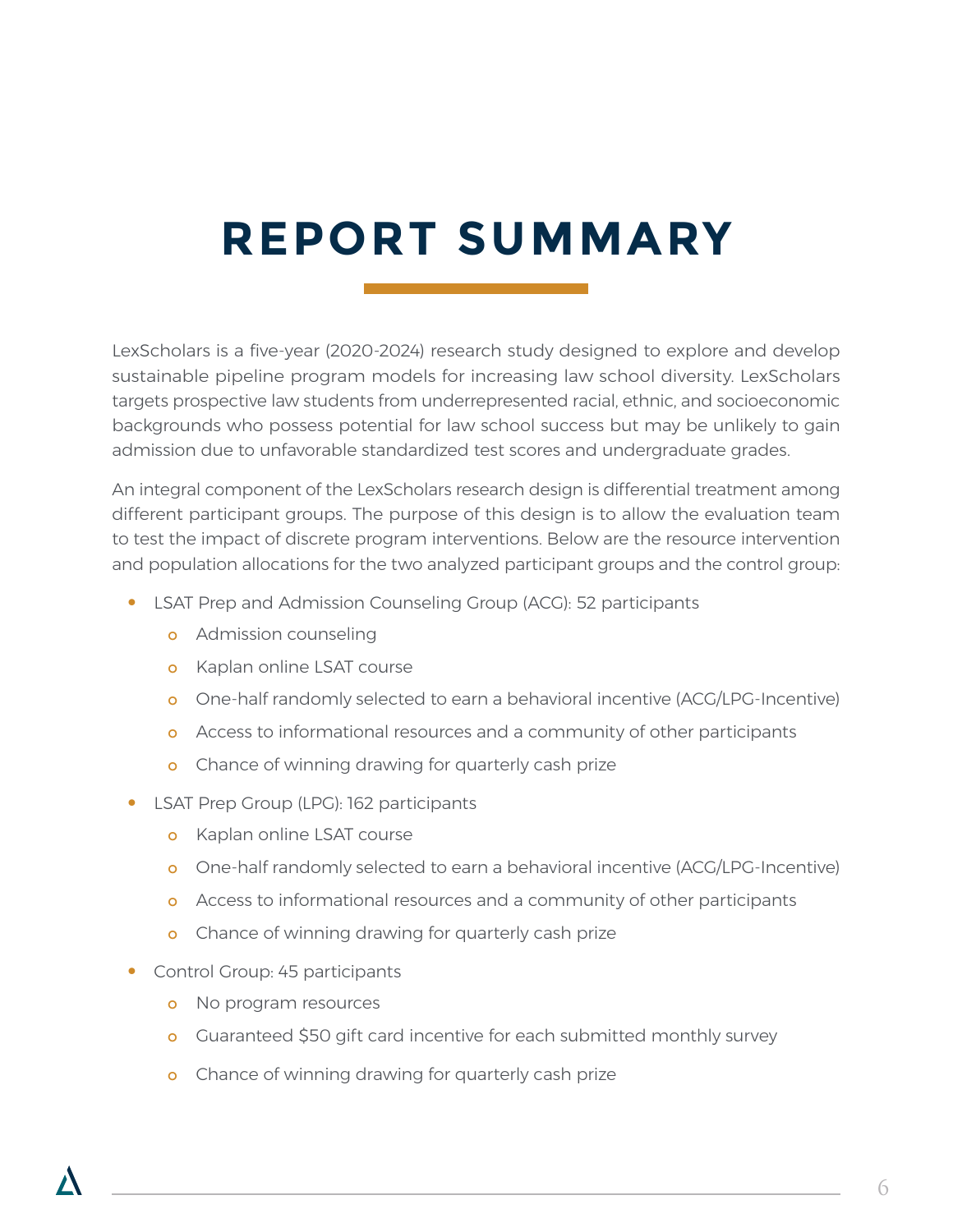Program interventions seemed to prompt the ACG and ACG/LPG-Incentive participants to submit admission applications and take the LSAT earlier in the admission cycle. The latter trend potentially had the unfavorable effect of prompting these participants to take the LSAT before they were sufficiently prepared. Lower score performance on the LSAT potentially lowered the number of admission offers received by ACG and ACG/LPG-Incentive participants. But earlier engagement with the admission process appears to have had a favorable effect on their chances of receiving scholarships and, for ACG participants, the size of those awards.

Hours spent in the LSAT course live sessions; the number of completed admission counseling tasks; and the timing of application submission were all associated with admission and scholarship outcomes in ways that appear compelling. In addition, prior attempts at gaining law school admission were associated with higher levels of LexScholars engagement and more favorable admission process outcomes during the program. Participants who had taken the LSAT and submitted law school applications in admission cycles prior to LexScholars were noticeably more likely to submit applications earlier in the admission cycle and receive scholarships offers during the program.

Overall, the data presented in this report highlight a successful 2020-21 LexScholars cycle, marked by achievement of program goals. Our findings aligned with our hypotheses in encouraging ways and diverged in others that require further attention.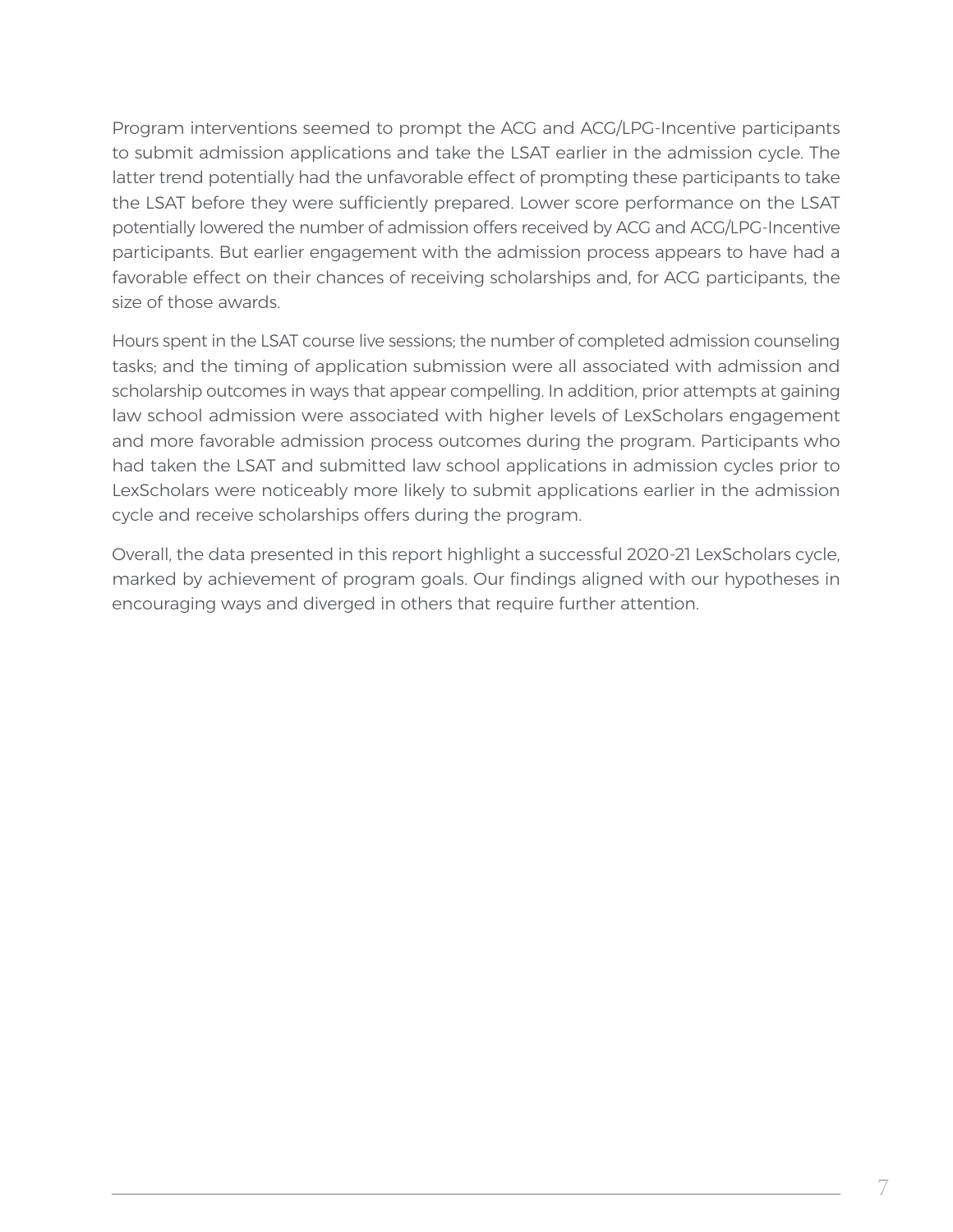# **LEXSCHOLARS OVERVIEW**

LexScholars is a five-year (2020-2024) research study designed to explore and develop sustainable pipeline program models for increasing law school diversity. Put simply, LexScholars is a research study that takes the form of a pipeline program. LexScholars targets prospective law students from underrepresented racial, ethnic, and socioeconomic backgrounds who possess potential for law school success but may be unlikely to gain admission due to unfavorable standardized test scores and undergraduate grades. By the end of the study period, more than 1,200 aspiring lawyers will be given access to resources and guidance to pursue their law school goals.

LexScholars is rooted in three guiding principles:

- **•** Much of what determines law school success falls beyond the predictive power of standardized tests.
- **•** Targeted and comprehensive support can increase chances of gaining admission among people otherwise unlikely to do so.
- **•** Rigorous program evaluation is essential to maximizing the effectiveness of pipeline programs.

Program evaluation is a systematic effort to measure the impact of programmatic components through intentional program design, robust data collection and rigorous data analysis. Ideally, program evaluation is a continuous, iterative, and integrated process that is premised on program improvement. Through our efforts, we are seeking to measure the impacts of LexScholars interventions in ways that will foster continuous improvement and more insight into effective pipeline program design.

This report provides the results of our evaluation of the 2020-21 LexScholars cycle. It is important to note that because we are writing about the first cycle and have no past year data with which to make comparisons, this report is more descriptive than evaluative. We nonetheless use the parlance of evaluation to signal both the philosophy of our approach and the ultimate intentions of our data collection and analyses.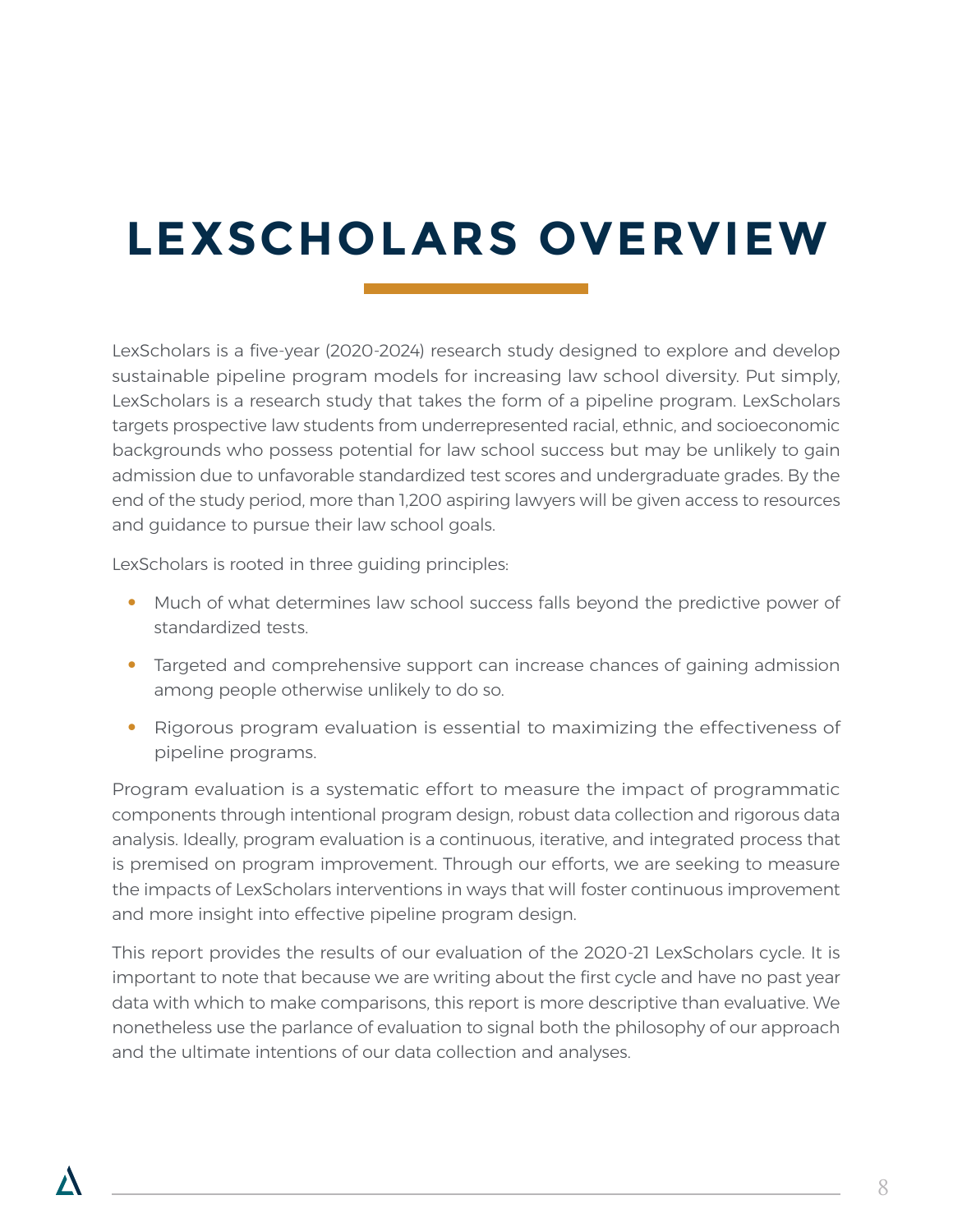We present the results of our evaluation using the *Context, Input, Process, and Product (CIPP)* evaluation model. The *CIPP* model "is configured especially to enable and guide comprehensive, systematic examination of social and educational projects that occur in the dynamic, septic conditions of the real world."<sup>4</sup> Below are explanations of the evaluation frames included in the model:

- **•** *Context*: evaluation of the problems fostering the need for the program and the opportunities for the program to address those problems; akin to a needs assessment
- **•** *Input*: evaluation of how resources are used to address the identified needs
- **•** *Process*: evaluation of the program execution plan and processes
- **•** *Product*: evaluation of the impacts, outcomes, and overall efficacy of the program

Nesting our evaluation in the *CIPP* model allows us to engage in a comprehensive assessment of our administration of LexScholars and use that information to inform future iterations of the study and our understanding of pipeline programs generally.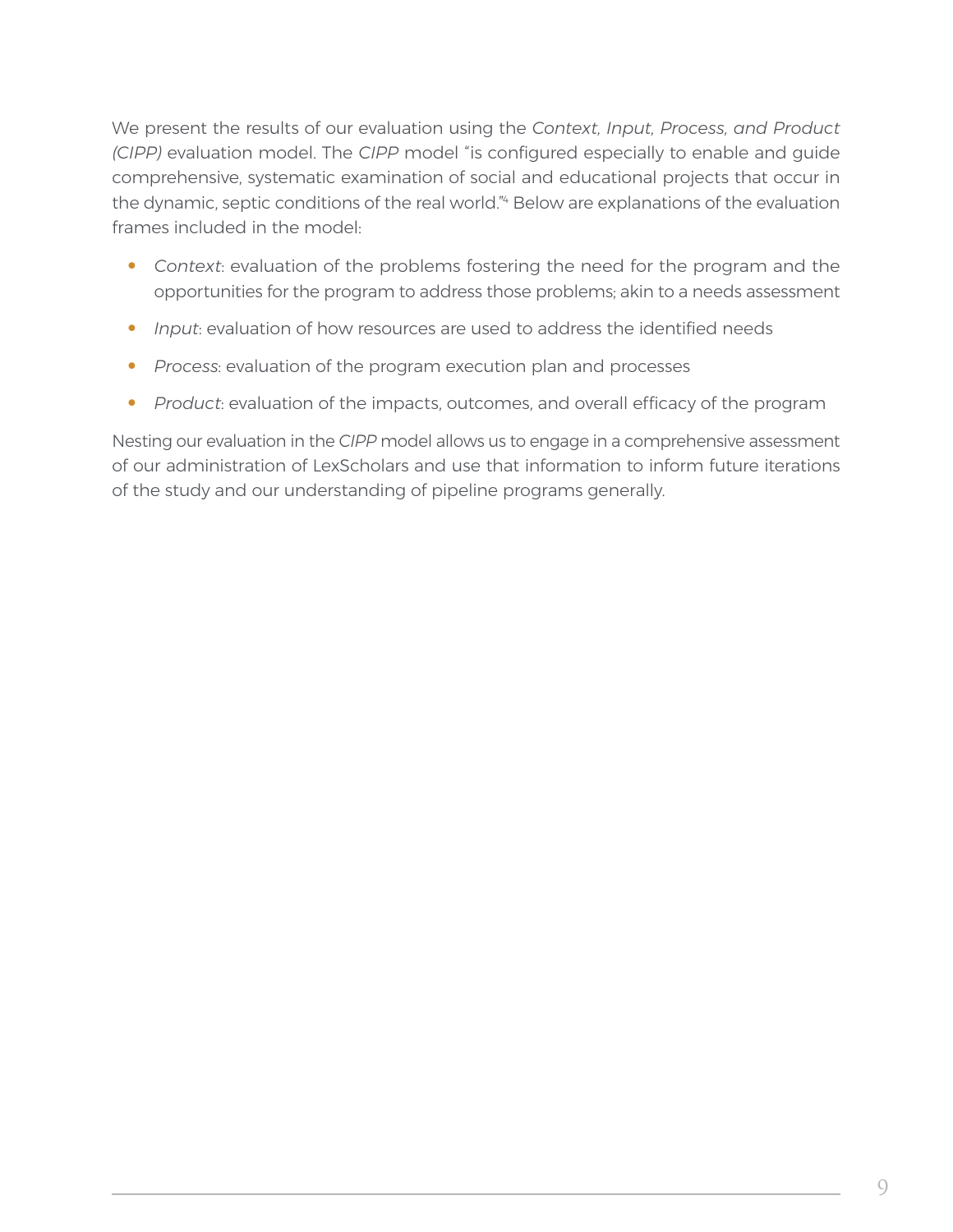# **CIPP MODEL: CONTEXT**

The legal profession is one of the least diverse professions in the U.S. In 2020, people of color comprised 13.5% of lawyers<sup>5</sup>, compared to 40.1% of the overall population.<sup>6</sup> The most significant cause of this trend is racial, ethnic, and socioeconomic disparities in who is allowed to study law. With few exceptions, one must earn a law degree from an ABA-approved law school to be eligible for admission to a state bar. Therefore, the demographic composition of law schools has vast influence on the composition of the legal profession. Law student enrollments have grown increasingly diverse in recent decades; but people of color remain significantly underrepresented.

In 2020, people of color comprised 34.2% of law students.<sup>7</sup> Enrollment disparities are most pronounced among Black and Latino/a students who comprise 30.8% of the nation's population but only 15.4% of law students.<sup>8</sup> These trends reflect admit rate trends. Black applicants are least likely to receive an offer of admission to any law school; just 45.2% did so during the 2020-2021 cycle. The admit rate for Latino/a applicants was higher, 57.4%, but still noticeably lower than the overall of admit rate of 69.6%.<sup>9</sup> While socioeconomic backgrounds of law students are not systematically tracked, the limited evidence we do have suggests that applicants from lower socioeconomic backgrounds are less likely to gain admission and are also underrepresented among law students.<sup>10</sup>

If applicants do not gain admission to law school, it is highly unlikely that they will ever become lawyers. This fact captures the primary problem that pipeline programs seek to remedy. The causes of the lower admit rates among applicants from underrepresented groups are numerous and interwoven. The resources offered through LexScholars seek to address three of them:

1. Lower LSAT scores among test takers from underrepresented groups

Similar to other standardized admission tests, the LSAT is typified by pronounced racial, ethnic, and likely socioeconomic disparities in average scores. Past data have shown disparities of as much as 11 points when the average score among Black test takers (142) is compared to the average among Asian test-takers and White test-takers (153).<sup>11</sup> The average among Latinos was 146, a seven-point disparity. It is often theorized that unequal access to high-quality LSAT prep contributes to these gaps. To explore potential interventions for addressing lower LSAT scores, all LexScholars participants received access to a full-length Kaplan online LSAT course.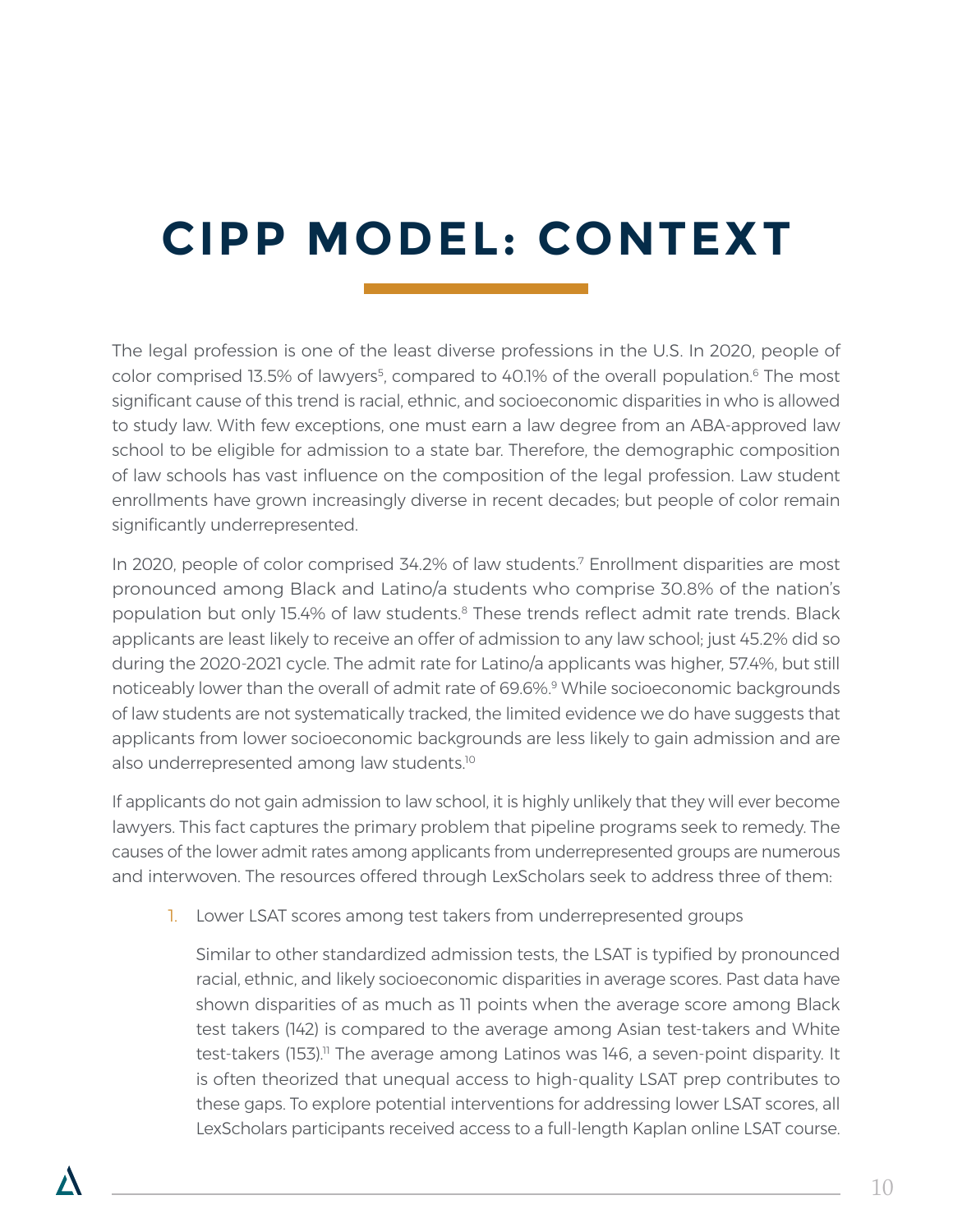In addition, LexScholars is targeted at aspiring law students with a history of low standardized test score performance. This targeting stems from a desire to efficiently increase admit rates among underrepresented people by providing resources to those who are otherwise unlikely to gain admission.

2. Deficient information about the admission process

Access to information is important to an effective law school application strategy. There are aspects of the process that may not be intuitive to uninformed applicants. An example is the way application deadlines function at most schools. In most contexts, completing a task just before the deadline is a harmless action. Incentives for early completion are usually personal to the individual. But given that most law schools review applications on a "rolling" basis (continuously as applications are deemed eligible for review), earlier applicants tend to have the best odds of gaining admission.

Later applicants are disadvantaged by ever-increasing scarcity in available seats in the class. Therefore, waiting until just before the deadline to apply, an acceptable practice in most other contexts, is particularly harmful in the law admission context. Data show that applicants from underrepresented racial and ethnic groups apply later in the admission process,<sup>12</sup> likely lowering their chances of admission. Some of these delayed submissions result from lack of insight about the process. This is one example of how deficient information can impact one's chances of admission; there are others, including those related to deciding where to apply; what content to include in personal statements; and from whom to request recommendation letters.

To explore potential interventions for addressing information deficiencies, a subgroup of LexScholars participants was given access to comprehensive admission counseling services premised on guiding them through the process, helping them maximize their odds of admission.

3. Challenges paying admission process expenses

Applying to law school can be an expensive endeavor. Mandatory expenses, including LSAT registration and application fees, can present financial burdens for many applicants. Financial hardship often has direct impacts on application strategies, delaying the completion of important tasks, such as taking the LSAT and submitting applications. Hardship can also prevent an aspiring law student from applying altogether.

To explore potential interventions for addressing financial hardships, a subgroup of LexScholars participants was given access to comprehensive admission counseling services. Counselors provided participants with information regarding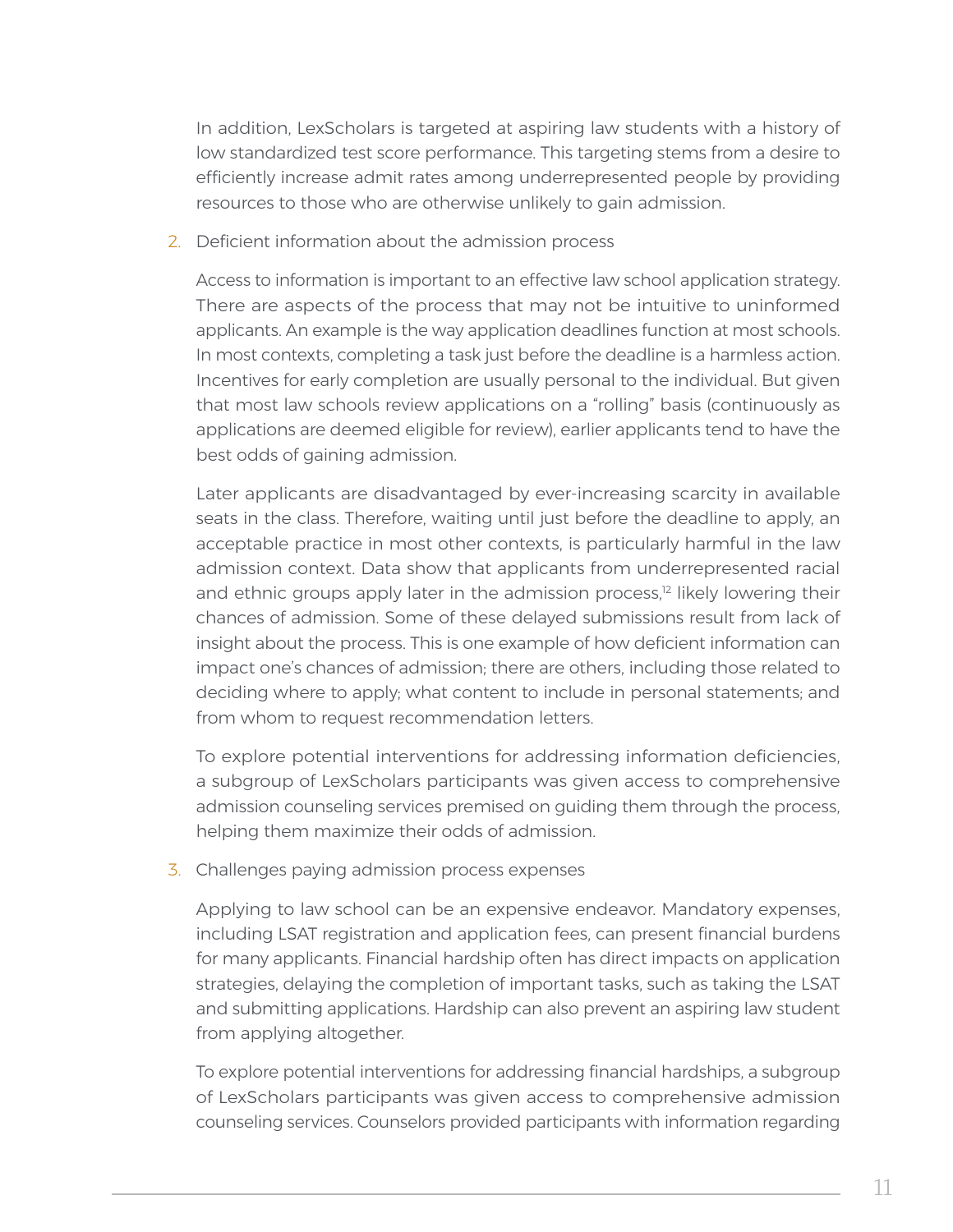need-based fee waivers and helped participants devise admission process strategies with their financial circumstances in mind. Some participants were also offered, via random selection, financial incentives to complete various process tasks by November 30, 2020. The premise of these incentives was the potential of motivating participants to engage the admission process early in the cycle while lessening some of the expense of applying. Lastly, LexScholars is targeted at aspiring law students from lower socioeconomic backgrounds. This targeting is rooted in a desire to increase program impact and efficiency by providing resources to people most likely to need it.

A consideration of Context in the *CIPP* framework requires a consideration of goals. LexScholars is a research study that takes the form of a pipeline program. Its primary purpose is to contribute new knowledge about the impacts of pipeline programs on the enrollment of underrepresented law students. Therefore, our consideration of LexScholars goals applies to the study, not the interventions being studied. This is a subtle, but important distinction that we illustrate throughout this report.

We viewed the first LexScholars cycle as mostly exploratory. While much has been written about pipeline programs in other contexts, there is a dearth of empirically sound insights on law school pipeline programs.<sup>13</sup> Thus, with only a limited template to build on, our primary aim was to launch the study upon a foundation that would foster its sustainability over the five-year period of performance. The exploratory nature of this first cycle was further hardened by the onset of the COVID-19 pandemic. We were forced to make significant program alterations, including abandoning a 4-week residential component, less than three months before it was scheduled to commence. Therefore, our goals center on the launch and administration of the study.

2020-21 Study Cycle Goals:

- **•** To launch and administer the study as a pilot cycle, adjusting as needs arise
- **•** To use study cycle to improve data collection tools and methods for future cycles
- **•** To establish engagement and outcomes baselines to use for future cycle evaluations
- **•** To yield insight about effective pipeline program practices

Conventional conceptions of program outcome goals are probably best captured by our study hypotheses. They are not goals in the strict sense; but they do capture effects and outcomes we expected to yield in the first cycle. LexScholars uses a differential treatment framework whereby program resources differ among participant groups and subgroups. The LSAT Prep and Admission Counseling Group (ACG) received access to all program resources. In addition, a randomly selected group of participants were offered a financial incentive to complete certain admission process tasks by November 30. We centered our hypotheses on the experiences of these groups as an upper-end baseline.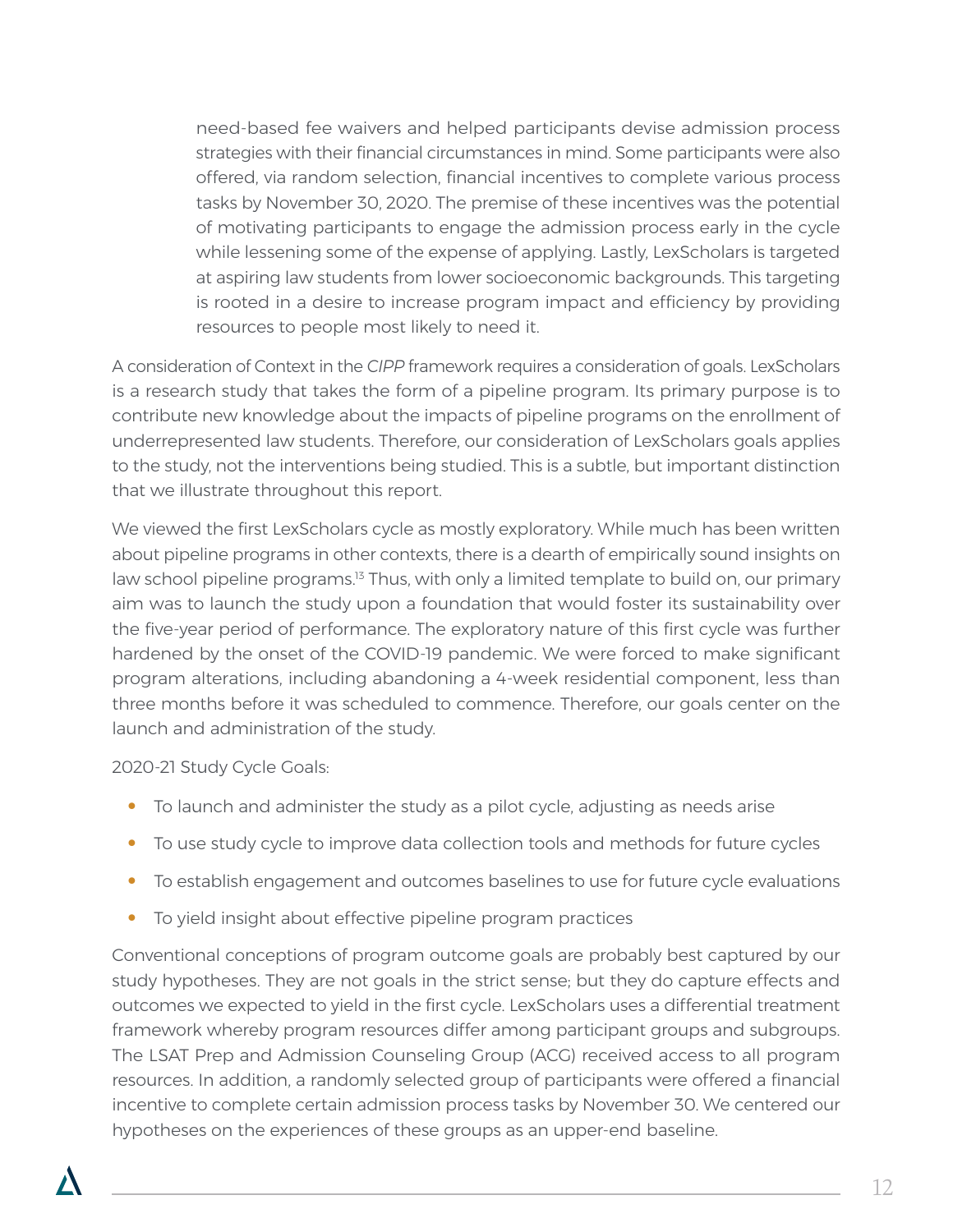2020-21 Study Hypotheses:

- **•** ACG participants will demonstrate the highest levels of program engagement, admission process engagement, admission process outcomes and scholarship outcomes compared to other participant groups.
- Participants offered the behavioral incentive will demonstrate higher levels of program engagement, admission process engagement, admission process outcomes and scholarship outcomes compared to non-incentive participants.
- **•** The control group will demonstrate the lowest levels of program engagement and outcomes compared to other participant groups.

Overall, the data presented in this report highlight a successful 2020-21 LexScholars cycle, marked by achievement of program goals. Our findings aligned with our hypotheses in encouraging ways and diverged in others that require further attention. The 2021-22 cycle is well underway with the application for the 2022-23 cycle opening soon. The five-year LexScholars study period will come and go quickly. But we are confident that at the end of it, we will contribute much new knowledge to what we collectively know about effective pipeline program practices.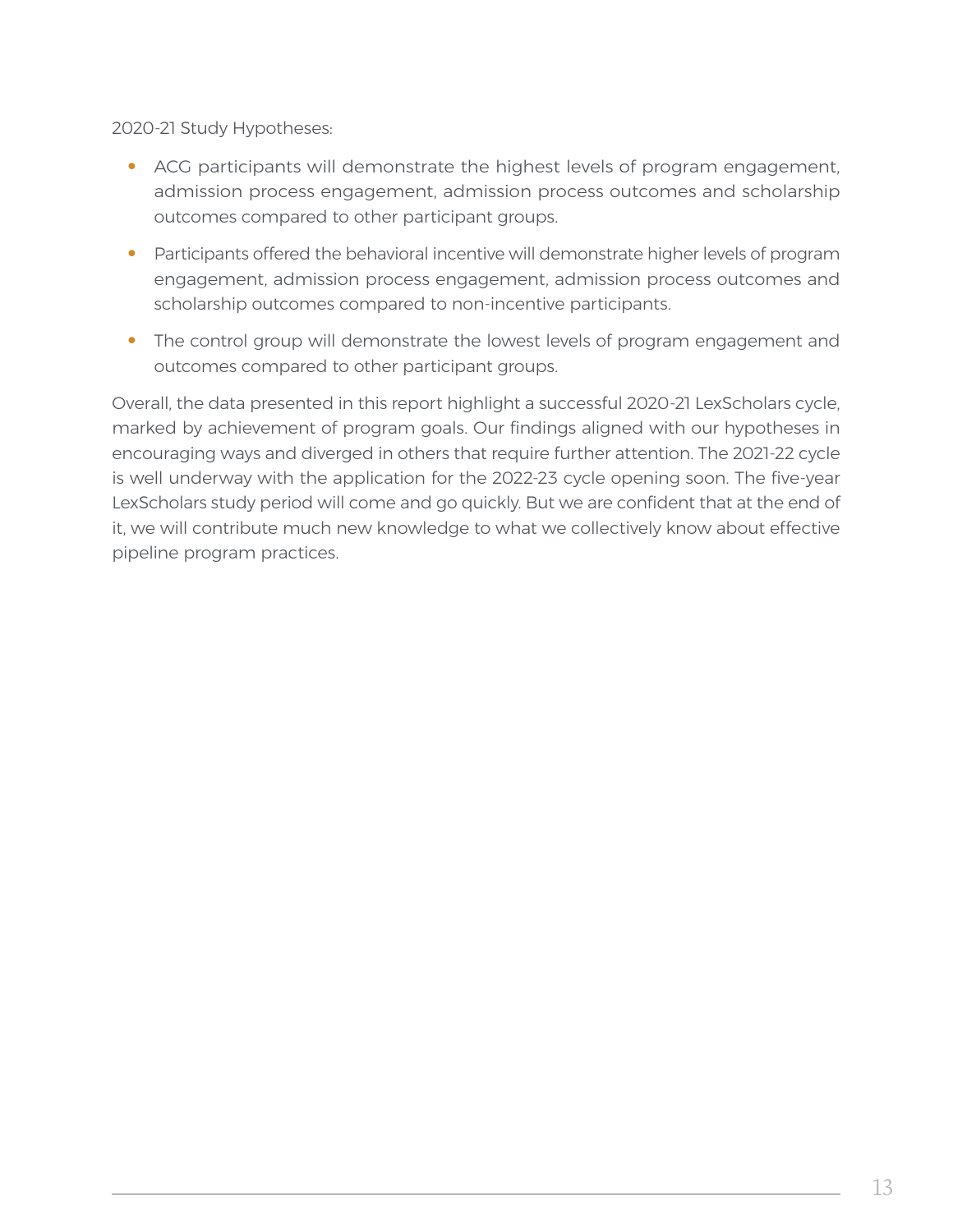# **CIPP MODEL: INPUT**

Program evaluations require the consideration of alignment between program structure and program goals. In this section, we provide overviews of the LexScholars structure and funding, highlighting how they align with study goals and hypotheses.

### **A. Differential Treatment**

An integral component of the LexScholars research design is differential treatment among different participant groups. The purpose of this design is to allow the evaluation team to test the impact of discrete program interventions. LexScholars consisted of the following three interventions:

#### **• LSAT PREPARATION**

Each LexScholars participant was given access to a Kaplan online LSAT course beginning in mid-August 2020 and ending in late February 2021. The course consisted of 32 hours of live online instruction, three full-length proctored practice exams, and access to a range of supplemental resources, including more than 2,500 practice questions with detailed explanations, more than 75 previously administered exams, personalized practice performance reports, and an archive of more than 100 LSAT video workshops.

#### **• ADMISSION COUNSELING**

A subgroup of LexScholars participants was given access to comprehensive admission counseling. Services consisted of general and personalized education about the law school admission process; assistance developing admission process action plans; and assistance conceptualizing and drafting personal statements, resumes, diversity statements, and application addenda. In total, there were 19 discrete admission process tasks that arose from the admission counseling intervention. Counselors also provided encouragement and served as sources of accountability to participants. Access to this resource began in mid-July 2020 and continued, as needed, through August 2021. Counselors encouraged early engagement with the admission process; therefore, most assistance was provided to participants early in the program cycle.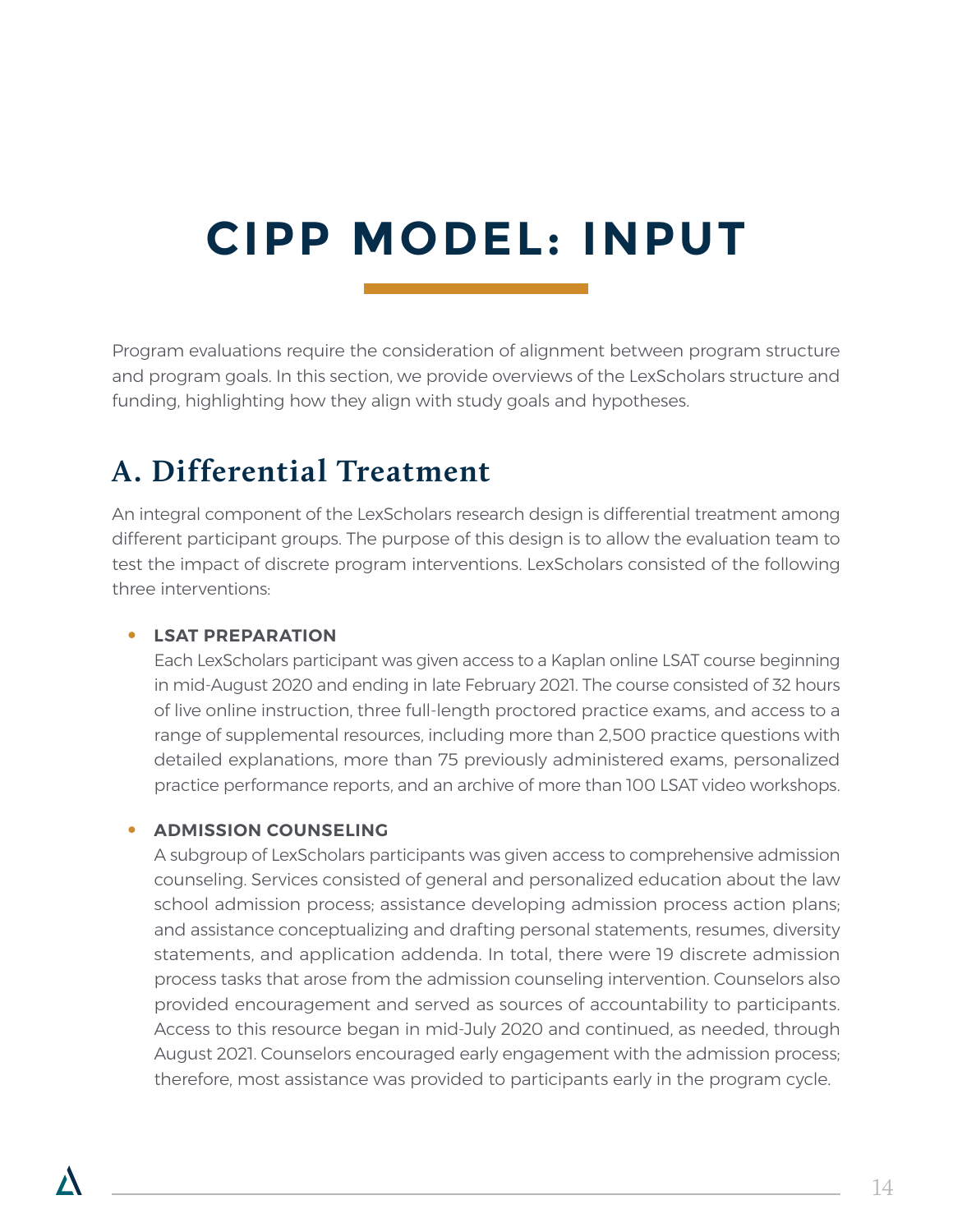#### **• FINANCIAL INCENTIVES**

There were two types of financial incentives:

- o Behavioral: designed to test whether financial incentives prompted participants to engage in admission process behaviors that are associated with increased odds of gaining admission
	- A subgroup of about one-half of participants was randomly selected to receive a \$300 Amazon gift card for completing the following tasks by November 30, 2020:
		- » Taking the LSAT (score could still be pending)
		- » Submitting all required documents (e.g., academic transcripts, letters of recommendation) to LSAC Credential Assembly Service
		- » Submitting at least five law school applications
- o Response: designed to incentivize participants to submit timely responses to the monthly program surveys and to test the impact of this strategy
	- **Participants who submitted at least two surveys in a stipulated three-month** period14 were entered into drawings to win one of twenty-five \$50 Amazon gift cards awarded at the end of each period.
	- **Participants who submitted surveys in each month of the stipulated three**month period were entered into drawings to win one \$500 cash award at the end of each period.
	- We empaneled a control group of participants who received no program resources but were offered \$50 Amazon gift cards for each monthly program survey they submitted. They were also entered into drawings to win one \$500 cash award at the end of each stipulated three-month period.

#### **• OTHER RESOURCES**

All LexScholars participants (not including the control group) were granted access to an opt-in LinkedIn group where relevant information and resources were posted for review. They were also invited to observe financial education webinars offered by AccessLex and informational webinars offered by law schools. Lastly, participants were able to connect and generate a sense of community with each other through the LinkedIn group and other self-directed means.

There was a total of three discrete LexScholars participant groups and a control group. Below are the resource intervention and population allocations for each group: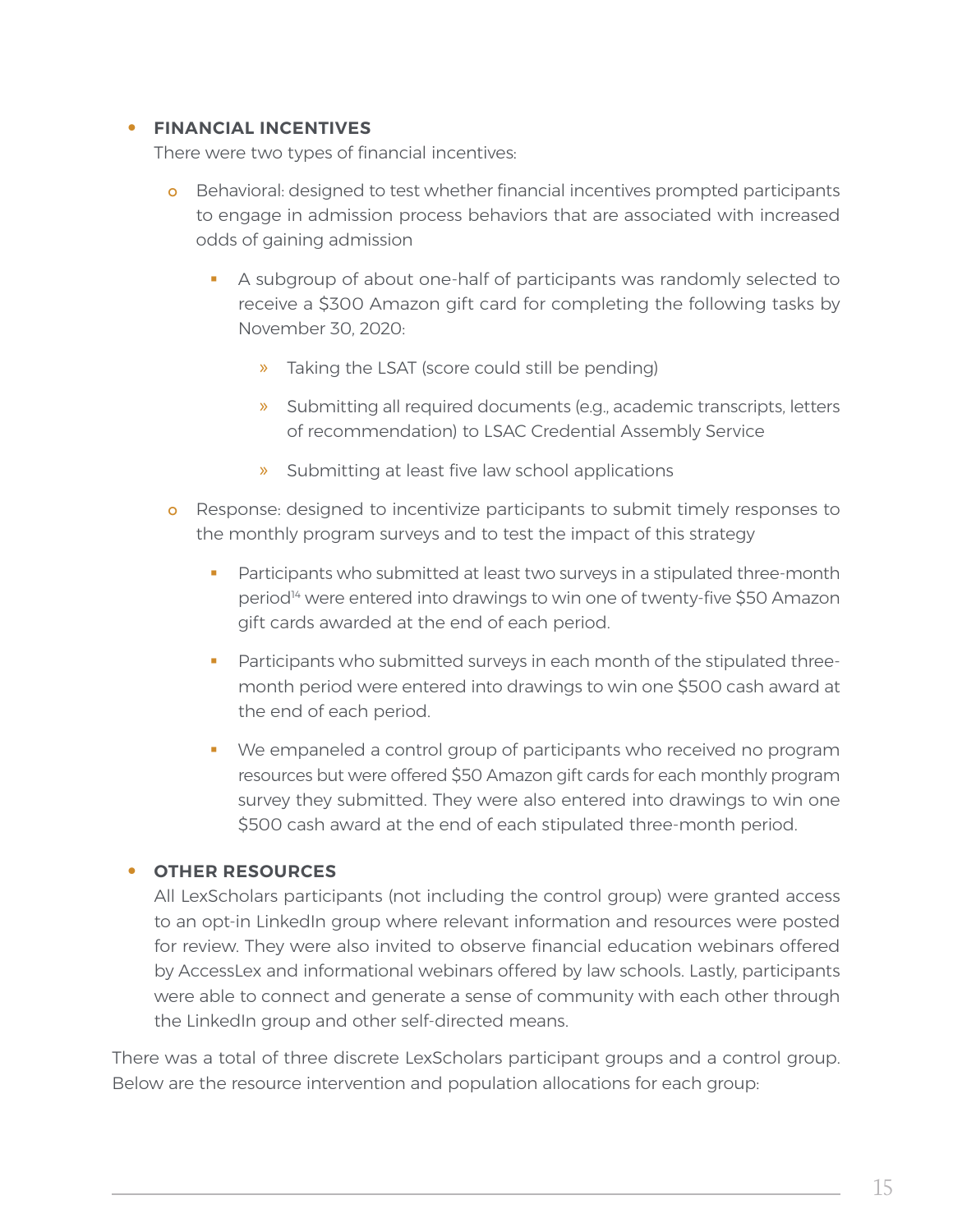### **• LSAT PREP AND ADMISSION COUNSELING GROUP (ACG): 52 PARTICIPANTS**

- **o** Admission counseling
- o Kaplan online LSAT course
- o One-half randomly selected to earn a behavioral incentive
- o Access to informational resources and a community of other participants
- o Chance of winning drawing for quarterly cash prize

#### **• LSAT PREP GROUP (LPG): 162 PARTICIPANTS**

- **o** Kaplan online LSAT course
- o One-half randomly selected to earn a behavioral incentive
- o Access to informational resources and a community of other participants
- o Chance of winning drawing for quarterly cash prize

#### **• ANALYTICAL THINKING AND WRITING SKILLS GROUP: 36 PARTICIPANTS**

- o Formal observation of this group was abandoned after the COVID-19 pandemic forced the cancellation of a planned residential program component. Therefore, data pertaining to this group is not included in this report.
- o Participants were given access to a Kaplan online LSAT course as a consolation.

#### **• CONTROL GROUP: 45 PARTICIPANTS**

- o No program resources
- o Guaranteed \$50 gift card incentive for each submitted monthly survey
- o Chance of winning drawing for quarterly cash prize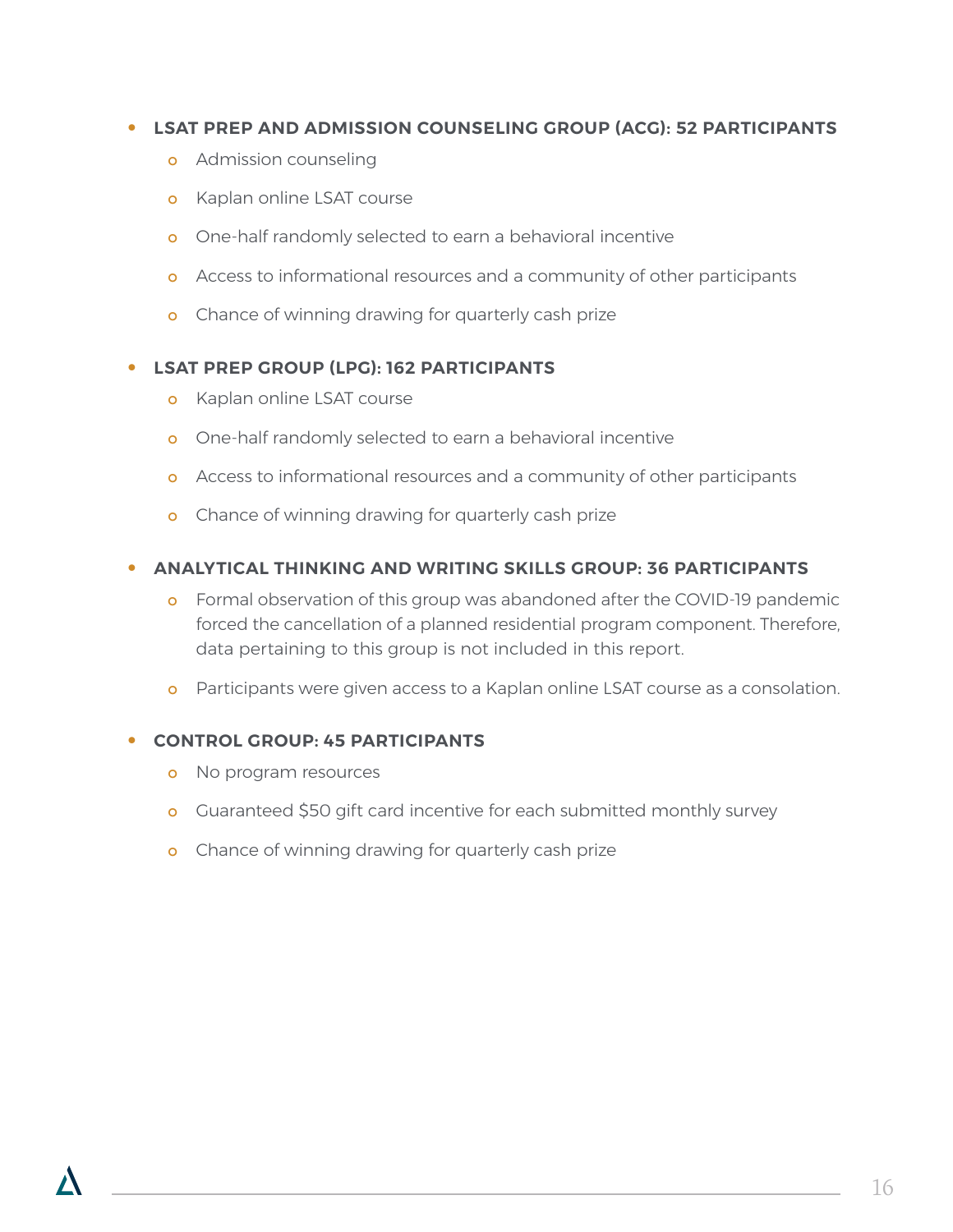### **B. Participant Eligibility and Selection**

During the 2020 cycle, LexScholars enrolled 214 participants, who were given access to resource interventions, and 45 members of the control group. Each LexScholars participant who was granted access to program resources: 1) was a member of an underrepresented racial, ethnic or socioeconomic group, 2) stated an intention to seek Fall 2021 law school admission and 3) was unlikely to gain admission due to low standardized test score performance.

Below were the eligibility criteria:

- **•** Be a member of a racial, ethnic, and/or socioeconomic group that is underrepresented among law students
- **•** Possess a bachelor's degree or will receive a bachelor's degree by August 2021
- **•** Plan to seek law school admission for the Fall 2021 entering class
- **•** Have an LSAT score no higher than 25th percentile
	- o Applicants who had not taken the LSAT could qualify with a score no higher than 50th percentile on the following tests: SAT, ACT, GRE or GMAT
- **•** Have not previously enrolled in a J.D. program at an ABA-approved law school

Racial and ethnic underrepresentation was determined by comparing the proportion of law students at all ABA-approved law schools who identified as members of specific groups, compared to the overall U.S. population. A group was deemed underrepresented when its proportion of law students was lower than its proportion of the U.S. population. People who identified as American Indian or Alaska Native; Black/African American; Latino/Hispanic; and Native Hawaiian/Other Pacific Islander are considered underrepresented among law students. We defined socioeconomic underrepresentation as either being a first-generation bachelor's degree graduate or a recipient of a Pell Grant while an undergraduate.

To be considered for participation, applicants were required to submit an online application form; an academic transcript from their bachelor's degree-granting institution; a copy of standardized test score reports reflecting their highest scores; and two recommender assessments.

Participation slots were offered on a "first come, first selected" basis. The first 52 selected applicants were assigned the ACG intervention; the next 162 were assigned the LPG intervention. After all slots were assigned, a waitlist was maintained, with applicants selected to fill forfeited slots in the order in which they were placed on the waitlist.

An invitation to participate as a member of the control group was sent to applicants who were not assigned to an intervention slot either because they were deemed eligible after all slots were assigned or because they failed to submit all required materials to be considered for participation. Forty-five of these applicants accepted our offer to serve as members of the control group. These participants did not receive access to program resources but were offered a financial incentive to complete monthly program surveys.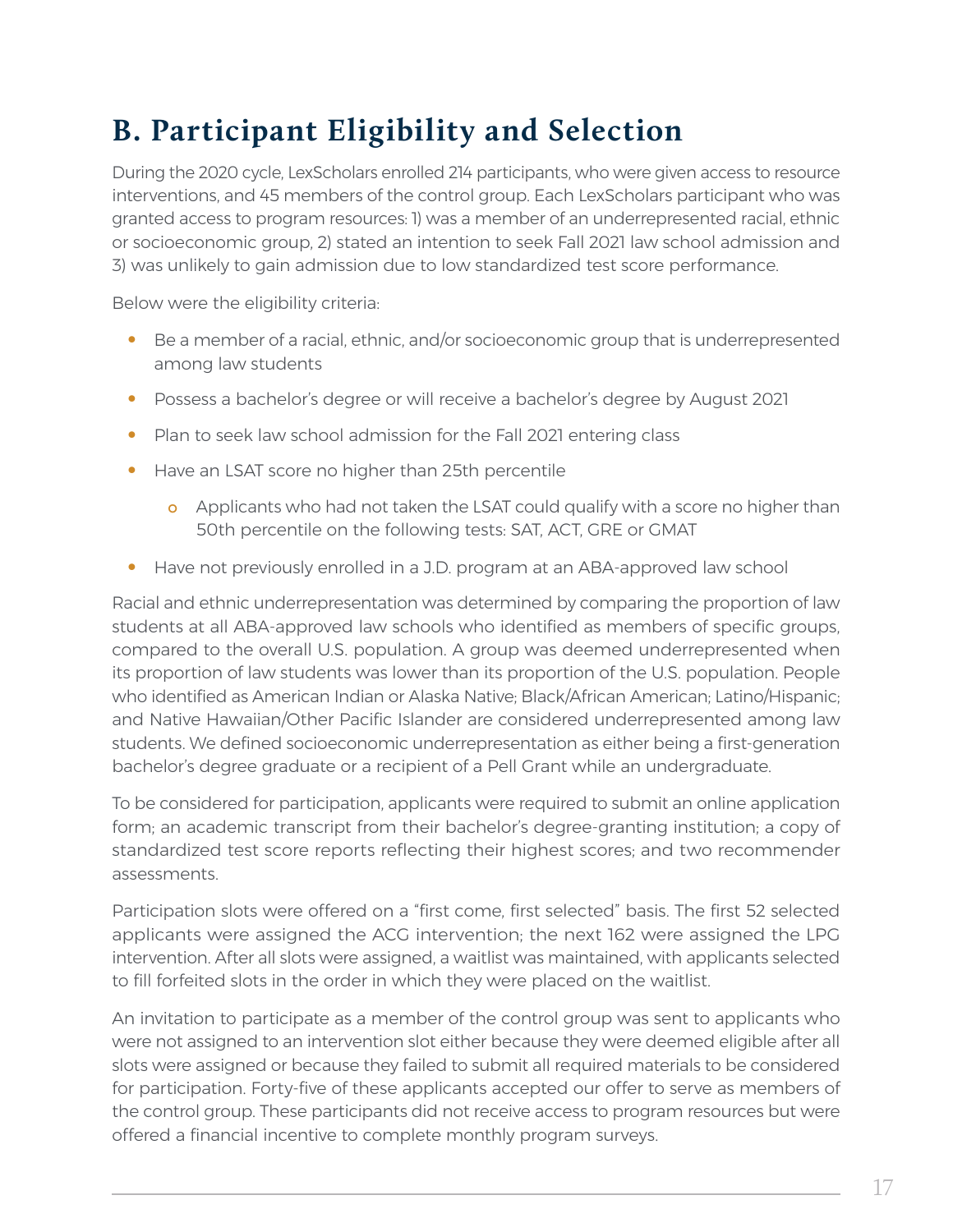### **C. Data Collection**

Comprehensive data collection is core to the design and evaluation of LexScholars. This data focuses on the experiences and outcomes of study participants. The bulk of the data is quantitative, though we collected qualitative data as well. Below is each data source:

### 1. **MONTHLY PARTICIPANT SURVEYS:**

On the first business day of each month, from October 2020 through September 2021, LexScholars participants (including control group) were sent a survey asking them to provide information about their admission process experiences, behaviors, and outcomes for the preceding month. Participants were prompted to share things like whether they took the LSAT or received a score; submitted admission applications; received admission decisions; or made a final decision regarding the law school they would attend. The same survey was sent each month and was designed to take 5-20 minutes to complete, based on the number of updates.

### 2. **KAPLAN ONLINE LSAT COURSE DATA:**

Each month, Kaplan forwarded data on participant behavior and interactions within its course management platform. Data provided insight on things like the frequency with which participants attended scheduled live courses and the extent of interaction with other available resources within the platform. This data pertained only to ACG and LPG participants, as control group participants did not receive access to this resource through the study.

### 3. **ADMISSION COUNSELING DATA:**

Roughly every six weeks, the admission counseling service provided data regarding interactions its counselors had with members of the subgroup of participants who received access to this resource. The data denoted things like the number and nature of participant interactions and whether participants completed tasks (e.g., personal statement drafts) by stipulated dates or at all.

### 4. **QUALITATIVE ASSESSMENT:**

In July 2021, after most admission process activity had waned, we sent a 12-item questionnaire to a sample of 35 ACG and 94 LPG participants, asking them to share narrative insights about their LexScholars experience. The sample consisted of the top and bottom 20% of participants of each group, based on their level of program engagement.<sup>15</sup> The sample was then stratified to ensure roughly equal representation of participants across the subgroups that were offered and not offered behavioral incentives. The questionnaire yielded participant perceptions on topics such as how the program influenced their admission process behaviors. Participants were also asked to share perceptions regarding the quality of the program and the resources they received.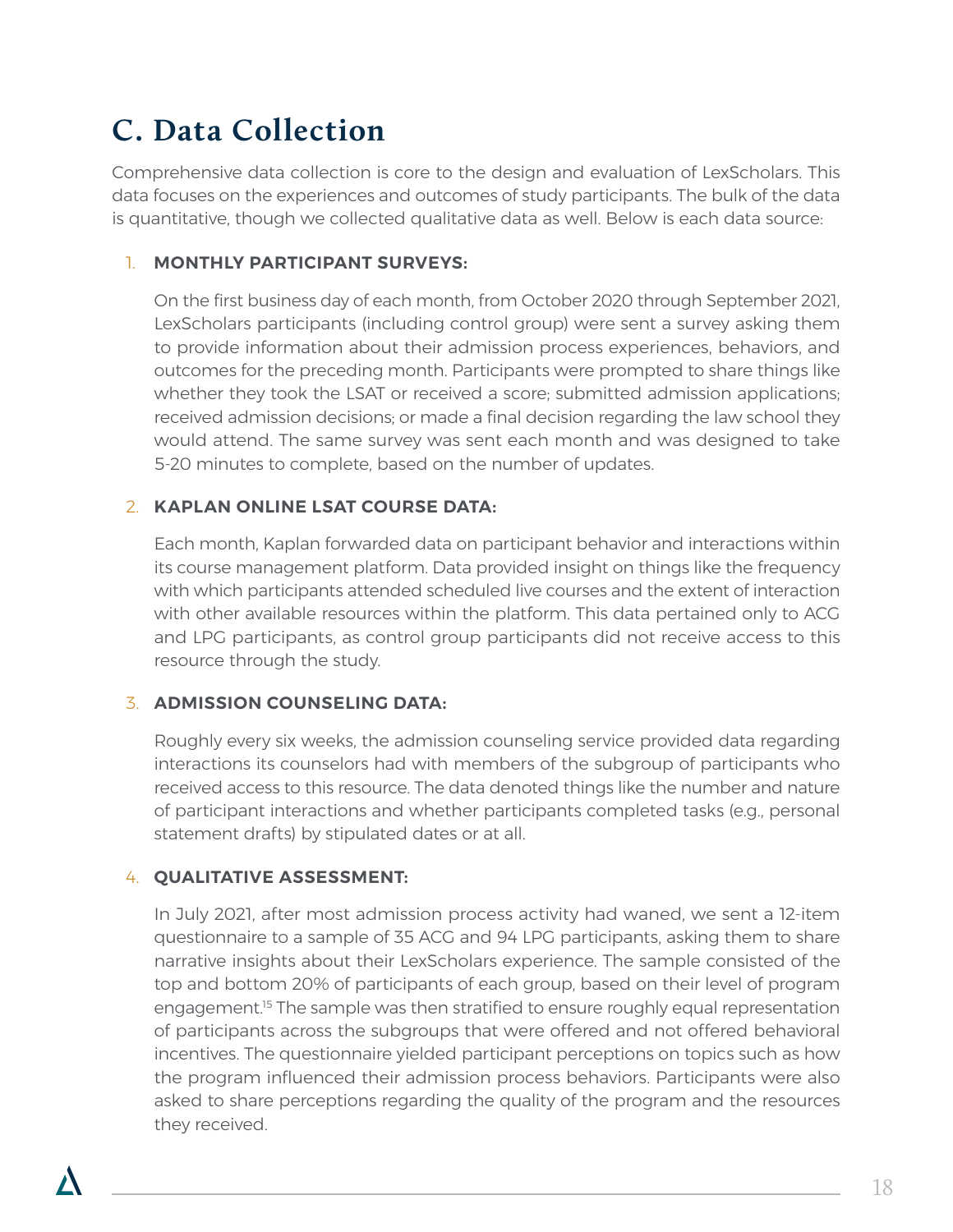### **D. Program Funding**

LexScholars requires significant investments of human and financial resources. The project is centered in the AccessLex Center for Legal Education Excellence® and leverages departmental resources across the organization. The total direct cost during the 2020-21 cycle was \$326,470,<sup>16</sup> itemized below:

- **•** LSAT prep courses: \$112,500 (34% of budget)
- **•** Admission counseling services: \$97,600 (30%)
- **•** Curriculum design: \$86,420 (26%)
- **•** Incentives: \$29,950 (9%)
	- o ACG and LPG: \$5,950
	- o Control: \$24,000

The total amounted to \$1,209.88 for each of the 250 program participants<sup>17</sup> and \$533.33 for each of the 45 members of the control group. Two things should be highlighted about the curriculum design expense: 1) the curriculum pertained to the residential portion of the program that was canceled because of COVID; and 2) unlike the other listed expenses, curriculum design was akin to a startup expense and would not have been incurred annually. Therefore, if we were to remove the curriculum design expense from the calculation, the cost of LexScholars was \$864.92 per program participant. Whichever figure is used, the costs of the study are reasonable in light of the resources being offered.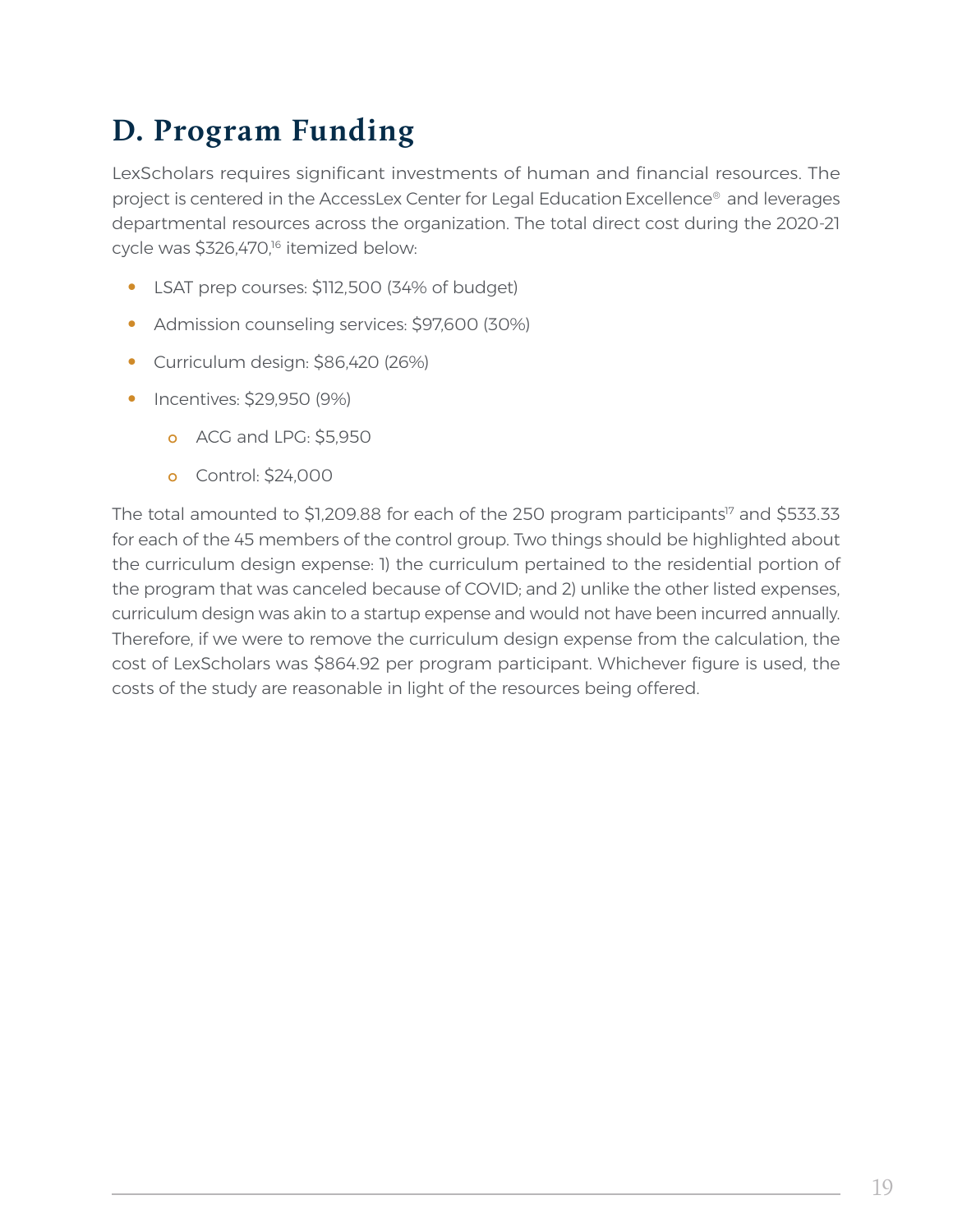# **CIPP MODEL: PROCESS**

This section builds on the previous one and analyzes the extent to which the study was implemented as designed. This analysis is particularly significant, given the manners in which both the pilot nature of this cycle and the onset of the COVID-19 pandemic prompted us to make program alterations.

### **A. Participant Eligibility and Selection**

There were three predominant characteristics we sought in LexScholars participants:

- 1) Self-identification as a member of an underrepresented racial, ethnic or socioeconomic group
- 2) Low performance on standardized admission tests
- 3) Intention to seek Fall 2021 admission to law school

The eligibility criteria listed on pages 11-12 reflect this targeting. The goal was to design criteria that would ensure that every participant with access to program resources fit the three characteristics. This goal was achieved, as illustrated by the following profile data:

- All participants (100%) identified as members of an underrepresented racial, ethnic or socioeconomic group
- **•** Ninety-four percent (94%) of participants identified as members of an underrepresented racial or ethnic group.
	- **o** Racial/Ethnic Composition
		- Asian/Asian American: 2.3
		- **Black/African American: 64.5**
		- **Hispanic/Latino: 28.5**
		- **White: 1.9**
		- **Additional Groups: 1.4**
		- Prefer not to respond: 1.4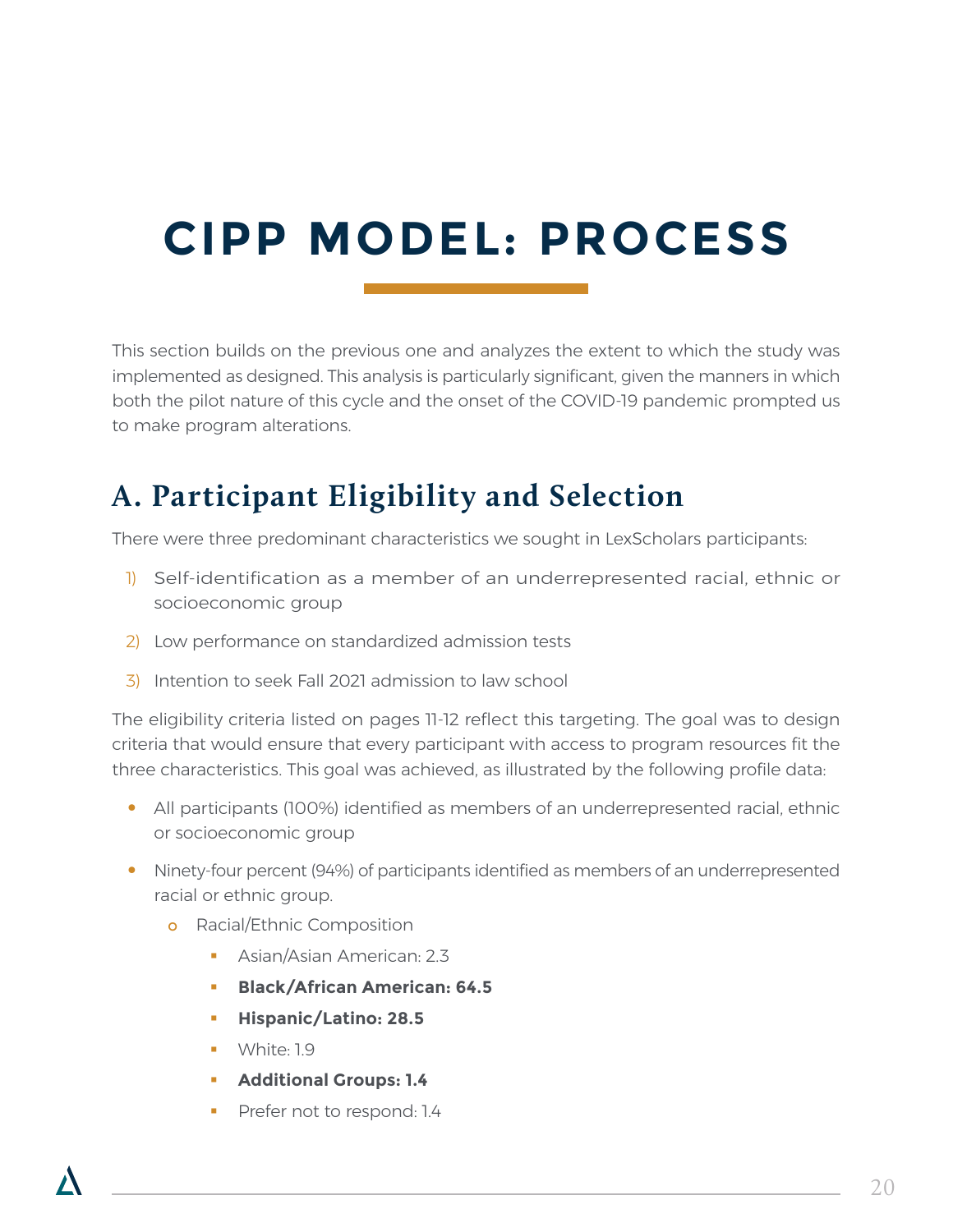- **•** Ninety percent (90%) of participants were members of at least one of the two underrepresented socioeconomic groups we identified
	- **o** Socioeconomic Composition
		- Pell Grant recipient: 69.6%
		- **First-generation BA/BS grad: 71.5%**
- **•** Eighty four percent (84%) of participants were members of an underrepresented racial or ethnic *and* an underrepresented socioeconomic group.
- **•** Fifty-six percent (56%) of participants provided LSAT scores in their LexScholars application. The median score among these participants was 140, roughly a 13<sup>th</sup> percentile score. The remaining participants submitted scores on other tests (e.g., ACT, SAT) that were at or below the 50<sup>th</sup> percentile.
- **•** All participants (100%) expressed a desire to seek Fall 2021 admission both in their LexScholars application and by signing the Participation Agreement.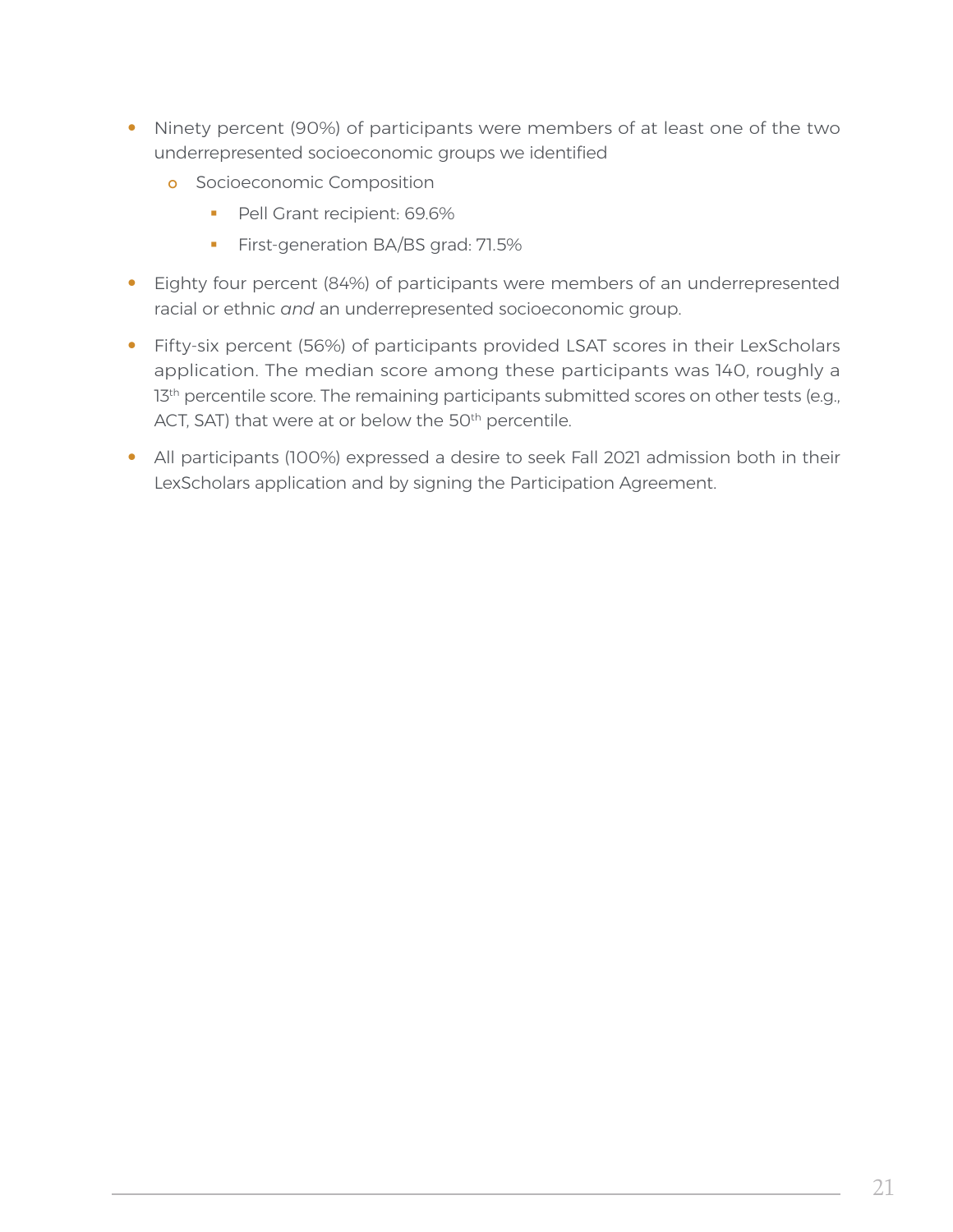### **B. Participant Group Assignment**

An integral component of the LexScholars research design is differential treatment among participant groups. The purpose of this methodology is to test the impact of discrete program interventions. Participation slots were offered on a "first come, first selected" basis, with the groups filled in the following order:

- 1) LSAT Prep and Admission Counseling Group (ACG): 52 participants
	- o Access to all interventions
- 2) LSAT Prep Group (LPG): 162 participants
	- **o** Access to most interventions
- 3) Observation Group (Control): 45 participants
	- o Access to no interventions

The goal of this ordered method of assignment was to yield participant groups that were similar demographically and academically. Ideally, they would be statistically identical. We wanted to minimize selection bias that could have been introduced by a more subjective and selective method. The ordered method, however, was a departure from our initial study design, which called for random assignment to participant groups.<sup>18</sup>

The ordered method was not without the potential of bias. Volunteer bias could have been introduced, whereby earlier applicants, those most likely to be assigned the ACG intervention, would differ in significant ways from later applicants, those most likely to be assigned the LPG intervention.

We also compared differences between the two participant groups and the control group. The selection process for the control group rendered it more squarely a convenience sample compared to the participant groups. We were unable to calculate a comparison on LSAT score percentile due to the small number of control group members who submitted LSAT scores. Below are comparisons of demographic and academic characteristics for both of the LexScholars participant groups and the control group. Asterisks denote differences that are statistically significant.<sup>19</sup>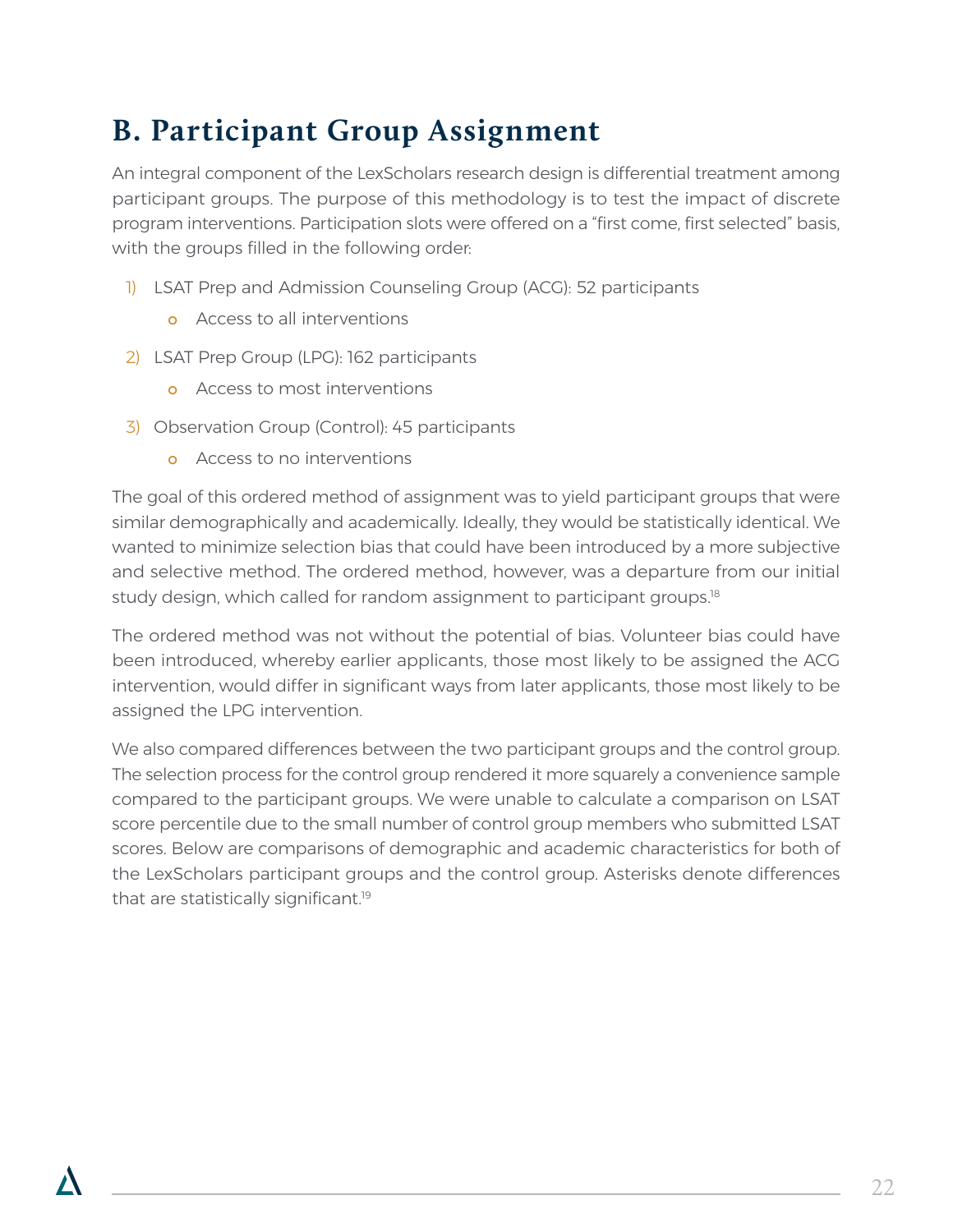### Table 1 *LexScholars 2020-2021 Participant and Observation Group Demographics (N = 259)*

|                                                 | <b>LP GROUP</b> | <b>AC GROUP</b> | <b>ALL</b><br><b>LEXSCHOLARS</b> | <b>CONTROL</b><br><b>GROUP</b> |
|-------------------------------------------------|-----------------|-----------------|----------------------------------|--------------------------------|
| <b>Race and Ethnicity</b><br>Underrepresented   | 94.4%           | 100%            | 95.8%*                           | $84.4\%$ *                     |
| <b>Economically Disadvantaged</b><br><b>Yes</b> | 70.4%           | 67.3%           | 69.7%                            | 69.6%                          |
| <b>First-Gen College Graduate</b><br><b>Yes</b> | 70.3%           | 75%             | 71.1%                            | 71.5%                          |
| $\mathbf n$                                     | 162             | 52              | 214                              | 45                             |

\*These differences were statistically significant.

#### Table 2

#### *Average UGPA and LSAT Score Percentile of LexScholars Participants and Control Group.*

|                      | <b>UGPA</b> |      |             | <b>LSAT SCORE PERCENTILE</b> |               |       |
|----------------------|-------------|------|-------------|------------------------------|---------------|-------|
|                      | M           | SD   |             | M                            | SĽ            | n     |
| <b>LP Group</b>      | $3.22*$     | .39  | 162         | 14.3                         | 8.3           | 87    |
| <b>AC Group</b>      | $3.00*$     | .4.5 | 52          |                              | 77            | 32    |
| <b>Control Group</b> | $3.36*$     |      | $4^{\circ}$ | $\frac{1}{2}$                | $\frac{1}{2}$ | $- -$ |

\*These differences were statistically significant.

Our significance tests strongly suggest that our comparison groups were statistically identical on most characteristics, despite some of the observed differences. There are two notable exceptions, however: 1) the differences in average UGPA, both between the ACG and LPG participants and between those participants and the control group (Table 2); and 2) the proportion of participants from underrepresented racial and ethnic groups between ACG/LPG participants and the control group (Table 1). Overall, LexScholars applicants who submitted all required materials early enough to secure the admission counseling services tended to have a lower UGPA than later applicants and were more likely to be members of underrepresented racial or ethnic groups.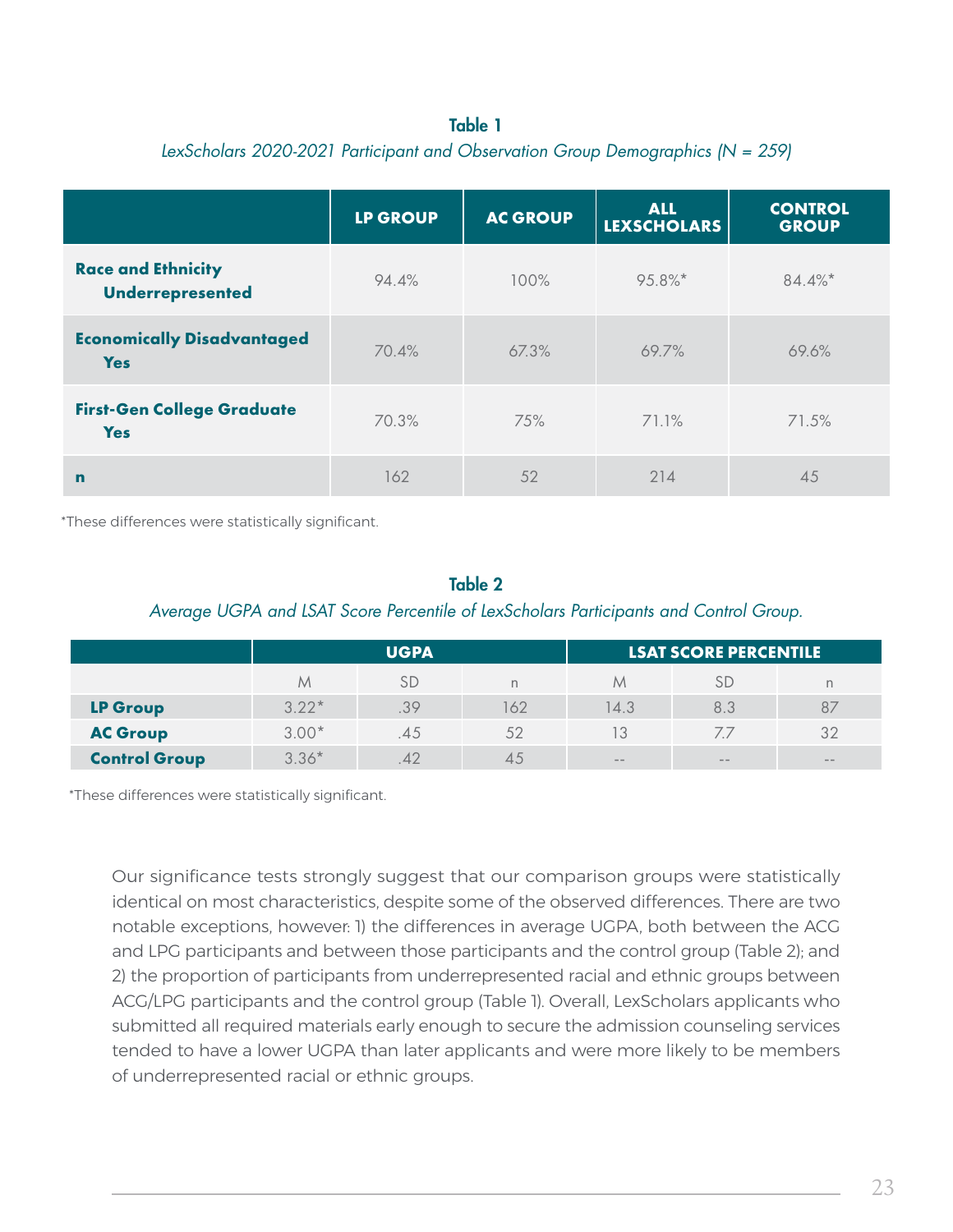## **C. Application of Interventions**

Study interventions were made available to participants based on our judgments of when they would be most useful to participants in the admission process. Below are assessments of the application of interventions:

### **• LSAT PREPARATION**

- o Each LexScholars participant was given access to a Kaplan online LSAT course. Participants received access to the course in late August 2020. Live courses lasted the first 8 weeks. Access to the course resources ended in late February 2021.
- **o** Course rollout progressed well overall. Early on, some participants had issues accessing the complete range of course resources. Some shipments of course materials were delayed due to mailing address or other delivery issues. Almost all these issues were resolved prior to the start of the live courses.

### **• ADMISSION COUNSELING**

- o A subgroup of LexScholars participants was given access to comprehensive admission counseling services. Access to this resource began in July 2020 and continued through August 2021.
- o There were no significant issues making this resource available to participants.

#### **• FINANCIAL INCENTIVES**

- **o** There were two types of financial incentives:
	- Behavioral: designed to test whether financial incentives prompted participants to engage in admission process behaviors that are associated with increased odds of gaining admission
	- **Response: designed to incentivize participants to submit timely responses** to the monthly program surveys.
	- Incentive payouts were made at the following four points during the study cycle:
	- Drawing #1: December 2020 (covered October-November-December)
	- Drawing #2: March 2021 (covered January-February-March)
	- Drawing #3: June 2021 (covered April-May-June)
	- Drawing #4: September 2021 (covered July-August-September)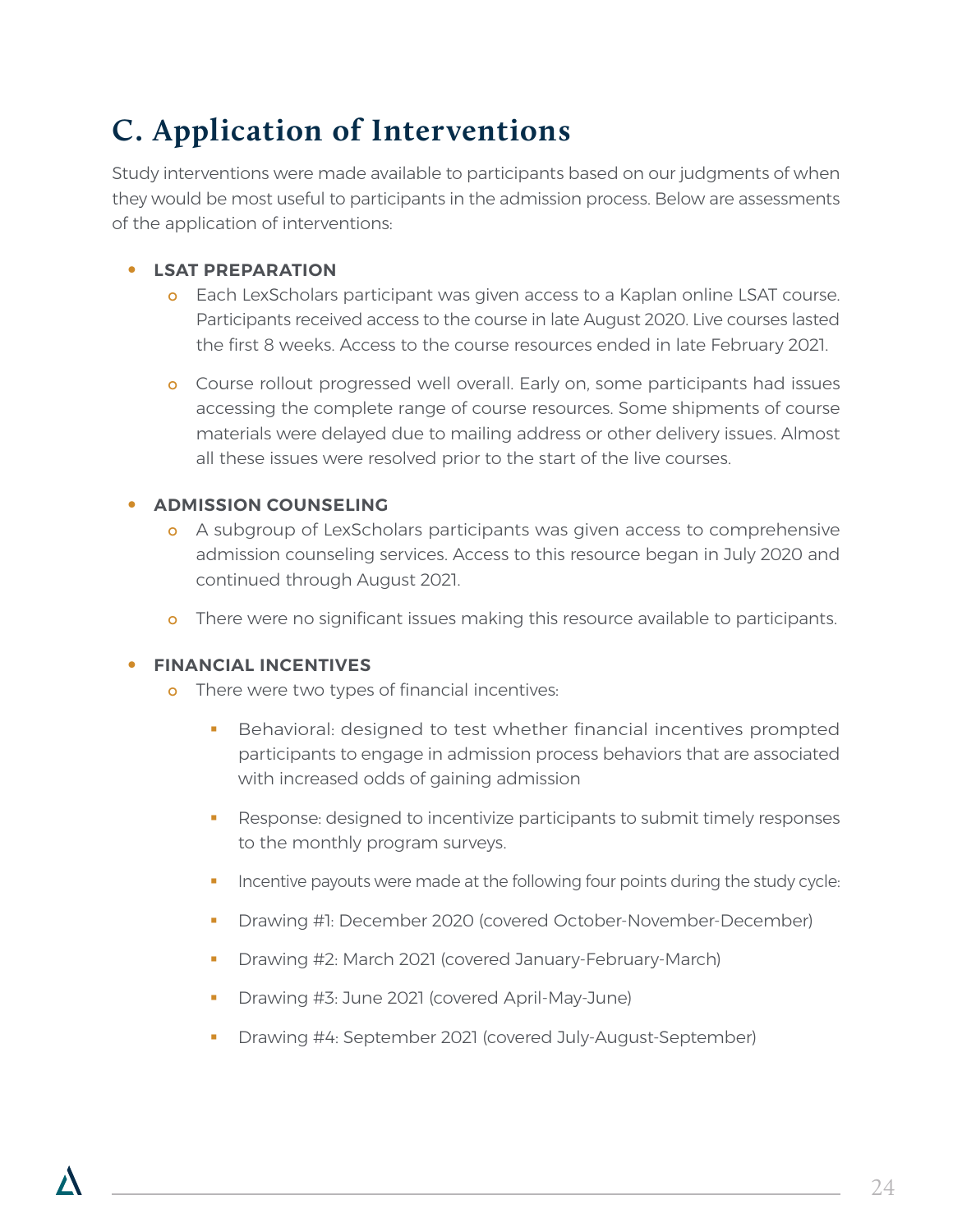o Amazon gift cards were emailed to recipients, a mechanism that increased the efficiency of the payout process. The \$500 cash awards were paid via check, sent to recipients' mailing address. For the most part, payouts went smoothly. In rare instances, gift card emails returned to us as undeliverable. We were able to get updated addresses from participants. Receipt of the \$500 cash awards required recipients to first submit W9 tax forms. Three recipients opted against receiving the awards, due to concerns about disclosing their personal information to us via the W9.

#### **• OTHER RESOURCES**

All LexScholars participants were granted access to an opt-in LinkedIn group page where relevant information and resources were posted for review. Participants were also able to connect with each other, contributing to a sense of community among them. Application of this resource and related data collection was less formal than other components of the study, thereby making it difficult to consider this component an intervention in the strict sense.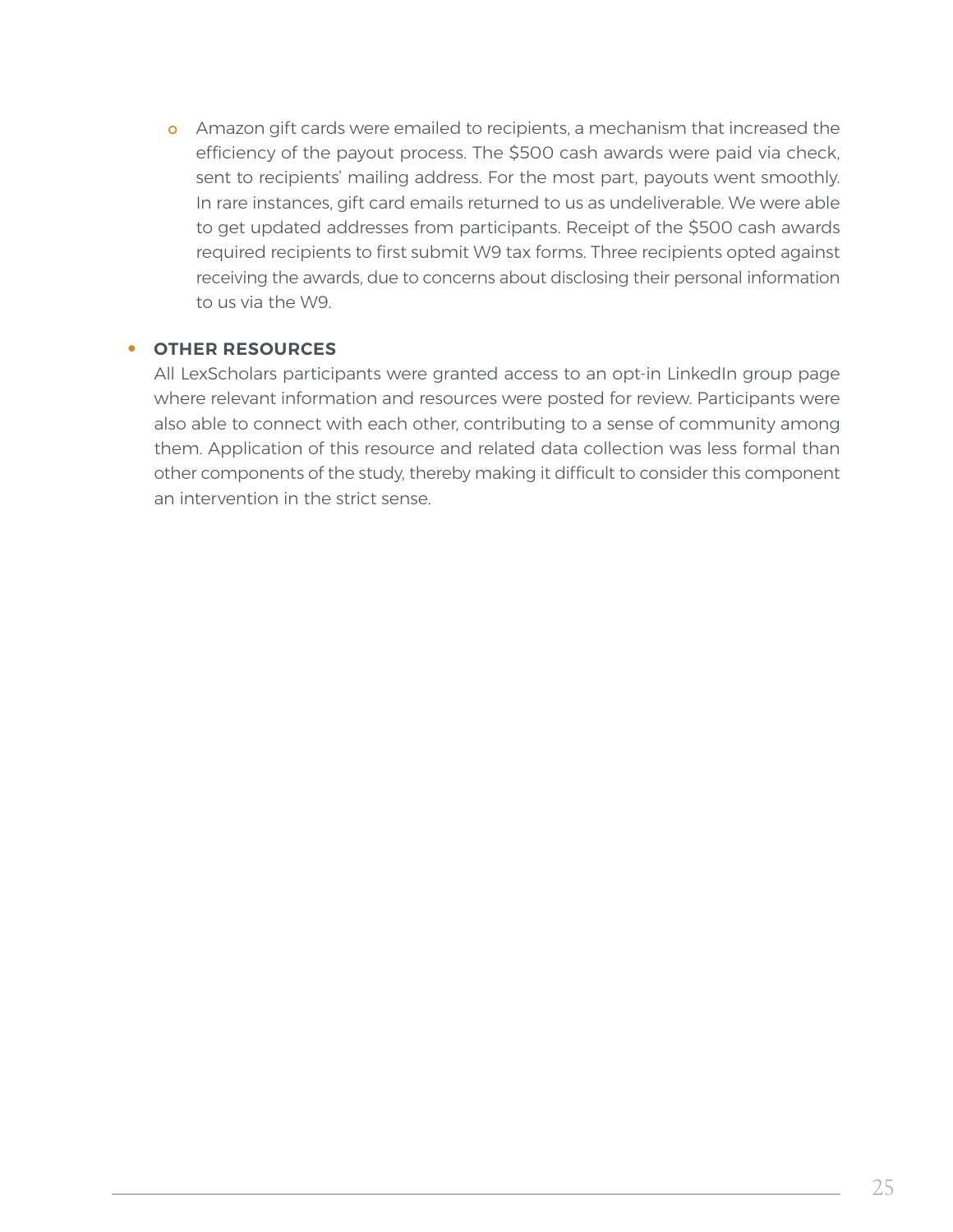### **D. Data Collection**

Comprehensive data collection is core to the design and evaluation of LexScholars. This data focuses on the experiences and outcomes of study participants. The bulk of the data is quantitative, though we collected qualitative data as well. Below are assessments of our data collection efforts:

### 1. **MONTHLY PARTICIPANT SURVEYS:**

As stipulated by the study design, monthly surveys were distributed via email to program participants on the first business day of each month, from October 2020 until September 2021. As a condition of their participation, ACG and LPG participants formally agreed to complete each monthly survey. Participants were given a "regular" deadline of one week after the distribution date. After this date, we communicated an "extended" deadline of the 14th of the month. Despite the deadlines, surveys were accepted for the duration of the month.

The deadlines were communicated to spur a sense of urgency among the participants. We wanted participants to provide their updates while their memories were freshest. We employed a system of reminders that included phone calls and, later in the program cycle, text messages to participants who had not submitted their survey by the regular deadline. Ninety-five percent (95%) of all surveys received were submitted by the  $14<sup>th</sup>$  of their given months, suggesting that the messaging regarding the deadlines and the system of reminders prompted participants to complete surveys within the first two weeks of the month. This trend also showed that if a participant had not responded by the 14<sup>th</sup>, the odds of a later submission were low.

Our study goals, particularly those pertaining to establishing outcomes baselines and yielding insight about effective pipeline program practices, required a robust response to monthly surveys. We did not set specific response rate targets; we encouraged each participant to respond each month. Below are average monthly response rates for the participant groups and the control group:

- o Combined ACG/LPG: 72%
	- ACG: 67%
	- LPG: 73%
- o Control: 83%

We surmise that the guaranteed \$50 gift card offered to the control group was more effective as a motivating factor than both the formal promise to respond made by ACG and LPG participants and their speculative chances of winning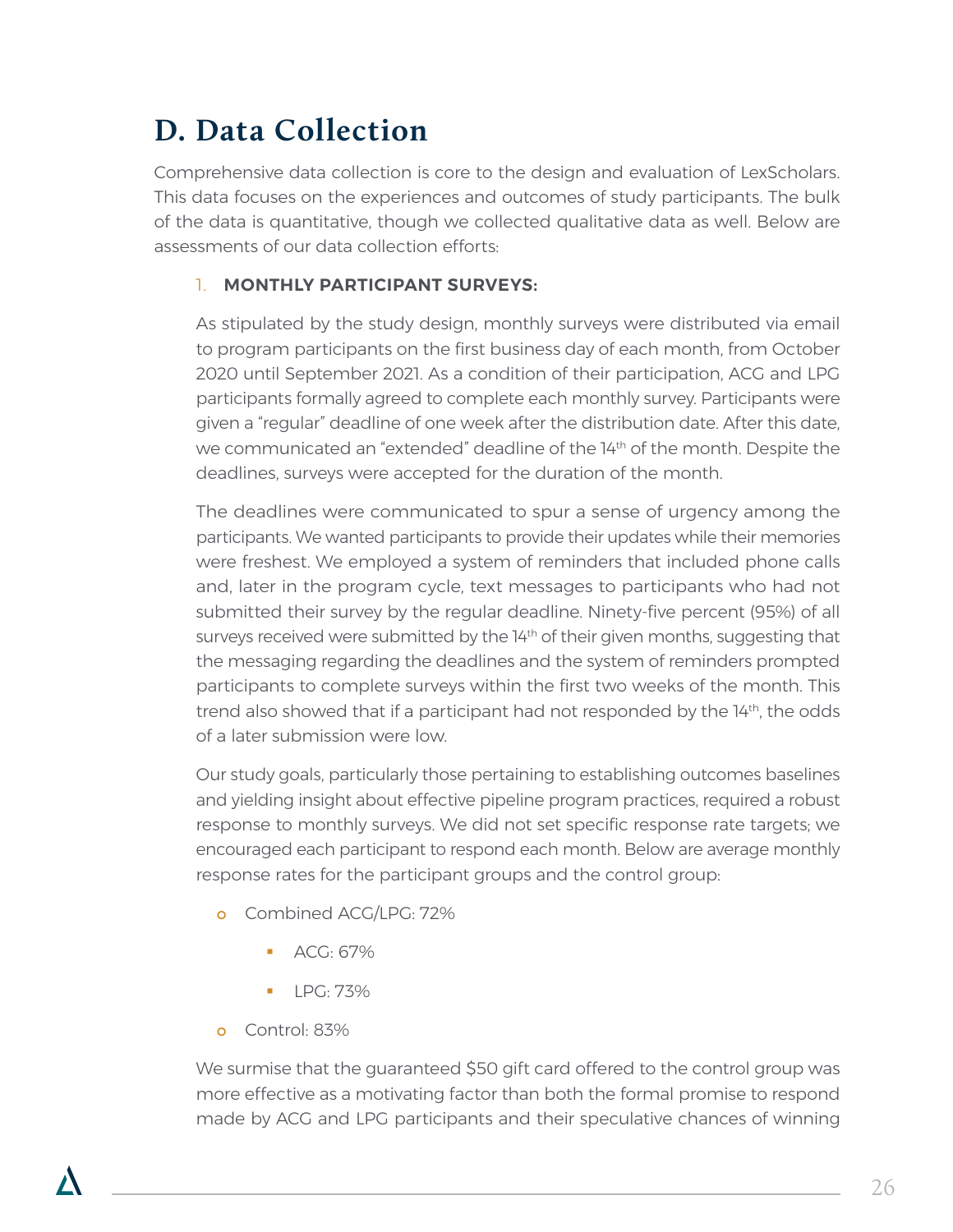gift cards and cash. Another contributing factor could be that control group participants tended to have fewer updates to report; therefore, making the process less time-consuming. The six percentage-point difference between the LPG and ACG response rates could be explained by task exhaustion, given other demands placed on ACG participants by the admission counselors, including submission of monthly individual progress reports.

Overall, the rates are very useful in establishing a baseline to judge future response rates. The goal for the 2021-22 cycle will be to exceed each of the response rates listed above.

### 2. **KAPLAN LSAT COURSE DATA**

Each month, Kaplan forwarded data on participant behavior and interactions within its course management platform. Over the course of the study period, we worked with the Kaplan to ensure the data they provided was both relevant and ready to be analyzed with minimal formatting and cleaning. The data provide very useful insights into participant behavior and engagement with the LSAT course.

### 3. **ADMISSION COUNSELING DATA**

Roughly every six weeks, the admission counseling service provided data regarding task completion and interactions its counselors had with members of the subgroup of participants who received access to this resource. The data provide very useful insights into participant behavior and engagement with this resource.

#### 4. **QUALITATIVE QUESTIONNAIRE**

In July 2021, after most admission process and LexScholars program activity had waned, we emailed a 12-item questionnaire to a sample of 35 ACG and 94 LPG participants, asking them to share narrative insights about their LexScholars experience. The questionnaire served as a means of gaining descriptive insights about the impact of the interventions and about the design of the program. In all, 58 participants responded to the questionnaire.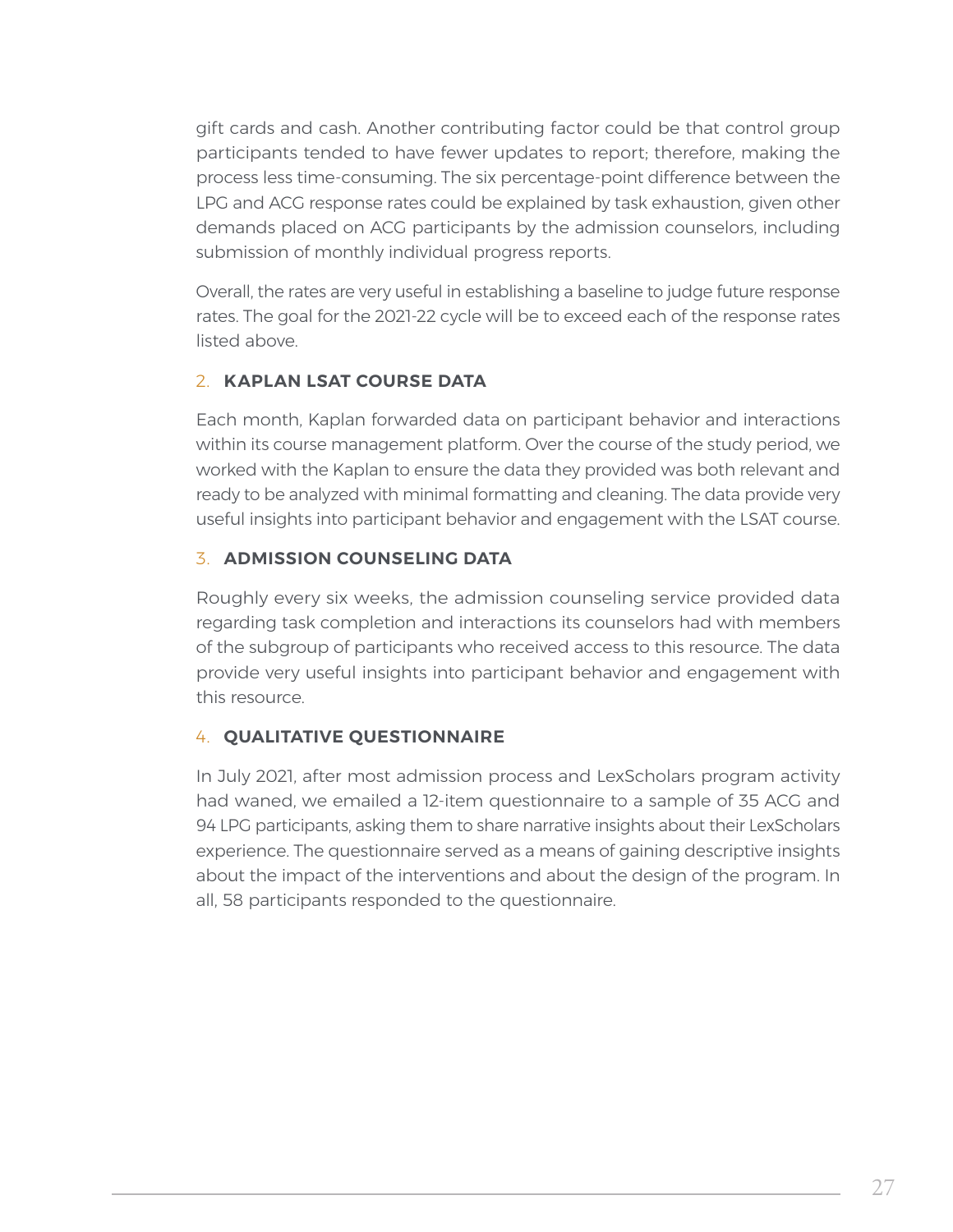### **E. Program Adjustments**

Piloting a program is inherently a process of trial and error. Actual experience can challenge the wisdom of plans formed without the benefit of precedent. Our experience followed this wisdom, in that we made various adjustments in response to circumstances "on the ground."

### 1. **ELIGIBILITY REQUIREMENTS**

The original LexScholars framework applied a  $25<sup>th</sup>$  percentile score cap across the various types of standardized tests we accepted from applicants. This cap was set mainly with the LSAT in mind. SAT and ACT scores were the most common scores submitted by LexScholars applicants who had not taken the LSAT. But most applicants submitted SAT or ACT scores that exceeded the 25<sup>th</sup> percentile cap, rendering them ineligible.

A possible explanation for this trend was shared separately by two undergraduate administrators. They asserted that it was uncommon for students with SAT or ACT scores at or below the 25th percentile to enroll in bachelor's degree-granting institutions, even non-selective ones. In essence, they were saying that the pool of potential LexScholars participants among people who had not already taken the LSAT was very small.

We were able to find indirect evidence of their assertions in the research literature,<sup>20</sup> which seemed to align with the application trends we were observing. Therefore, while we maintained the 25<sup>th</sup> percentile LSAT cap, we raised the cap to 50<sup>th</sup> percentile for all other tests. We made this change about halfway through the application process, which means that there were likely newly eligible potential applicants who were not aware of the raised cap and therefore did not submit a LexScholars application. We reactivated the applications of newly eligible applicants who had previously been deemed ineligible.

### 2. **PARTICIPANT SELECTION AND GROUP ASSIGNMENT METHODS**

A process of random assignment to participation groups was originally contemplated in the LexScholars framework. Eligible applicants who submitted all required documents by March 15 would be entered into a selection pool. Applicants in the pool would then be randomly selected to participate as either ACG or LPG members. The primary purpose and benefit of this approach was to minimize selection bias. This process, however, carried two main downsides:

- o It was not easily grasped externally. We received numerous emails and calls from applicants, advisors, and others expressing confusion or requesting more information about the process.
- o There was no incentive for earlier submission of applications or other required documents, which likely encouraged applicant procrastination and delay. Early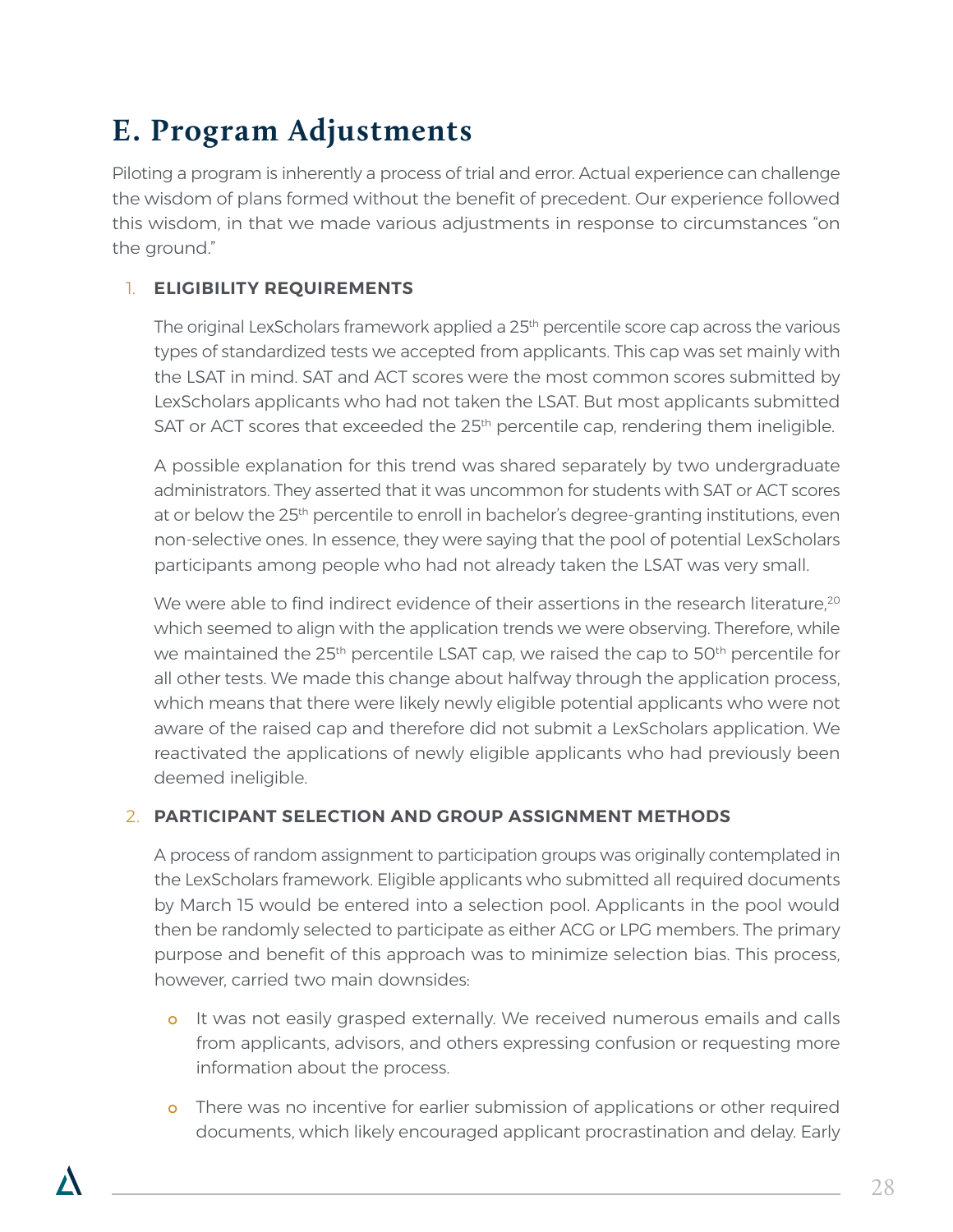application volume was very slow, creating the possibility of us receiving an unmanageable crush of materials on the deadline.

The downsides were exacerbated by the angst and uncertainty created by the COVID-19 pandemic. In the end, we opted for a more streamlined "first-come, first-selected" process, with no formal deadline. In response to this change (and others, including raising the test score cap), the pace of application submissions noticeably increased.

### 3. **CANCELING OF RESIDENTIAL COMPONENT**

One of the most significant program changes made necessary by the pandemic was the cancellation of a 4-week residential component, less than three months before it was scheduled to commence. The residential component would have been administered to two subgroups of LexScholars participants — ACG participants and an additional group of 35 participants who were interested in Fall 2022 admission, instead of Fall 2021.

For the ACG participants the residential component would have focused on intense in-person LSAT prep, personal statement writing, and admission counseling. For the group of participants who were two years away from their desired law school start date, the component would have focused on building legal reasoning and writing skills. Given the nature of the interventions and the timing of the cancelation, we were unable to replicate the residential component. We exposed ACG participants to the interventions listed earlier. The remaining group was essentially disbanded, but we provided each member access to the online LSAT prep course as a consolation.

From a planning and implementation standpoint, the residential component was labor-intensive and relatively expensive; therefore, its cancellation, while forced on us, had the benefit of reducing program costs. We are unable to estimate the impact of the cancellation on program outcomes. But in future cycles, if in-person gatherings are once again safe with minimal safeguarding, we will consider implementing the residential component.

#### 4. **FORMING OF THE CONTROL GROUP**

The original LexScholars framework did not contemplate a control group. But after it was clear we would receive more applications than were needed to fill participation slots, we decided to form a control group. Our selection method yielded a control group that was largely identical to the participation groups. The control group did have a higher average UGPA than ACG and LPG participants, with the difference being statistically significant. Therefore, the experiences and outcomes of this group are not always directly comparable to the other groups. But the data is nonetheless illustrative and useful for confirming the viability of a control group in our framework.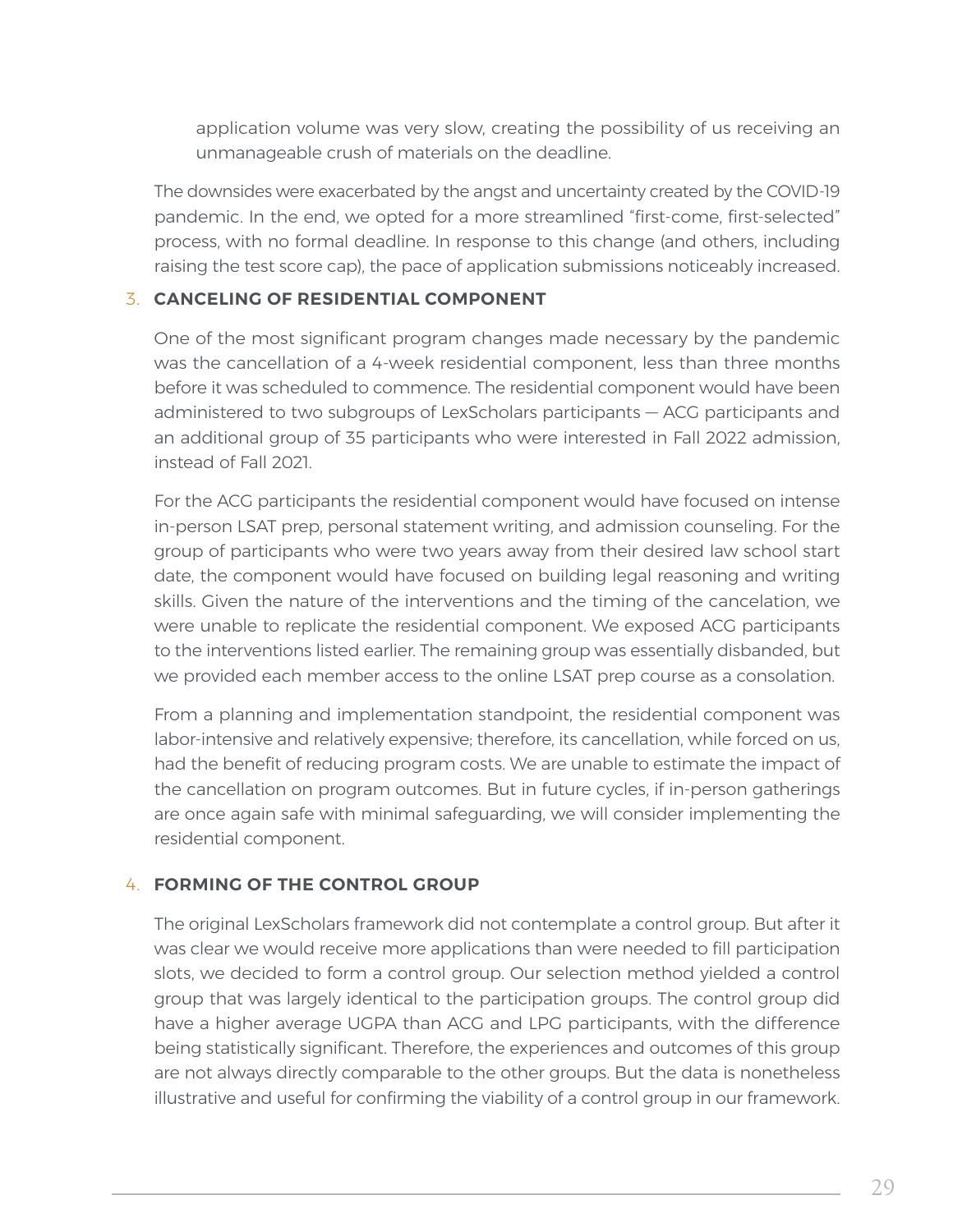# **CIPP MODEL: PRODUCT**

In this section, we discuss possible program effects on LexScholars participants. We undertake this discussion in the context of the study goals we listed earlier:

- **•** To launch and administer the study as a pilot cycle, adjusting as needs arise
- **•** To use study cycle to improve data collection tools and methods for future cycles
- **•** To establish engagement and outcomes baselines to use for future cycle evaluations
- **•** To yield insight about effective pipeline program practices

Our ability to investigate possible program effects demonstrates goal attainment because it flows from a successful launch and administration of the program, including rigorous data collection. Potential program effects, as evidenced by certain differential trends among participant groups, also reflect goal attainment in that they suggest a program consisting of logical, measurable interventions.

This section explores the possible effects of the following three interventions:

- **•** LSAT preparation: designed to improve participant LSAT performance
- Admission counseling: designed to help participants navigate the admission process effectively
- **•** Behavioral financial incentives: designed to test whether financial incentives prompted participants to engage in admission process behaviors that are associated with increased odds of gaining admission

Adjacent are the participant groups we studied:

- **•** LSAT Prep and Admission Counseling Group (ACG): 52 participants
	- o Access to all interventions
	- o One half randomly selected to receive behavioral incentive
- **•** LSAT Prep Group (LPG): 162 participants
	- o Access to most interventions
	- o One half randomly selected to receive behavioral incentive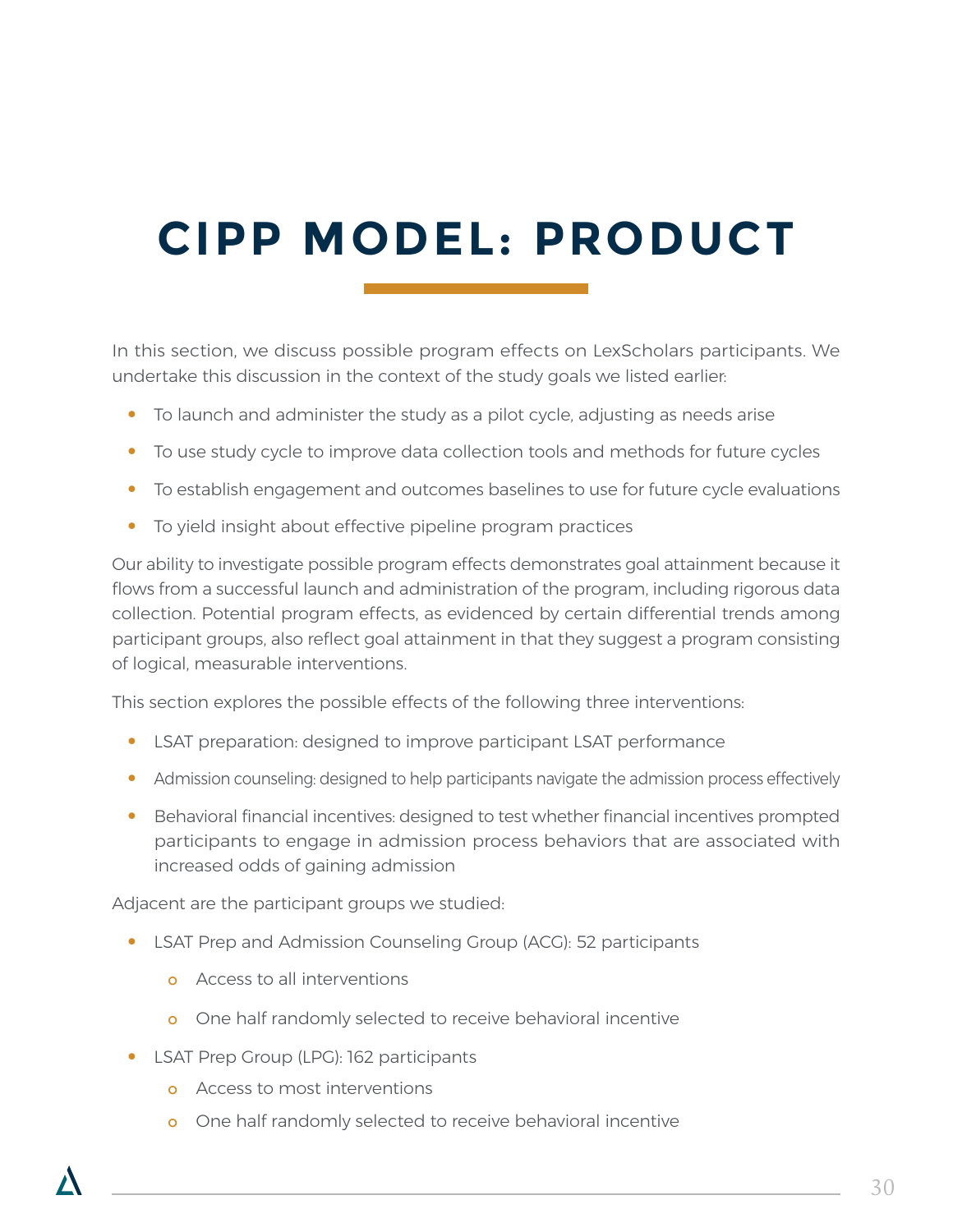- **•** Observation Group (Control): 45 participants
	- o Access to no interventions

We also studied the following subgroups:

- ACG/LPG-Incentive: 103 participants<sup>21</sup>
	- **o** Randomly selected to be offered behavioral incentive
- ACG/LPG-Non-incentive: 111 participants<sup>22</sup>
	- o Not selected to receive behavioral incentive

In estimating program effects, our analyses rely on the following group comparisons:

- **•** ACG v. LPG v. Control
- **•** ACG/LPG-Incentive v. ACG/LPG-Non-incentive

The participant group comparisons should be interpreted with some caution given the statistically significant group differences in average UGPA.23 The comparisons will be framed mostly from the perspective of the two main intervention groups: ACG and ACG/ LPG-Incentive.

Lastly, the data we present in this section are descriptive. The comparisons illustrate group differences in experiences and outcomes; but we are not yet able to say with certainty that program interventions fostered those differences. As we analyze and aggregate data over multiple LexScholars cycles, our ability to make such inferences will increase. In the meantime, the language we use to frame findings, including our ample use of qualifiers, reflect our current limitations.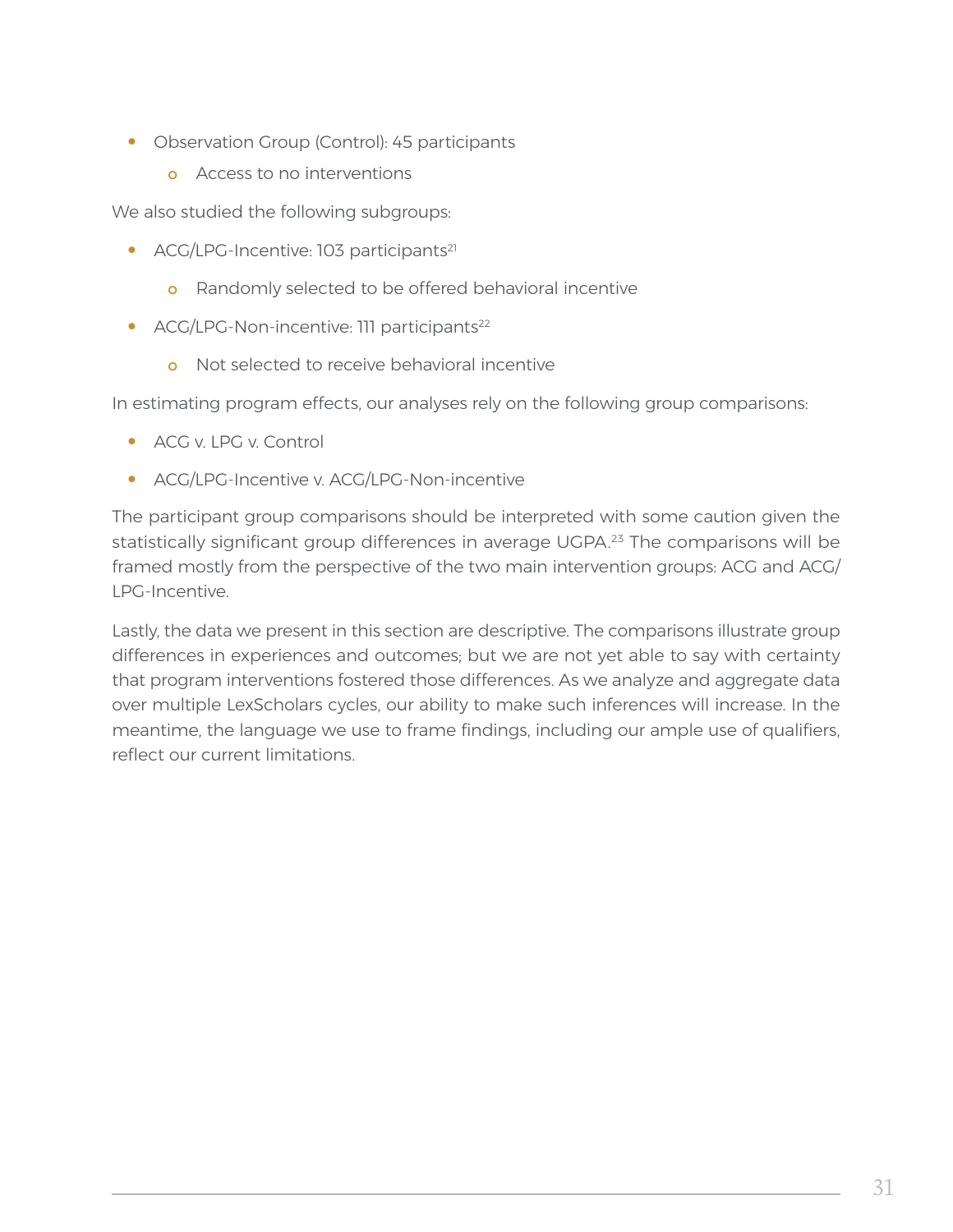### **A. Admission Process Behaviors**

Engaging the admission process is the first step to gaining admission to law school. Two aspects of the admission process are most relevant to LexScholars interventions: LSATtaking and law school application submission.

### **• LSAT-TAKING**

- o Among all groups, ACG participants were most likely to take the LSAT at least one time during the LexScholars program cycle.
	- **ACG: 44.2% (23/52)**
	- **LPG: 40.7% (69/162)**
	- Control: 26.6% (12/45)
- o ACG/LPG-Incentive participants were more likely than non-incentive participants to take the LSAT at least one time during the LexScholars program cycle.
	- $\blacksquare$  Incentive: 47% (48/103)
	- Non-incentive: 40% (44/111)
- o Among all groups, ACG participants were most likely to take the LSAT before February 1 (among those who took the test).
	- $ACG: 95.6\% (22/23)$
	- LPG: 76.8% (53/69)
	- Control: 83.3% (10/12)
- o ACG/LPG-Incentive participants were less likely than non-incentive participants to take the LSAT before February 1 (among those who took the test).
	- **Incentive: 77.1% (37/48)**
	- Non-incentive: 86.3% (38/44)
- o ACG/LPG-Incentive participants were more likely than non-incentive participants to take the LSAT before December 1 (among those who took the test).
	- Incentive: 68.8% (31/48)
	- Non-incentive: 59.1% (26/44)

The analyses strongly suggest a program effect on participants' LSAT-taking behavior. ACG participants were most likely among all groups to take the LSAT at least one time and to do so before February 1. LPG participants were more likely than control group participants to take the LSAT at least one time, but less likely to take it before February 1. Participants offered the behavioral incentive were more likely to take the LSAT at least one time and more likely to take it before December 1. The latter trend was likely in direct response to the incentive's November 30 eligibility deadline.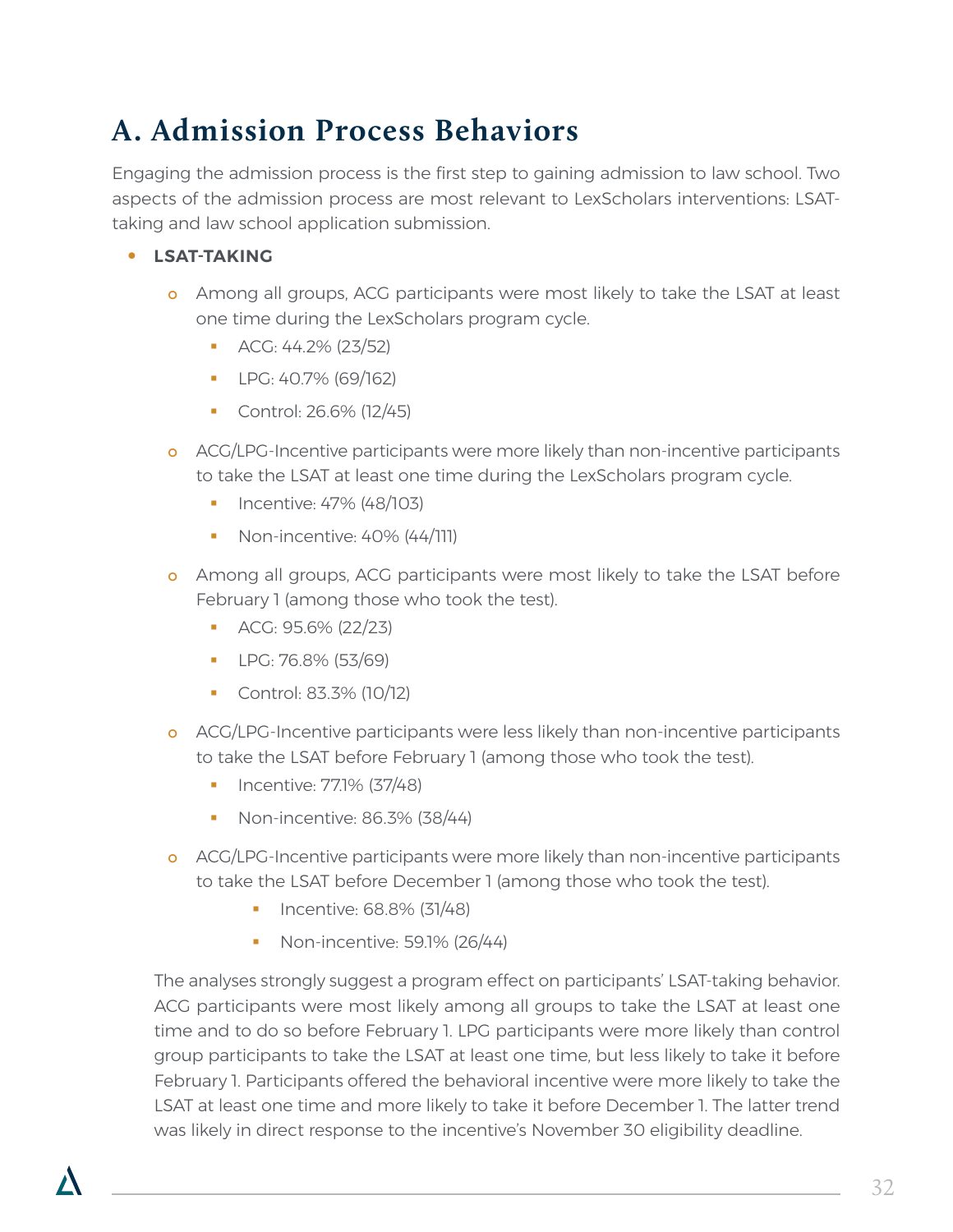#### **• LAW SCHOOL APPLICATION SUBMISSION**

- o Among all groups, ACG participants were most likely to submit at least one application for admission to law school.
	- $ACG: 42.3\% (22/52)$
	- $LPG: 32.1\% (52/162)$
	- **Control: 20% (9/45)**
- o ACG/LPG-Incentive participants were less likely than non-incentive participants to submit at least one application for admission to law school.
	- $\blacksquare$  Incentive: 34% (35/103)
	- Non-incentive: 35.1% (39/111)
- o Among all groups, ACG participants submitted the highest average number of applications for admission to law school (among those who submitted at least one application).
	- ACG: 6.4 (142 applications)
	- **LPG: 5.6 (291)**
	- **Control: 5.8 (52)**
	- ACG/LPG-Incentive participants submitted slightly more applications for admission, on average, than non-incentive participants (among those who submitted at least one application).
	- **Incentive: 6 (209 applications)**
	- Non-incentive: 5.7 (224)
- o ACG and control group participants were more likely than LPG participants to submit applications before February 1 (among those who submitted applications).
	- **ACG: 74.6% (106/142)**
	- **LPG: 40.5% (118/291)**
	- Control: 75% (39/52)
- o ACG/LPG-Incentive participants were more likely than non-incentive participants to submit applications before February 1 (among those who submitted applications).
	- **Incentive: 55.9% (117/209)**
	- **Non-incentive: 47.8% (107/224)**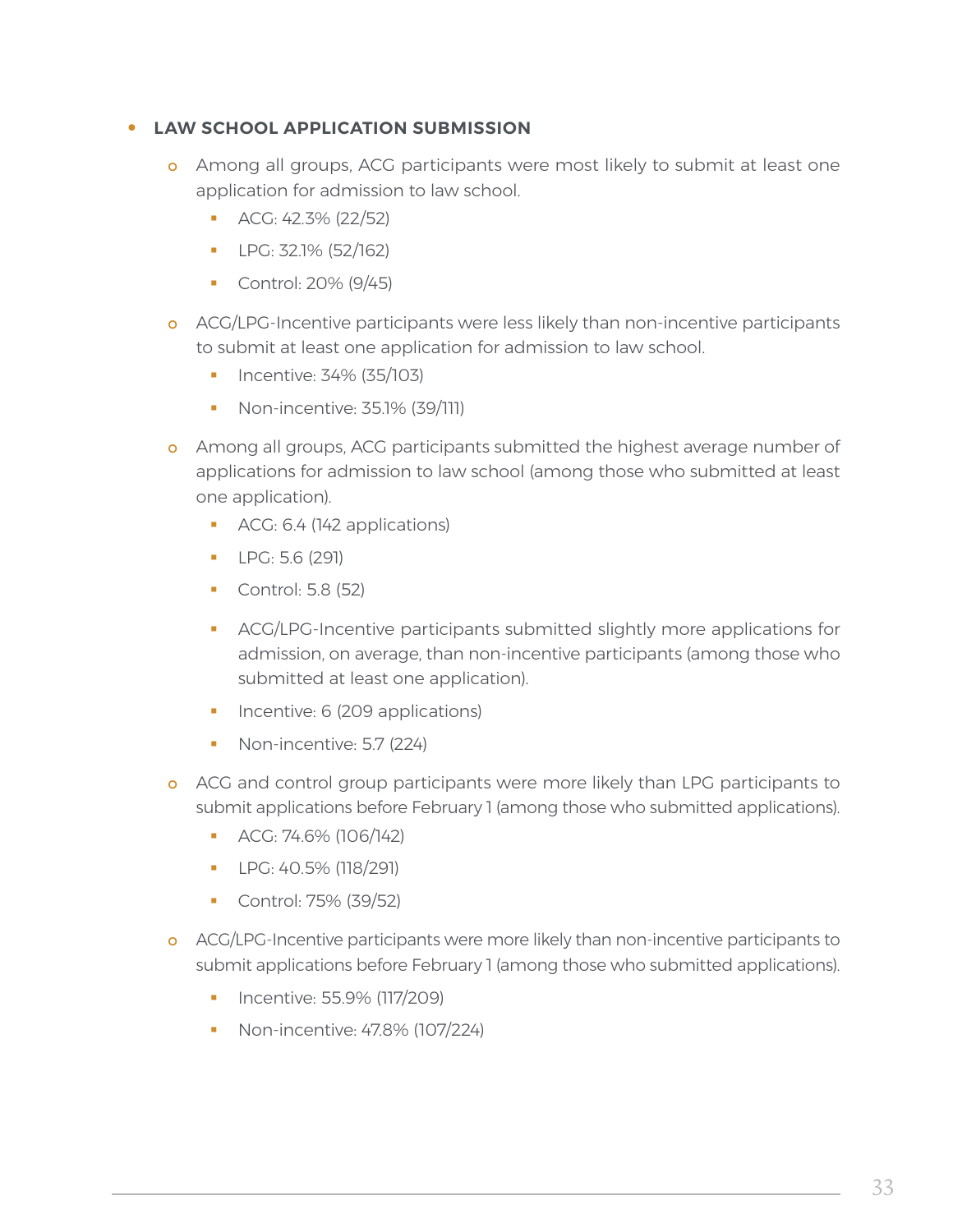- o ACG/LPG-Incentive participants were more likely than non-incentive participants to submit applications before December 1 (among those who submitted applications).
	- **Incentive: 37.3% (78/209)**
	- Non-incentive: 24.5% (55/224)
- o ACG participants submitted a plurality of group applications in an earlier month than other groups. The ACG plurality was also the largest proportion.
	- ACG: November (48% of all group applications)
	- **LPG: February (30%)**
	- Control: January (31%)
- o ACG/LPG-Incentive participants submitted a plurality of applications earlier than non-incentive participants. The ACG/LPG-Incentive plurality was also larger.
	- Incentive: November (34% of all group applications)
	- Non-incentive: February (25%)

The analyses strongly suggest a program effect on participants' application submission behavior. ACG participants were most likely among all groups to submit at least one admission application and to submit applications earlier in the cycle. ACG participants also submitted the highest average number of applications. ACG/ LPG-Incentive participants were less likely than non-incentive participants to submit at least one admission application but more likely to submit applications earlier in the cycle. The latter trend was likely in direct response to the incentive's November 30 eligibility deadline.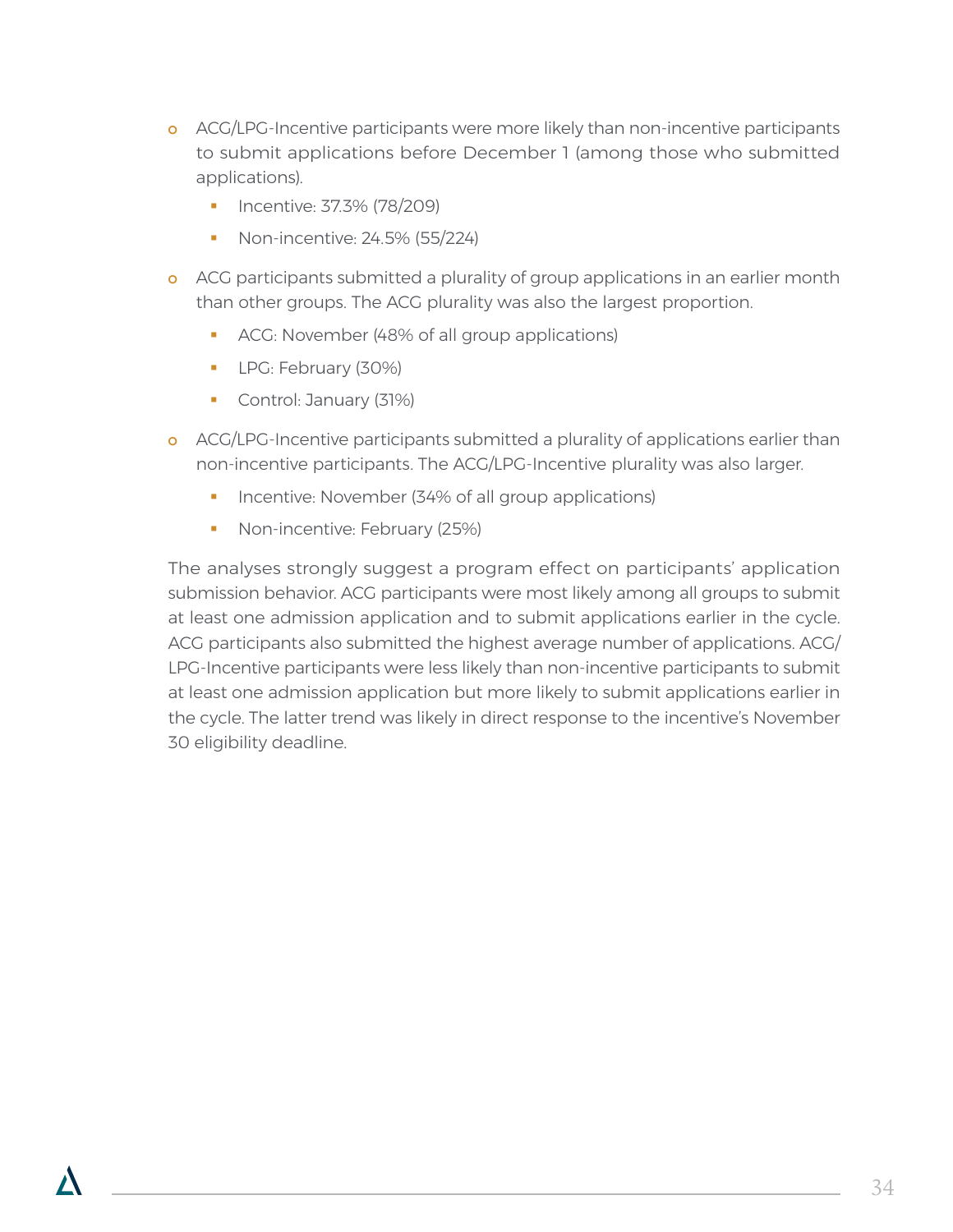### **B. Admission Process Outcomes**

Three admission process outcomes are most relevant to LexScholars interventions: LSAT score performance, admission offers received, and scholarship offers received.

### **• LSAT SCORE PERFORMANCE**

- o ACG participants had a lower median LSAT score percentile than the other groups (among scores obtained during the program).
	- $ACG: 22$
	- $\blacksquare$  LPG: 25
	- Control: 25
- o ACG/LPG-Incentive participants had a lower median LSAT score percentile than non-incentive participants (among scores obtained during the program).
	- $\blacksquare$  Incentive: 19.5
	- Non-incentive: 31
- o Median change in LSAT score was the same across all participant groups (among participants who applied to LexScholars with an LSAT score and received a new score during the program).
	- $\overline{ACG}$ : +3
	- $\blacksquare$   $\blacksquare$   $\blacksquare$   $\blacksquare$   $\blacksquare$   $\blacksquare$   $\blacksquare$   $\blacksquare$
	- $\blacksquare$  Control:  $+3$
- o ACG/LPG-Incentive participants had a lower median LSAT score change than non-incentive participants (among participants who applied to LexScholars with an LSAT score and received a new score during the program).
	- $\blacksquare$  Incentive:  $+1$
	- Non-incentive: +5.5
- o ACG participants had a lower average score change than LPG participants and a slightly higher average change than the control group (among participants applied to LexScholars with an LSAT score).
	- $\overline{ACG}$ : +2.4
	- $\blacksquare$   $\blacksquare$   $\blacksquare$   $\blacksquare$   $\blacksquare$   $\blacksquare$   $\blacksquare$   $\blacksquare$
	- $\blacksquare$  Control: +2.2
- o ACG/LPG-Incentive participants had a lower average LSAT score change than non-incentive participants.
	- $\blacksquare$  Incentive:  $+2.4$
	- Non-incentive: +51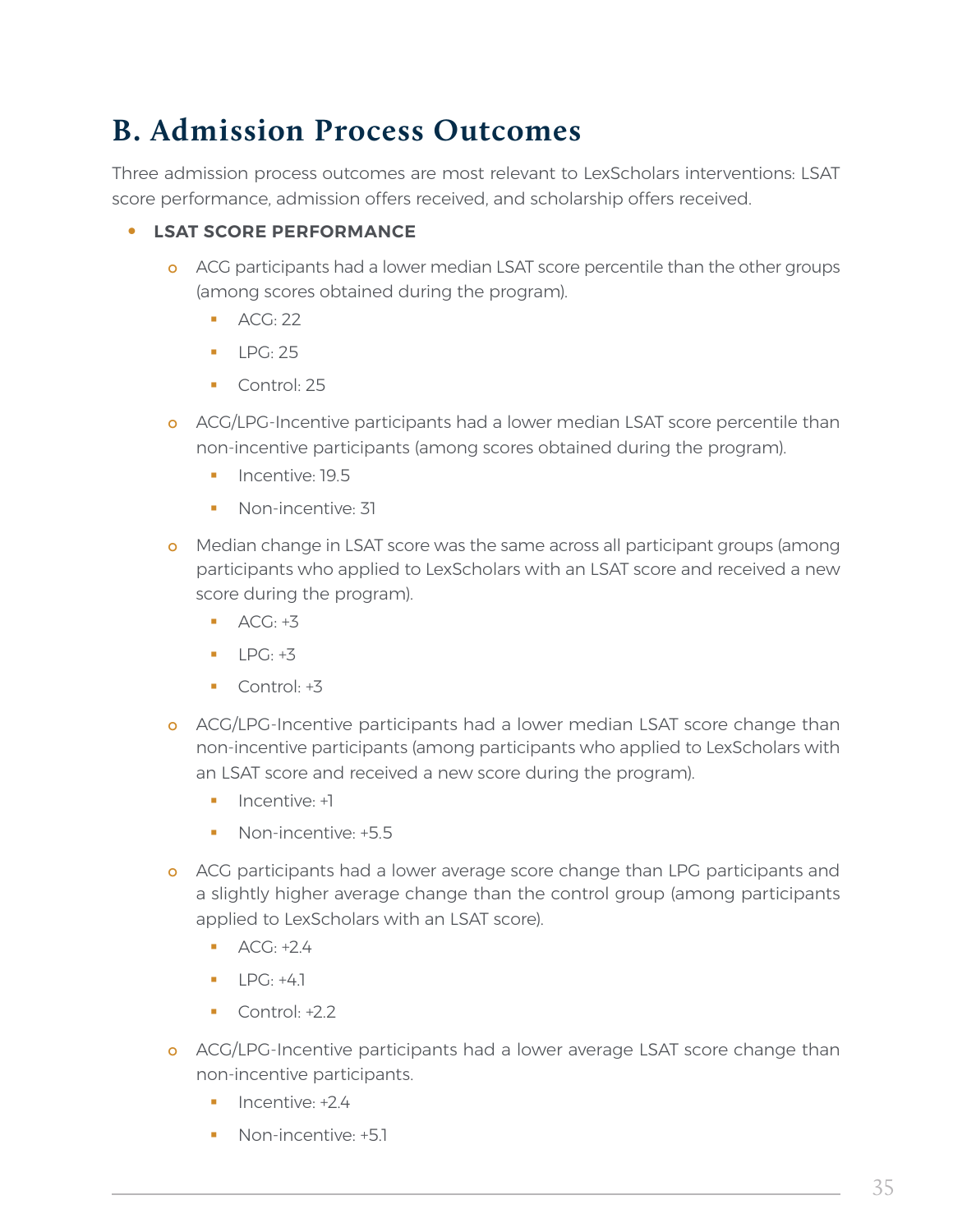The analyses suggest an unintended and unfortunate program effect on the ACG and ACG/LPG-Incentive participants. As part of their interventions, both groups were encouraged to take the LSAT earlier in the admission cycle. The data discussed earlier show that ACG and ACG/LPG-Incentive participants were indeed more likely to take the LSAT earlier. The outcomes data, however, suggest that these participants may have taken the LSAT earlier than optimal. This theory seems bolstered by LPG participants tending to take the LSAT later than the other groups but having the highest average score change. It is possible the additional time resulted in better preparation. Overall, participants who took the LSAT after November 30 increased their score by a median of five points, compared to three points among those who took the test November 30 or earlier. Similar trends are observed among the nonincentive participants. In response to these trends, we changed the behavioral incentive structure for the 2021-22 LexScholars cycle, offering participants two opportunities to qualify for a gift card. This change is explained further on page 30.

### **• ADMISSION OFFERS**

- o ACG participants had a higher rate of receiving at least one admission offer than the control group but a lower rate than LPG participants.
	- $\blacksquare$  ACG: 13.5% (7/52)
	- **LPG: 14.2% (23/162)**
	- Control: 11% (5/45)
- o ACG/LPG-Incentive participants were less likely than non-incentive participants to receive at least one admission offer.
	- **Incentive: 11.6% (12/103)**
	- **Non-incentive: 16.2% (18/111)**
- o ACG participants had the lowest average number of offers received (among participants who received at least one admission offer).
	- ACG: 1.6 (11 offers)
	- $LPC: 2.1 (48)$
	- Control: 2.8 (14)
- o ACG/LPG-Incentive participants had a slightly higher average number of offers received than non-incentive participants (among participants who received at least one admission offer).
	- Incentive: 2.1 (25)
	- Non-incentive: 1.9 (34)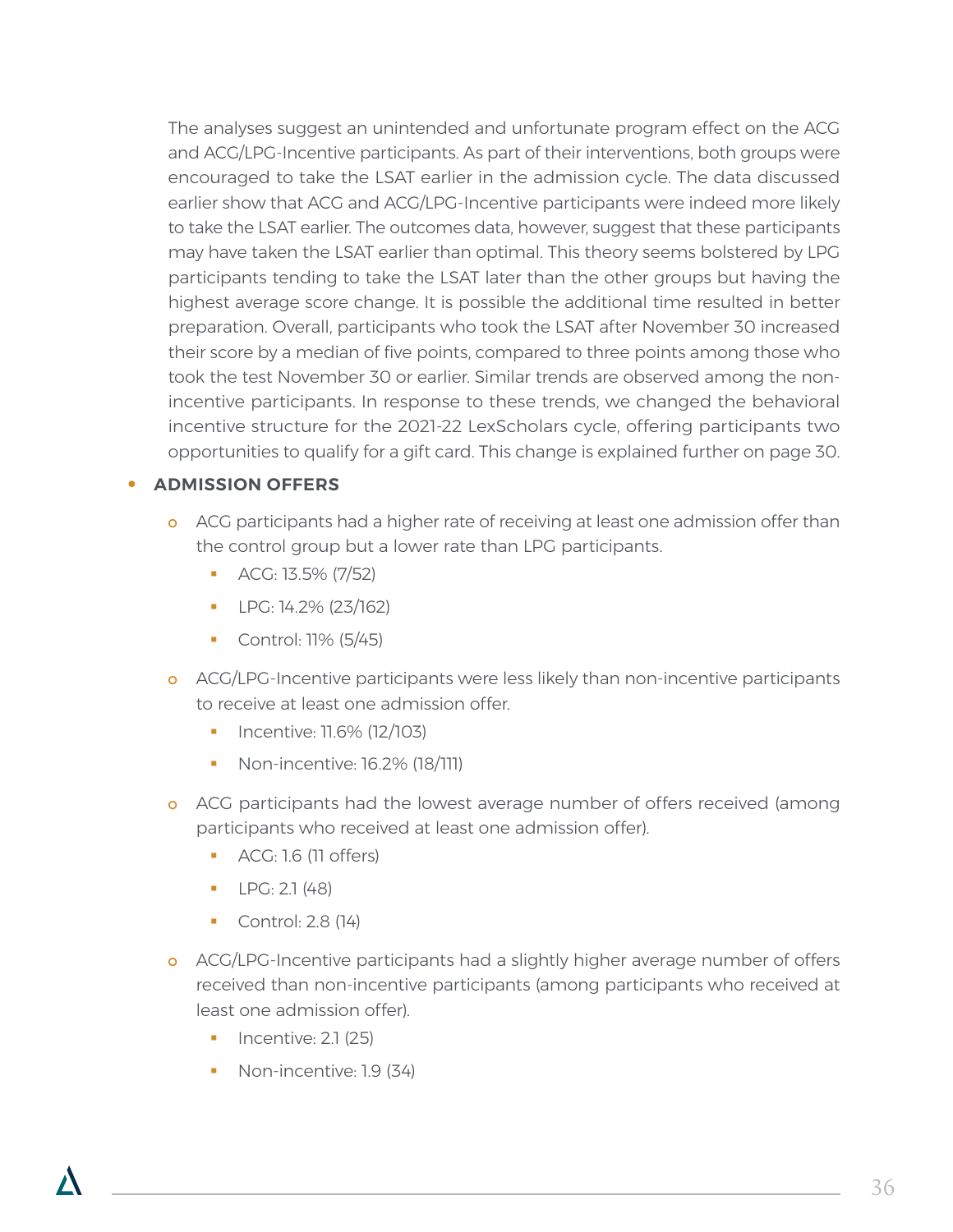These findings are possibly impacted by previously discussed differences in program LSAT score outcomes and the statistically significant group differences in average UGPAs. ACG participants had the lowest average UGPA and the lowest median LSAT percentile. This group's admit rate fell between the two other groups; its average number of offers was lowest among the groups. The fact that fewer ACG/LPG-Incentive participants received admission offers compared to non-incentive participants possibly reflects the latter group's much higher average LSAT score percentile.

### **• SCHOLARSHIP OFFERS**

- o ACG participants had a higher rate of receiving at least one scholarship offer than LPG participants but a lower rate than control group (among participants who received at least one admission offer).
	- $\blacksquare$  ACG: 71.4% (5/7)
	- $LPG: 65.2\% (15/23)$
	- **Control: 80% (4/5)**
- o ACG/LPG-Incentive participants had a higher rate of receiving at least one scholarship offer than non-incentive participants (among participants who received at least one admission offer).
	- $\blacksquare$  Incentive: 83.3% (10/12)
	- Non-incentive: 55.5% (10/18)
- o ACG participants had a higher average number of scholarship offers than the control group, but a lower average than LPG participants (among participants who received at least one admission offer).
	- ACG: 1.8 (9 offers)
	- **LPG: 1.87 (28)**
	- **Control: 1.75 (7)**
- o ACG/LPG-Incentive participants had a higher average number of offers received than non-incentive participants (among participants who received at least one admission offer).
	- Incentive: 2.1 (21 offers)
	- Non-incentive: 1.6 (16)
- o Among scholarship awards reported as a percentage of tuition, ACG participants reported the highest median value scholarships
	- **ACG: 90% of tuition**
	- $\blacksquare$  I PG: 51%
	- **Control: no data**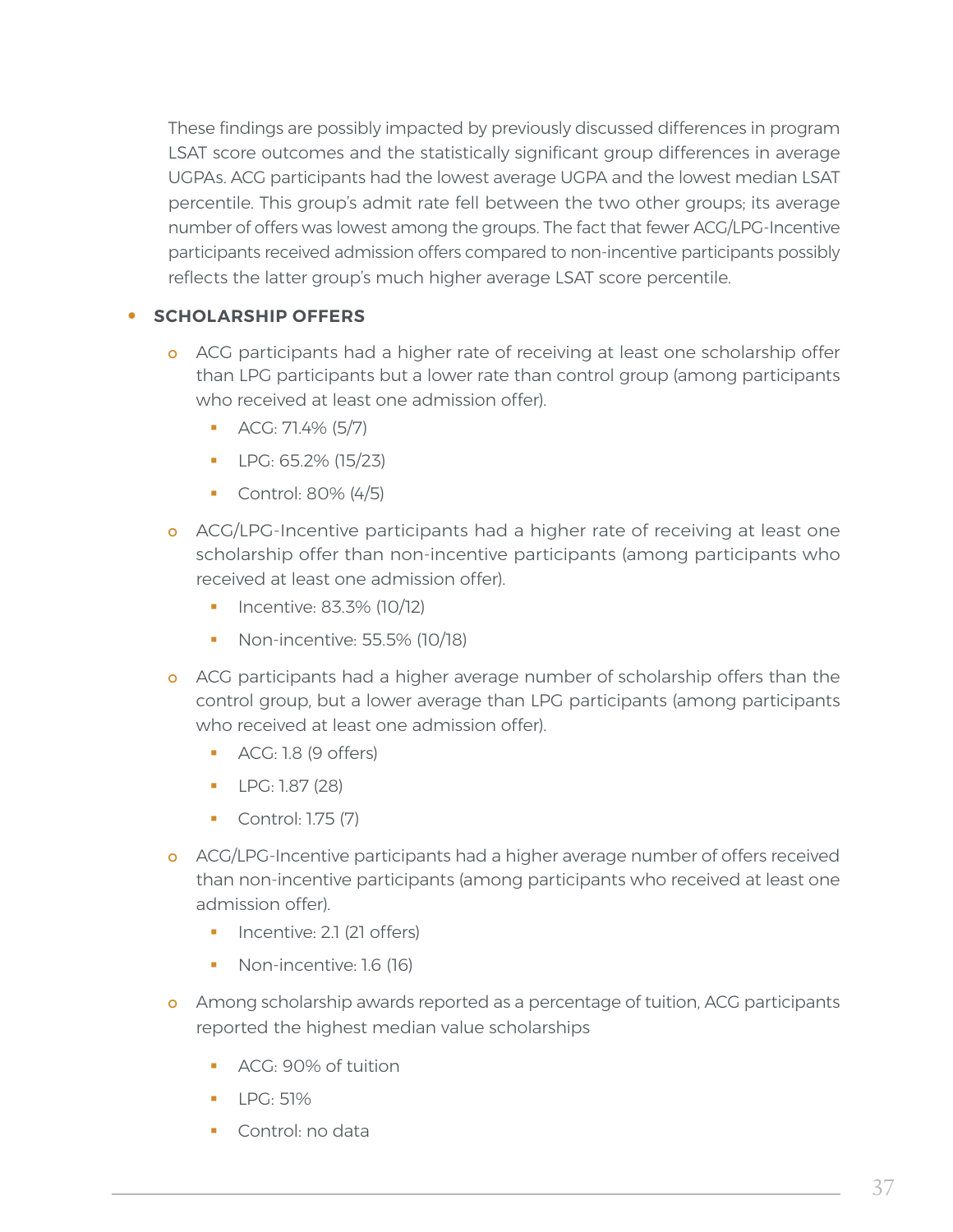- o Among scholarship awards reported as a dollar amount range, ACG and LPG participants reported the highest median range.
	- ACG: \$20,000-\$29,999
	- LPG: \$20,000-\$29,999
	- Control: \$10,000 \$19,999
- o Among scholarship awards reported as a dollar amount range, ACG/LPG-Incentive and non-incentive participants reported the same median range.
	- **Incentive: \$20,000-\$29,999**
	- Non-incentive: \$20,000-\$29,999

The analyses suggest mixed program effects on scholarship awarding rates. ACG participants had a higher rate of receiving at least one scholarship offer than LPG participants but a lower rate than the control group. The average number of offers was similar across the groups with the ACG average wedged between the other groups. ACG participants reported the most generous median scholarship awards, far exceeding the other groups for awards reported as percentages of tuition covered. Program effects seemed to be clearer for the incentive groups. ACG/LPG-Incentive participants reported a much higher rate of receiving a scholarship and a higher average number of awards than non-incentive participants.

In summary, program interventions seemed to prompt the ACG and ACG/LPG-Incentive participants to submit admission applications and take the LSAT earlier in the admission cycle. The latter trend potentially had the unfavorable effect of prompting these participants to take the LSAT before they were sufficiently prepared. Lower score performance on the LSAT potentially lowered the number of admission offers received by ACG and ACG/LPG-Incentive participants. Statistically significant differences in average UGPA could also have negatively impacted ACG participants. But earlier engagement with the admission process appears to have had a favorable effect on the chances of ACG and ACG/LPG-Incentive participants receiving scholarships and, for ACG participants, the size of those awards. It appears that a central objective of LexScholars program enhancements should be to ascertain ways to encourage and support LSAT preparation that allows participants to take the test prior to February 1 and do their best.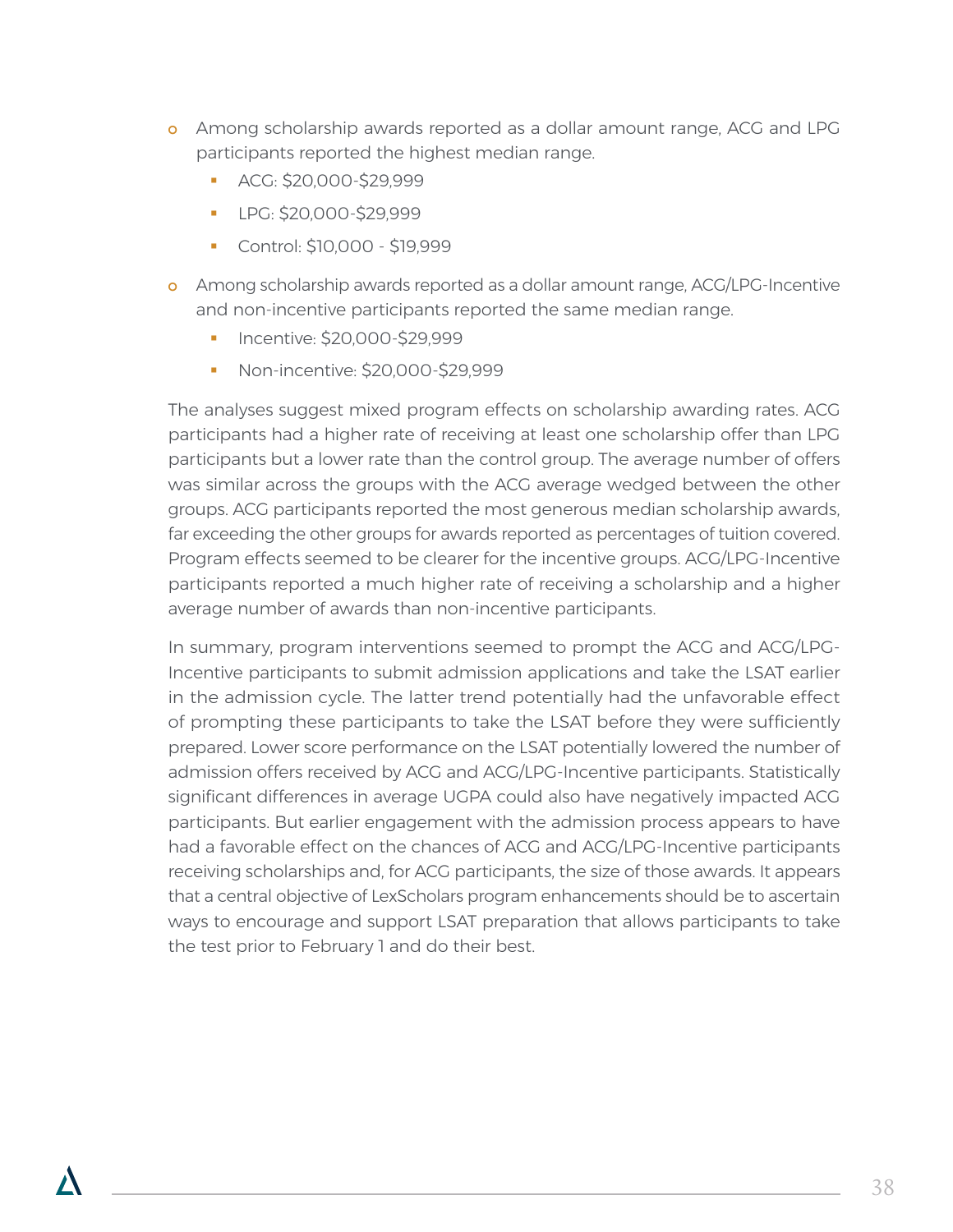### **C. Engagement and Outcomes Analyses**

Building on the previous analyses, we conducted trend and correlational analyses that examined relationships between and among the following phenomena: 1) engagement with aspects of the LexScholars program; 2) engagement with the law school admission process; 3) change in LSAT score; 4) receipt of an admission offer; and 5) receipt of a scholarship offer. Due to the small size of our samples, the correlational analyses did not yield many noteworthy findings.

- **•** Relationships between program engagement and process engagement
	- o Participants who spent more hours attending the LSAT live course sessions were more likely to take the LSAT at least once during the program cycle.
		- The trend line rose steadily, from 13% of participants who spent no time in the courses taking the LSAT to 61% of participants who spent more than 25 hours in the courses.
		- ACG participants attended more hours on average (19.9) than LPG participants (18.2).
	- o For ACG participants, the number of completed admission counseling tasks was positively associated with:
		- Taking the LSAT earlier in the admission cycle (0.58 correlation)
		- **Submitting at least one admission application (0.57)**
		- Submitting their first admission application before December 1 (0.58)
- **•** Relationships between program engagement and outcomes
	- o Participants who spent more than 19 hours attending the LSAT live course sessions increased their scores by an average of 3.7 points, compared to an average of 1.1 points among participants who attended fewer hours.
	- o For ACG participants, the number of completed admission counseling tasks was positively associated with:
		- Receiving at least one admission offer (0.32 correlation)
		- Receiving at least one scholarship offer (0.25 correlation)
	- o Each of the seven ACG participants who received an admission offer and the five who also received a scholarship offer completed at least 15 of the 19 admission counseling tasks. No participant who completed fewer tasks received either type of offer.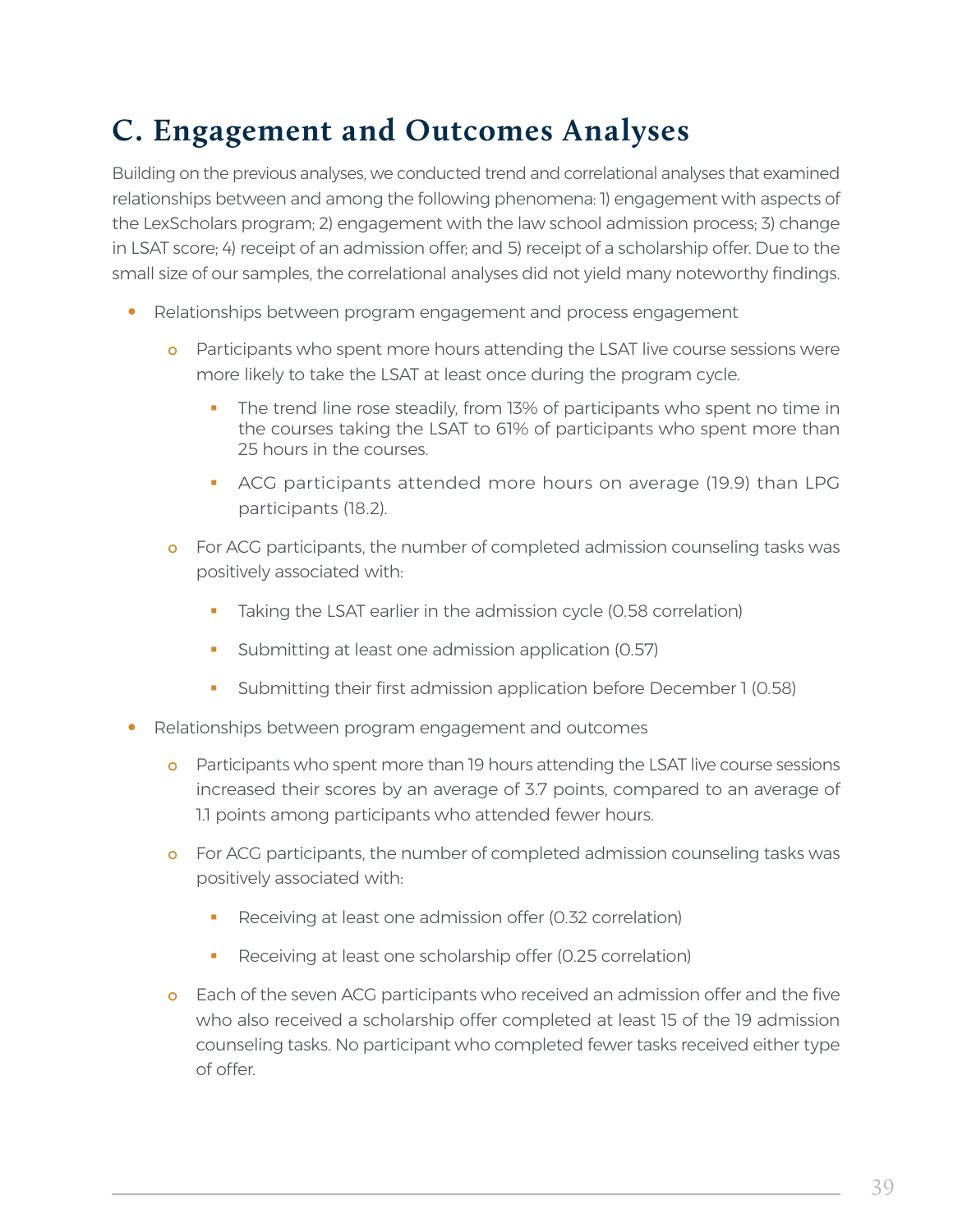- **•** Relationships between process engagement and outcomes
	- o Participants who submitted admission applications earlier in the admission cycle were more likely to receive at least one admission offer and at least one scholarship offer.
		- **Forty-three percent (43%) of participants who applied before December 1** received at least one admission offer, compared to 36% of later applicants.
		- Thirty-six percent (36%) of participants who applied before December 1 received at least one scholarship offer, compared to 19% of later applicants.

In summary, hours spent in the LSAT course live sessions; the number of completed admission counseling tasks; and the timing of application submission were all associated with admission and scholarship outcomes in ways that appear compelling. We will track closely whether these trends persist in future LexScholars cycles. If so, they may provide tangible and practical insight into effective pipeline program methods.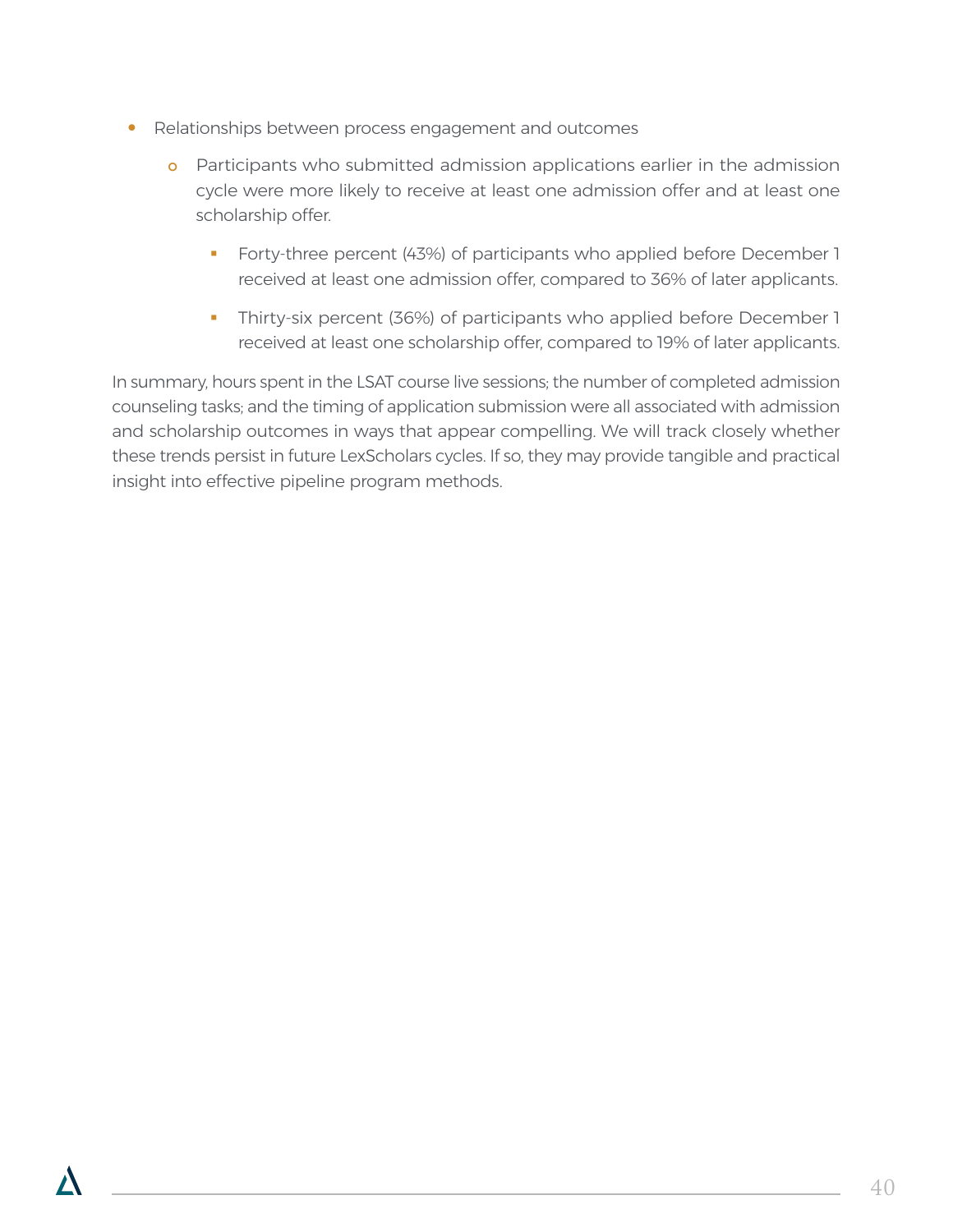### **D. Prior Applicant Behavior and Program Engagement and Outcomes**

Similar to above, we conducted trend analyses that examined relationships between the extent of ACG and LPG participants' previous admission process behavior and their LexScholars engagement and outcomes. We divided participants into three groups:

- a) No prior behavior (NPB): 94 participants who had neither taken the LSAT nor applied to law school prior to LexScholars
- b) Some prior behavior (SPB): 44 participants who had taken the LSAT, but had not applied to law school prior to LexScholars
- c) All prior behavior (APB): 76 participants who had taken the LSAT and had submitted at least one law school application prior to LexScholars
- **•** Participants who had engaged in prior applicant behavior:
	- o had higher average and median hours spent in the online LSAT course.
		- **NPB: 15 (average); 17 (median)**
		- SPB: 23.7: 27.8
		- APB: 20.2: 23.4
	- o completed a higher number of admission counseling tasks.
		- NPB: 12 (average); 14 (median)
		- SPB: 14; 16
		- **APB: 14; 18**
	- o were more likely to take the LSAT at least once during LexScholars.
		- **NPB: 37.2%**
		- SPB: 47.7%
		- $\blacksquare$  APB: 43.4%
	- o were more likely to take the LSAT before February 1 (among participants who took the LSAT at least once).
		- **NPB: 82.8%**
		- $SPR: 85.7\%$
		- **APB: 84.8%**
	- o were more likely to submit at least one admission application during LexScholars.
		- $NPR: 25.5\%$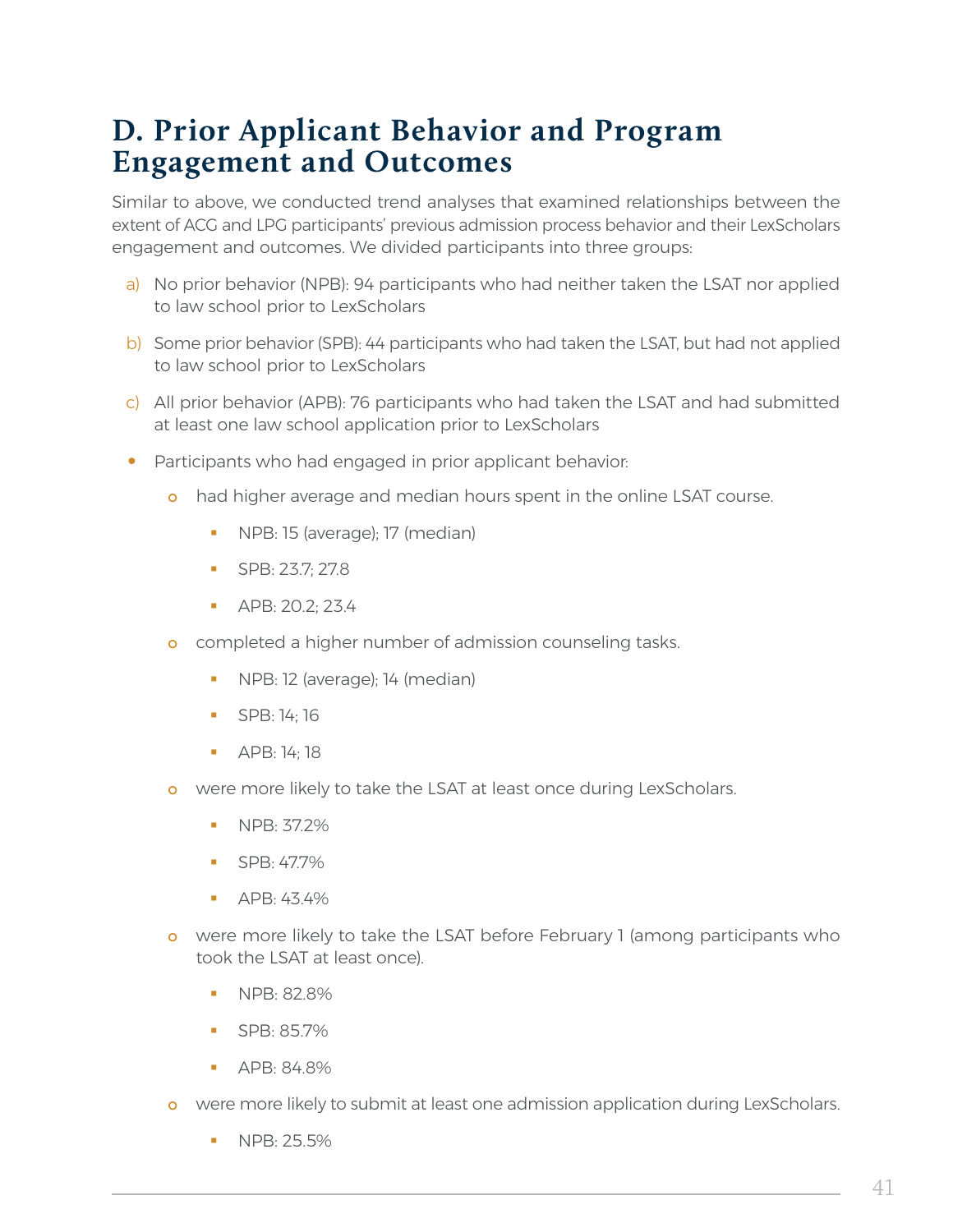- $SPR: 43.2\%$
- APB: 40.8%
- o were more likely to submit admission applications before February 1 (among participants who submitted at least one application).
	- NPB: 26.3%
	- $\blacksquare$  SPB: 41%
	- APB: 78.2%
- o submitted a higher average number of admission applications (among participants who submitted at least one application).
	- $NPR: 5.7$
	- $SPB·62$
	- APB: 5.8
- o were more likely to receive at least one admission offer, overall and among participants who submitted at least one application.
	- **NPB: 9.6% (overall); 37.5% (among participants who applied)**
	- SPB: 18.2%; 42.1%
	- APB: 17.1%; 41.9%
- o had a higher rate of admission offers that included a scholarship offer.
	- NPB: 43.8% of admission offers
	- SPB: 55.5%
	- $\blacksquare$  APB: 77.4%
- o were more likely to receive at least one scholarship offer (among participants who received at least one admission offer).
	- NPB: 20.8%
	- $SPR: 21.1\%$
	- APB: 35.5%

In summary, prior admission process behavior was associated with higher levels of LexScholars engagement and more favorable admission process outcomes. APB participants were noticeably more likely to submit applications earlier in the admission cycle and receive scholarships offers. This trend aligns with others discussed earlier showing associations between application submission timing and scholarship awarding.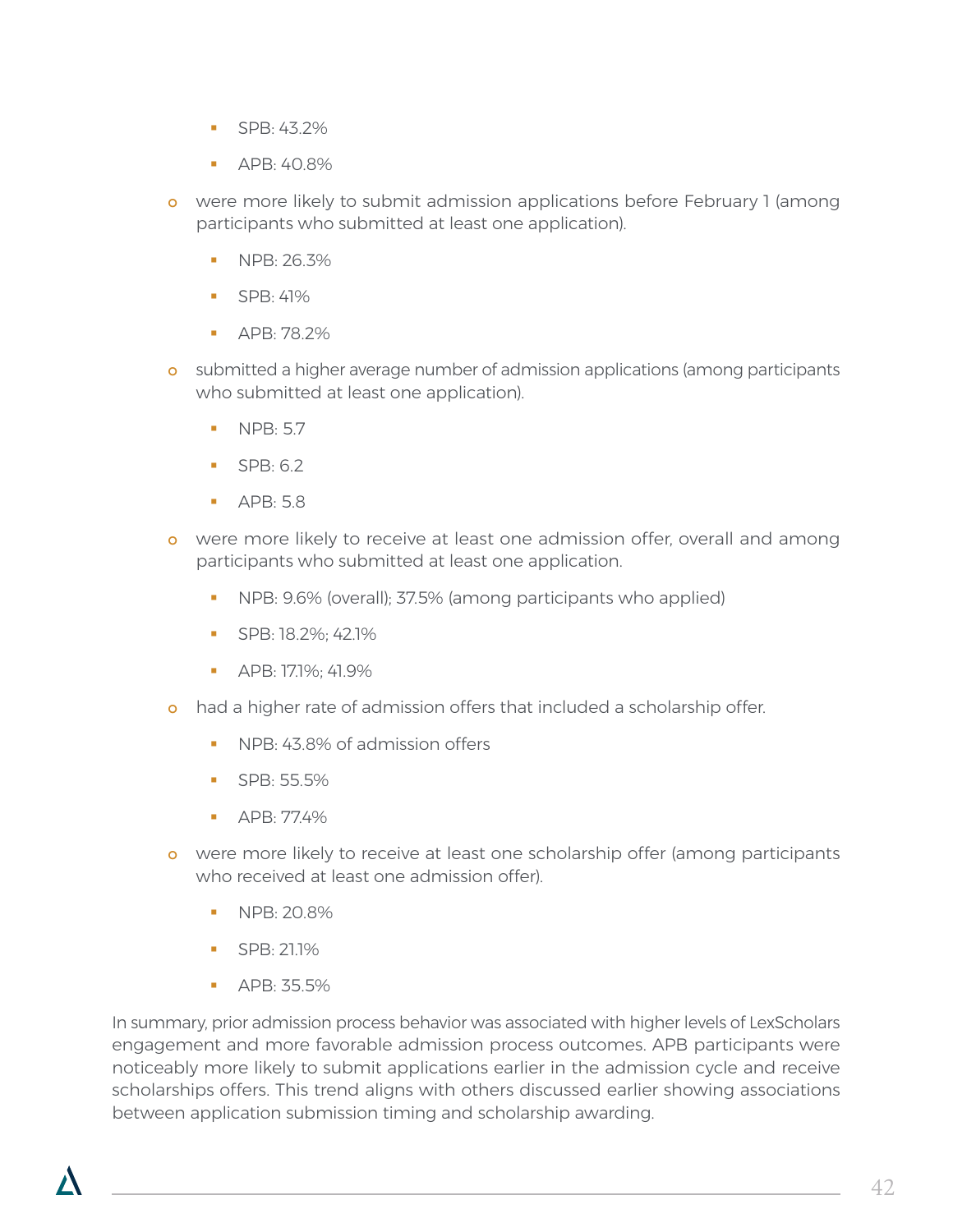## **E. Attrition**

Participant attrition was an expected part of the program. In fact, tracking attrition patterns is useful to program evaluation. This data can be used to gain a clearer sense of the types of characteristics, qualities and behaviors that are associated with, or even predictive of, high levels of engagement and favorable outcomes. Attrition data can also inform adjustments to the program design.

For purposes of our evaluation efforts, we defined attrition as an LPG participant who attended fewer than eight hours of the LSAT course live sessions and an ACG participant who either attended fewer than eight LSAT course hours or completed four or fewer of the 19 admission counseling tasks. Below is the trend data.

- **•** Attrition rate was lower among ACG participants than LPG.
	- o ACG: 26.9%
	- $O = IPC·30.9%$
- **•** Attrition rate was lower among ACG/LPG-Incentive participants compared to non-incentive.
	- o Incentive: 24.3%
	- o Non-incentive: 32.4%
- **•** Attrition rate was lower among participants who had engaged in prior applicant behavior.
	- o NPB: 37.9%
	- o SPB: 16.3%
	- o APB: 23.7%

In summary, the data suggest program impacts on attrition rates, with ACG and ACG/ LPG-Incentive participants having lower attrition rates. Prior applicant behavior was also associated with lower attrition, suggesting that this characteristic was once again associated with higher engagement.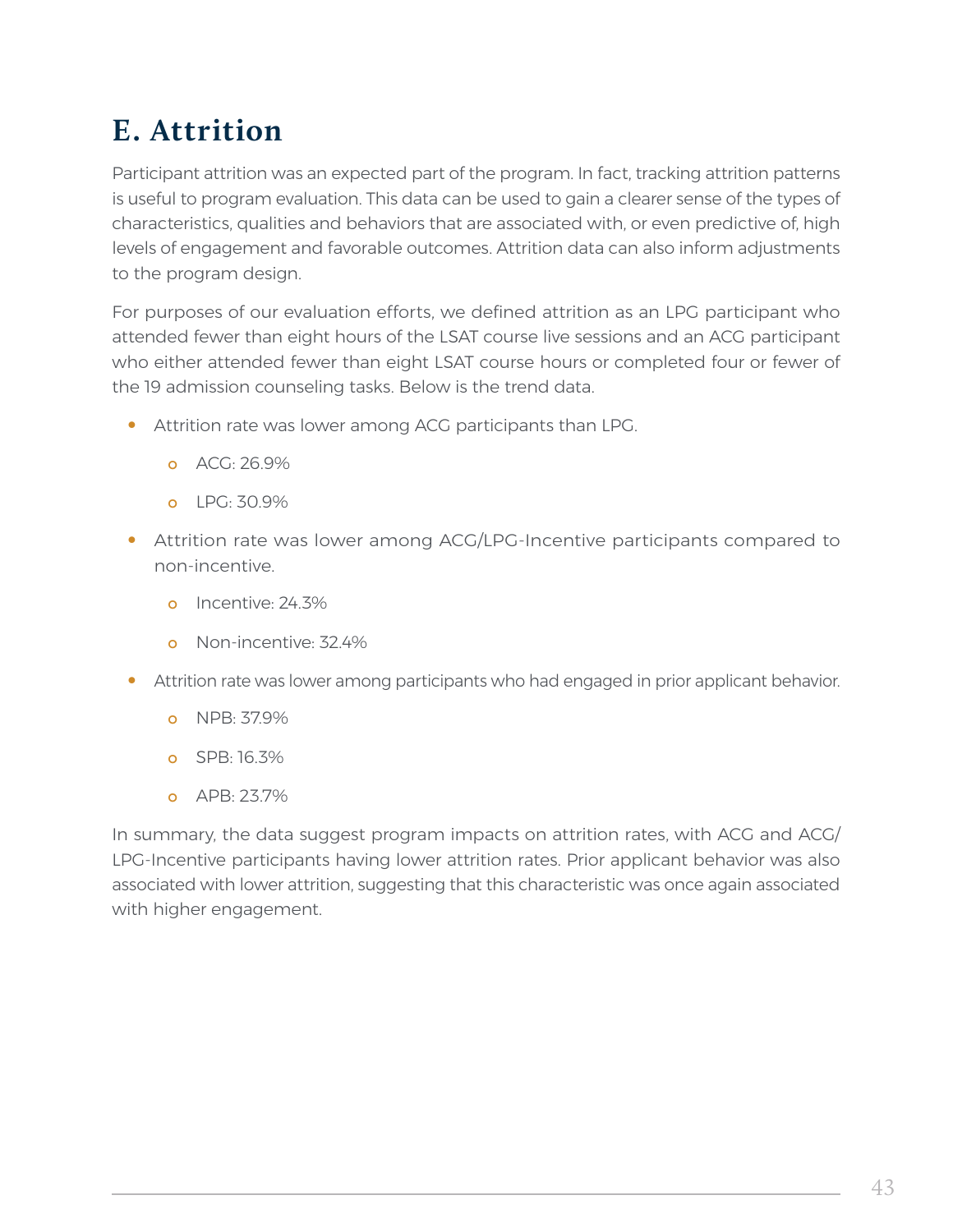## **F. Participant Perceptions of Program**

In this section, we focus on participant feelings regarding the quality of the program. The questionnaire asked participants to share thoughts regarding the interventions that they found most and least beneficial. Thirty-five participants responded to the "most beneficial" prompt. Twenty-three (23) of them identified the LSAT prep course as being most beneficial. The admission counseling was the next most frequently cited beneficial component. These were the two primary interventions; therefore, it was unsurprising, though nonetheless encouraging, that participants commonly cited both as beneficial.

Eighteen participants responded to the "least beneficial" prompt. Notably, over half of these participants either stated they had nothing to share regarding the prompt or conversely stated that the program components were indeed beneficial. Participants who responded squarely to the prompt commonly cited challenges navigating the LSAT prep course. Specific critiques included desire for more one-on-one and customized instruction. Some participants cited difficulty balancing the various aspects of the application process in what they perceived as a compressed timeframe. Suggestions included earlier access to program resources. Some participants also desired more interaction with LexScholars staff and other participants.

The feedback received from the qualitative assessments is valuable in that it is the only source of firsthand narrative insights from participants. Most of the feedback aligns with other data. For example, the recommendation of earlier access to program resources aligned with feedback from the admission counselors and with program engagement trend data. Overall, the feedback suggests a sound program design that could nonetheless be improved by various adjustments.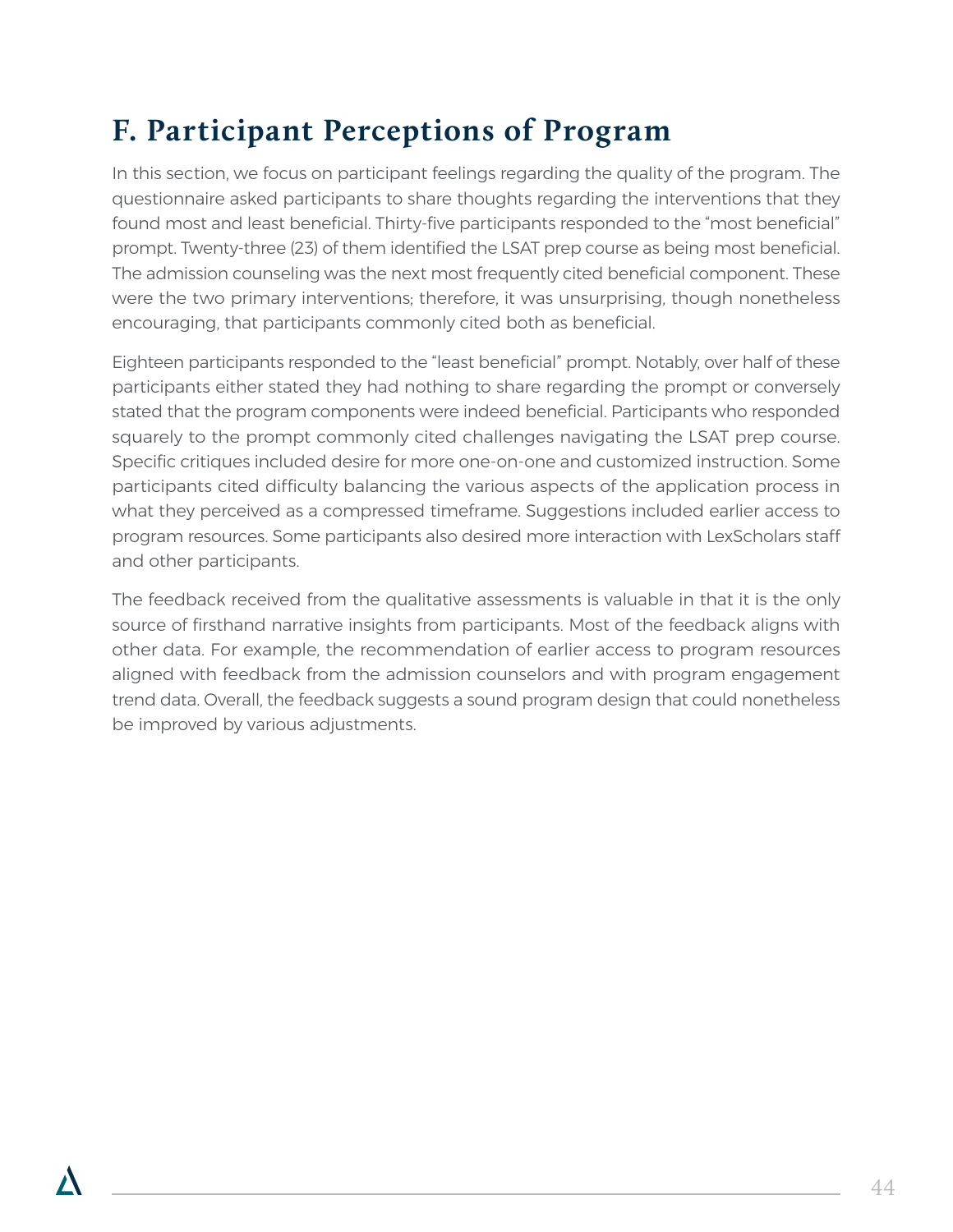### **G. Programmatic Insights and Next Steps**

LexScholars is a research study designed to explore and develop sustainable pipeline program models for increasing law school diversity. Participant experiences during this first cycle provided insights that we will explore further in future program cycles. Below are a few observations that have implications on future iterations of the study.

### 1. **ORDERED PARTICIPANT SELECTION**

For LexScholars, ordered participant selection has two purposes: 1) to allow for more valid participant group engagement and outcome comparisons by reducing selection bias; and 2) to test the efficacy of using detailed eligibility requirements to allow for a more passive and efficient selection process. Re the latter, pipeline programs often select participants through some form of subjective review of application materials. These methods can be labor-intensive and, therefore, costly. Through LexScholars, we want to test whether detailed eligibility requirements can alleviate the need for a labor-intensive application review process. An efficient selection process would lower the costs of administering pipeline programs and potentially minimize the types of bias that are unavoidable when using subjective review methods.

As explained on page 18, our original plan was to select participants using a random drawing among all eligible applicants. Early experiences in the application process and the onset of COVID-19 prompted us to transition to a "first-come, first selected" method. Like the random selection framework, this method emphasizes efficiency. For the second LexScholars cohort, we implemented and publicly communicated this method from the beginning. We were also able to maintain the same eligibility requirements throughout the selection process, unlike during the first cycle.Using the ordered method, we will continue to study the interplay between eligibility requirements; participant selection; program and process engagement; and admission process outcomes. Hallmarks of effectiveness will include participant engagement and outcomes that increase in response to eligibility and programmatic changes, while keeping the ordered method intact.

### 2. **PRIOR APPLICANT BEHAVIOR**

As described starting on page 26, prior applicant behavior was associated with higher levels of LexScholars engagement and more favorable admission process outcomes. And while we are not yet able to conclude that prior applicant behavior predicts higher engagement and more favorable outcomes, the descriptive evidence seems compelling enough to warrant a response. Starting in the 2022 application cycle, we will adjust the ordered selection process to preference applicants who have already taken the LSAT prior to applying to LexScholars. Applicants who apply with test scores other than the LSAT will not be considered for selection until roughly ten weeks after the application process begins. This method will increase the chances that applicants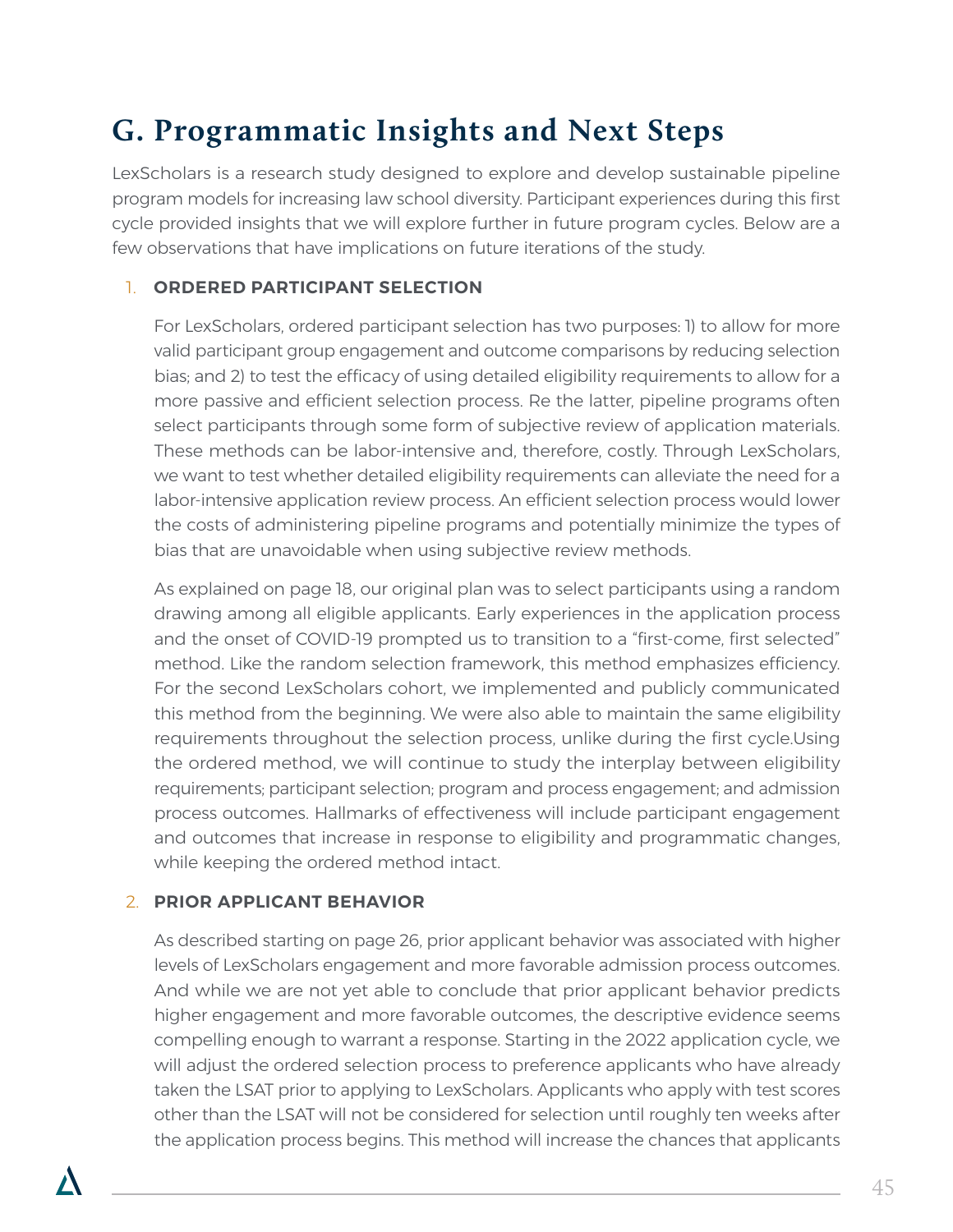with prior law school admission process behavior are selected for LexScholars. The expectation is that overall engagement will increase, and outcomes will become more favorable as a result.

### 3. **RECOMMENDER ASSESSMENTS**

To be eligible for selection, LexScholars applicants are required to have two people submit recommender assessments on their behalf. The assessments ask recommenders to rate applicants on ten qualities and characteristics that research has associated with effective lawyering skills.<sup>24</sup> Recommenders are also asked to support high ratings with narratives describing specific examples of the applicant exhibiting the associated skills. The purpose of the recommender assessments is to explore the efficacy of a standardized form to capture relevant third-party opinions of applicants. Development of such a form could help efficiently yield more engaged participants, which would increase program impact.

LexScholars recommender assessments are purely exploratory at this stage. The ratings and narratives do not play roles in the participant selection process. As long as two assessments are submitted for an applicant, the applicant has met the requirement. As we collect more data from the recommender assessments, we will investigate relationships between ratings and program engagement. These analyses will inform future decisions about the feasibility of such assessments as a substantive part of the LexScholars participant selection process, with potential implications for pipeline programs generally.

### 4. **BEHAVIORAL INCENTIVES**

The behavioral incentives are designed to test whether financial incentives prompted participants to engage in admission process behaviors that are associated with increased odds of gaining admission. Participant LSAT performance data suggest that the incentives prompted participants to take the LSAT before they were adequately prepared. We are still intrigued by the idea of using incentives to spur engagement. In response to the first cycle data, we added an additional incentive period. Participants who do not qualify for the \$300 Amazon gift card for completing the mandatory tasks by November 30 can qualify for a \$100 Amazon gift card if they complete the tasks by January 31. The purpose of adding this additional incentive is to spur earlier process engagement while potentially lessening the urgency to take the LSAT without proper preparation.

### 5. **RESPONSE INCENTIVES**

The response incentives are designed to incentivize participants to submit timely responses to the monthly program surveys and to test the impact of this strategy. Participant monthly survey response rates suggest that response incentives fostered higher response rates. The control group, the only group to receive a gift card guarantee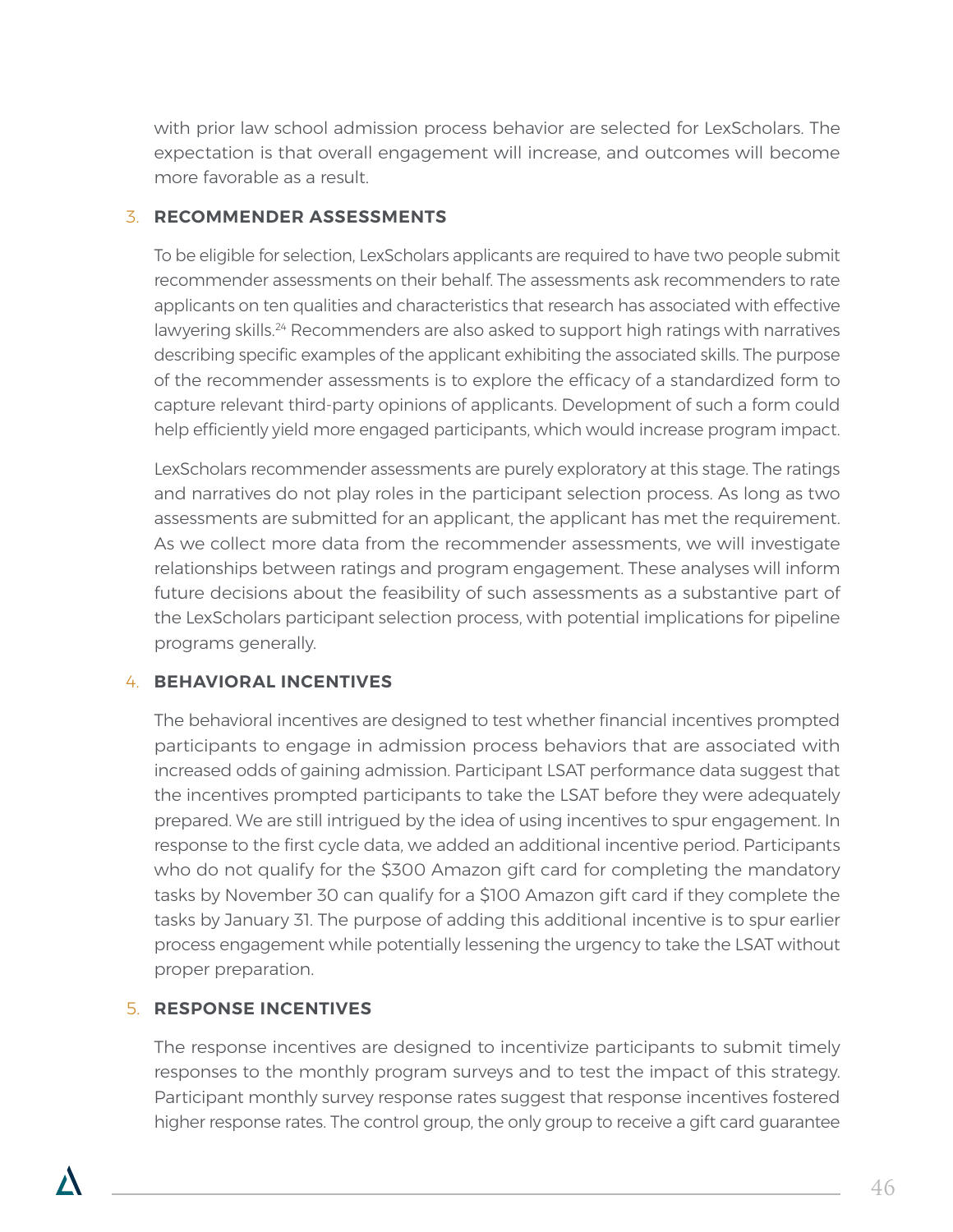of \$50 for each monthly survey response, had a higher response rate than the other participation groups. But as we surmised earlier, the fact that control group participants tended to have fewer updates to report, making the process less time-consuming, could have also contributed to their more reliable response behavior.

To further test the impact of the response incentives, we randomly selected one-half of 2021-22 ACG and LPG participants to receive a gift card guarantee of \$20 for each monthly survey response. We will closely monitor any differences in response rates between the groups based on response incentive guarantee.

### 6. **ADMISSION COUNSELING AND LSAT PREP**

The law school admission process consists of numerous time-sensitive tasks. Managing these tasks can be overwhelming, especially for participants with significant educational, professional and familial responsibilities and those facing financial constraints. The admission counseling component of LexScholars is designed to test whether offering such support could aid participants in navigating the admission process in ways that result in more admission and scholarship offers. The data suggest that the admission counseling fostered earlier engagement with the admission process. To potentially strengthen this impact, the admission counseling services began about one month earlier for the 2021 cohort than the 2020 cohort. For similar reasons, the LSAT course live sessions began about one month earlier, for all participants. Lastly, we increased the number of participants who received access to admission counseling services to 75, from 52 in 2020.

Overall, the data presented in this report highlight a successful 2020-21 LexScholars cycle, marked by achievement of program goals. Our findings aligned with our hypotheses in encouraging ways and diverged in others that require further attention. The 2021-22 cycle is well underway with the application for the 2022-23 cycle opening soon. The five-year LexScholars study period will come and go quickly. But we are confident that at the end of it, we will contribute much new knowledge to what we collectively know about effective pipeline program practices.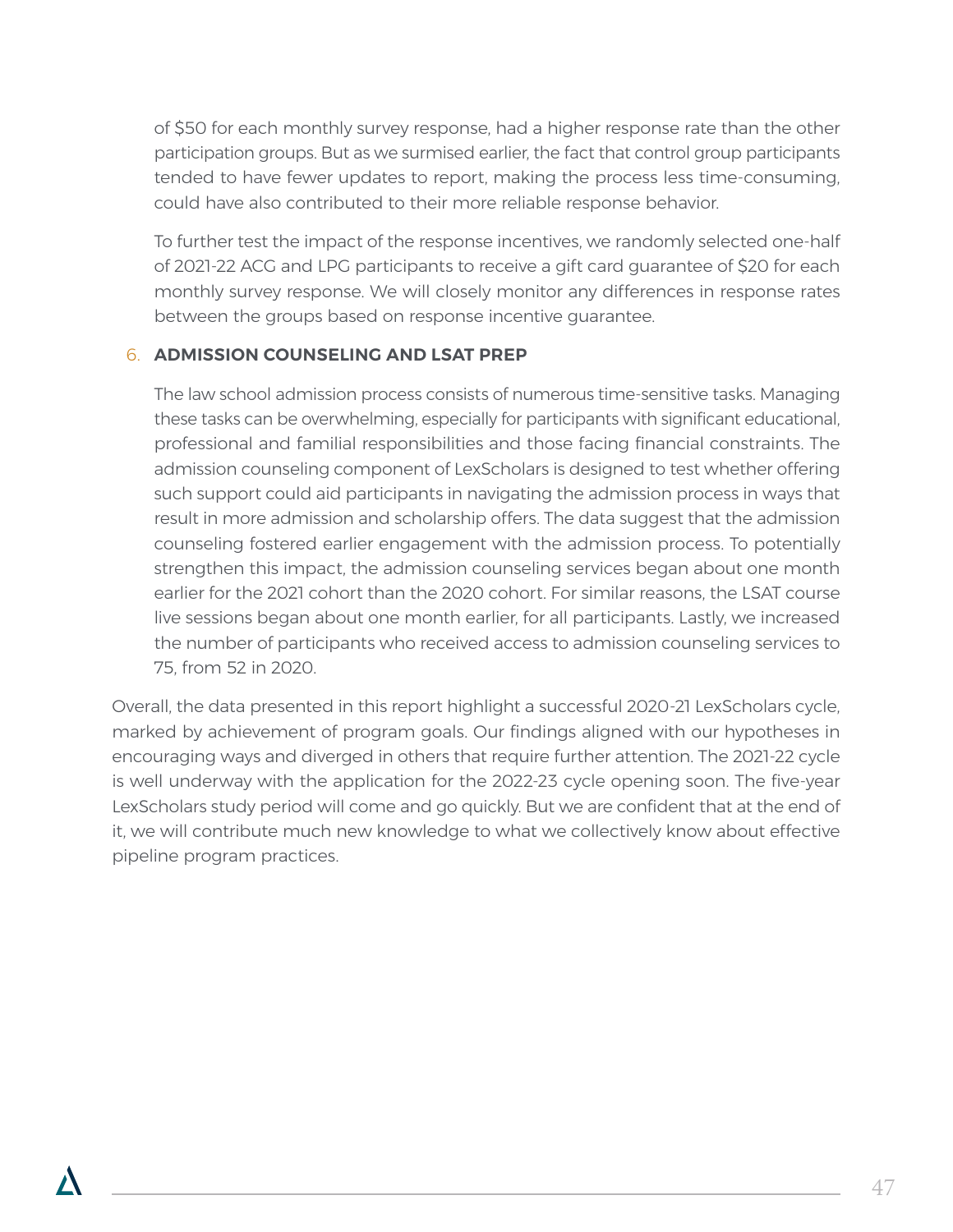### **Endnotes**

- 4 Guili Zhang et al., *Using the Context, Input, Process, and Product Evaluation Model (CIPP) as a Comprehensive*  Framework to Guide the Planning, Implementation, and Assessment of Service-learning Programs, 15 J. Higher Educ. OUTREACH & ENGAGEMENT 57, 61 (2011), [https://files.eric.ed.gov/fulltext/EJ957107.pdf.](https://files.eric.ed.gov/fulltext/EJ957107.pdf)
- 5 U.S. Bureau of Lab. Stat., supra note 1.
- 6 U.S. Census Bureau, supra note 2.
- 7 Law Sch. Admission Council, Diversity in the US Population & the Pipeline to Legal Careers (2021), [https://report.lsac.](https://report.lsac.org/View.aspx?Report=DiversityPopulationandPipeline) [org/View.aspx?Report=DiversityPopulationandPipeline](https://report.lsac.org/View.aspx?Report=DiversityPopulationandPipeline).
- 8 *Id*.
- 9 LAW SCH. ADMISSION COUNCIL, ADMISSION TRENDS: ABA APPLICANTS, ADMITTED APPLICANTS, & APPLICATIONS (2021), [https://](https://report.lsac.org/View.aspx?Report=AdmissionTrendsApplicantsAdmitApps) [report.lsac.org/View.aspx?Report=AdmissionTrendsApplicantsAdmitApps](https://report.lsac.org/View.aspx?Report=AdmissionTrendsApplicantsAdmitApps).
- 10 See Aaron N. Taylor, *Robin Hood, In Reverse: How Law School Scholarships Compound Inequality*, 47 J.L. & Educ. 41, 61–62 (2018).
- 11 Susan P. Dalessandro Et Al., Law Sch. Admission Council, LSAT Technical Report Series: LSAT Performance with Regional, GENDER, AND RACIAL/ETHNIC BREAKDOWNS: 2005–2006 THROUGH 2011–2012 TESTING YEARS 20 (2012), [http://citeseerx.](http://citeseerx.ist.psu.edu/viewdoc/download?doi=10.1.1.258.4820&rep=rep1&type=pdf) [ist.psu.edu/viewdoc/download?doi=10.1.1.258.4820&rep=rep1&type=pdf.](http://citeseerx.ist.psu.edu/viewdoc/download?doi=10.1.1.258.4820&rep=rep1&type=pdf)
- 12 See Aaron N. Taylor, *The Marginalization of Black Aspiring Lawyers*, 13 FIU L. Rev. 489, 498 (2019).
- 13 The most comprehensive study of a law school pipeline program was released by the Law School Admission Council. Elizabeth Bodamer, The Need for Intentionality: Insights from Research and the LSAC Prelaw Undergraduate Scholars (PLUS) Program (2020), [https://www.lsac.org/data-research/research/need-intentionality-insights-research-and-lsac](https://www.lsac.org/data-research/research/need-intentionality-insights-research-and-lsac-prelaw-undergraduate-scholars)[prelaw-undergraduate-scholars.](https://www.lsac.org/data-research/research/need-intentionality-insights-research-and-lsac-prelaw-undergraduate-scholars)
- 14 Below are the three-month periods for the Response incentives:

Drawing #1: October-November-December

Drawing #2: January-February-March

Drawing #3: April-May-June

Drawing #4: July-August-September

15 The composite engagement index was calculated for each participant by summing engagement item scores across three measures for LPG and four measures for the ACG. This total score was then used to rank each person within their respective group among their peers. Engagement items were LSAT prep course attendance (in hours); LSAT prep course assignment completion rate; Whether the participant applied to law school – by January 1st, 2021 or after; and number of admissions counseling assignments completed on time.

<sup>1</sup> U.S. Bureau of Lab. Stat., Labor Force Statistics from the Current Population Survey (2020), [https://www.bls.gov/cps/](https://www.bls.gov/cps/cpsaat11.htm) [cpsaat11.htm.](https://www.bls.gov/cps/cpsaat11.htm)

<sup>2</sup> U.S. CENSUS BUREAU, ACS DEMOGRAPHIC AND HOUSING ESTIMATES (2020), [https://data.census.gov/cedsci/table?t=Age%20](https://data.census.gov/cedsci/table?t=Age%20and%20Sex&tid=ACSDP1Y2019.DP05&hidePreview=false) [and%20Sex&tid=ACSDP1Y2019.DP05&hidePreview=false.](https://data.census.gov/cedsci/table?t=Age%20and%20Sex&tid=ACSDP1Y2019.DP05&hidePreview=false)

<sup>3</sup> Model Rules of Pro. Conduct Preamble | 6 (Am. Bar Ass'n 2021), https://www.americanbar.org/groups/professional [responsibility/publications/model\\_rules\\_of\\_professional\\_conduct/model\\_rules\\_of\\_professional\\_conduct\\_preamble\\_](https://www.americanbar.org/groups/professional_responsibility/publications/model_rules_of_professional_conduct/model_rules_of_professional_conduct_preamble_scope/) [scope/](https://www.americanbar.org/groups/professional_responsibility/publications/model_rules_of_professional_conduct/model_rules_of_professional_conduct_preamble_scope/).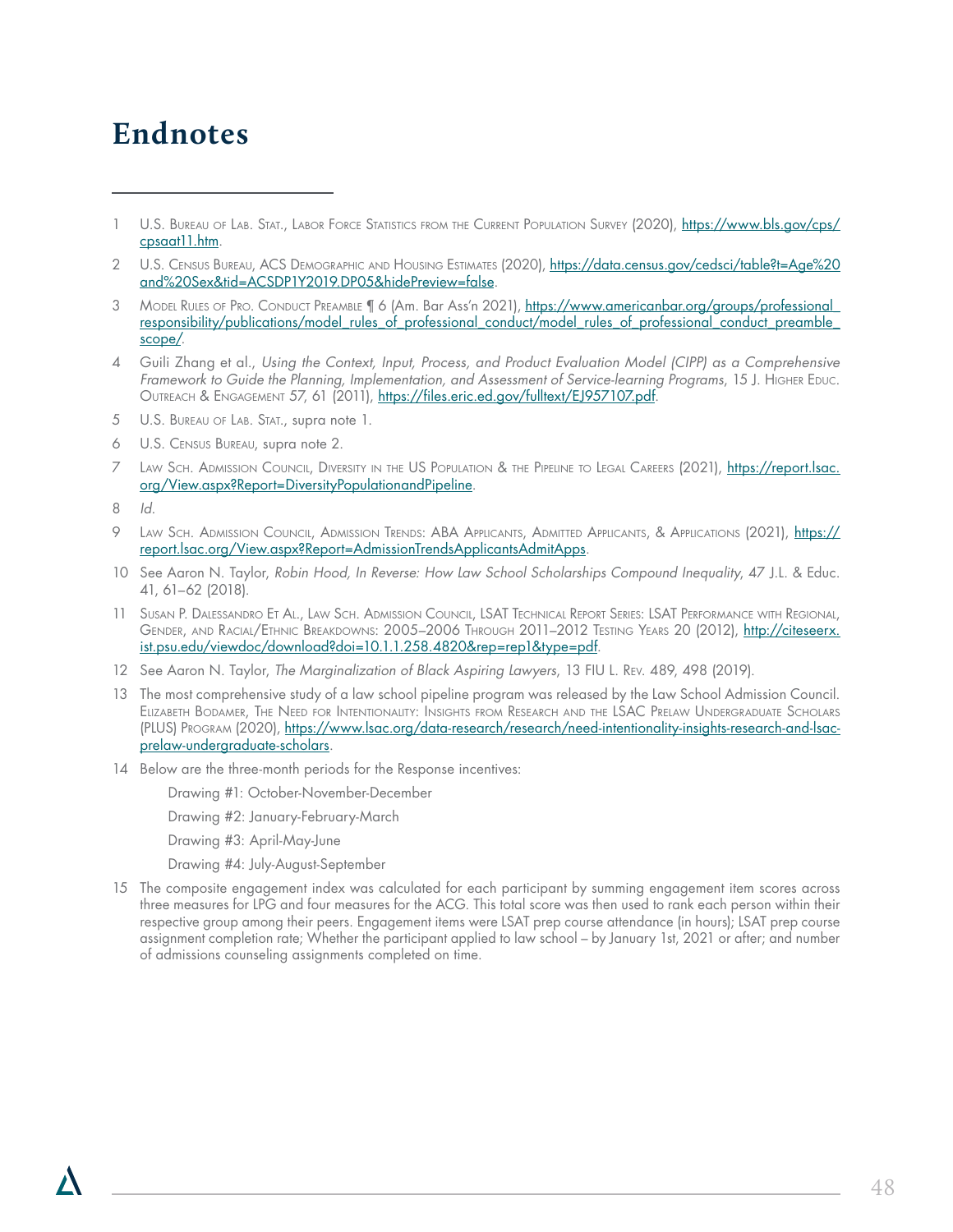- 16 This total does not include costs associated with AccessLex staff and other internal organizational resources.
- 17 Actual per participant cost varies, given the differential treatment framework.
- 18 We discuss this change further on page 18.
- 19 Baseline comparisons between treatment and participant groups were tested using two proportion Z-test (differences in sample proportions) and Welch's t-test (differences in sample means).
- 20 *See* Coll. Bd., 2015 College-Bound Seniors: Total Group Profile Report 2, 13 (2015), [https://secure-media.collegeboard.](https://secure-media.collegeboard.org/digitalServices/pdf/sat/total-group-2015.pdf) [org/digitalServices/pdf/sat/total-group-2015.pdf](https://secure-media.collegeboard.org/digitalServices/pdf/sat/total-group-2015.pdf).
- 21 This group was originally comprised of 106 participants. Program withdrawals altered the number of participants included in our analyses.
- 22 This group was originally comprised of 106 participants. Program withdrawals and waitlist replacements altered the number of participants included in our analyses.
- 23 Average UGPAs among groups: ACG 3.00; LPG 3.22; control 3.36.
- 24 Recommenders are asked to rate applicants on the following ten traits: Analysis and Reasoning; Problem Solving; Speaking; Writing; Community Involvement and Service; Integrity & Honesty; Stress Management; Passion & Engagement; Diligence; Able to See the World Through the Eyes of Others. *See* Marjorie M. Shultz & Sheldon Zedeck, *Identification, Development, and Validation of Predictors for Successful Lawyering* (CELS 4th Annual Conference on Empirical Legal Studies, 2009), [https://papers.ssrn.com/sol3/papers.cfm?abstract\\_id=1442118.](https://papers.ssrn.com/sol3/papers.cfm?abstract_id=1442118)